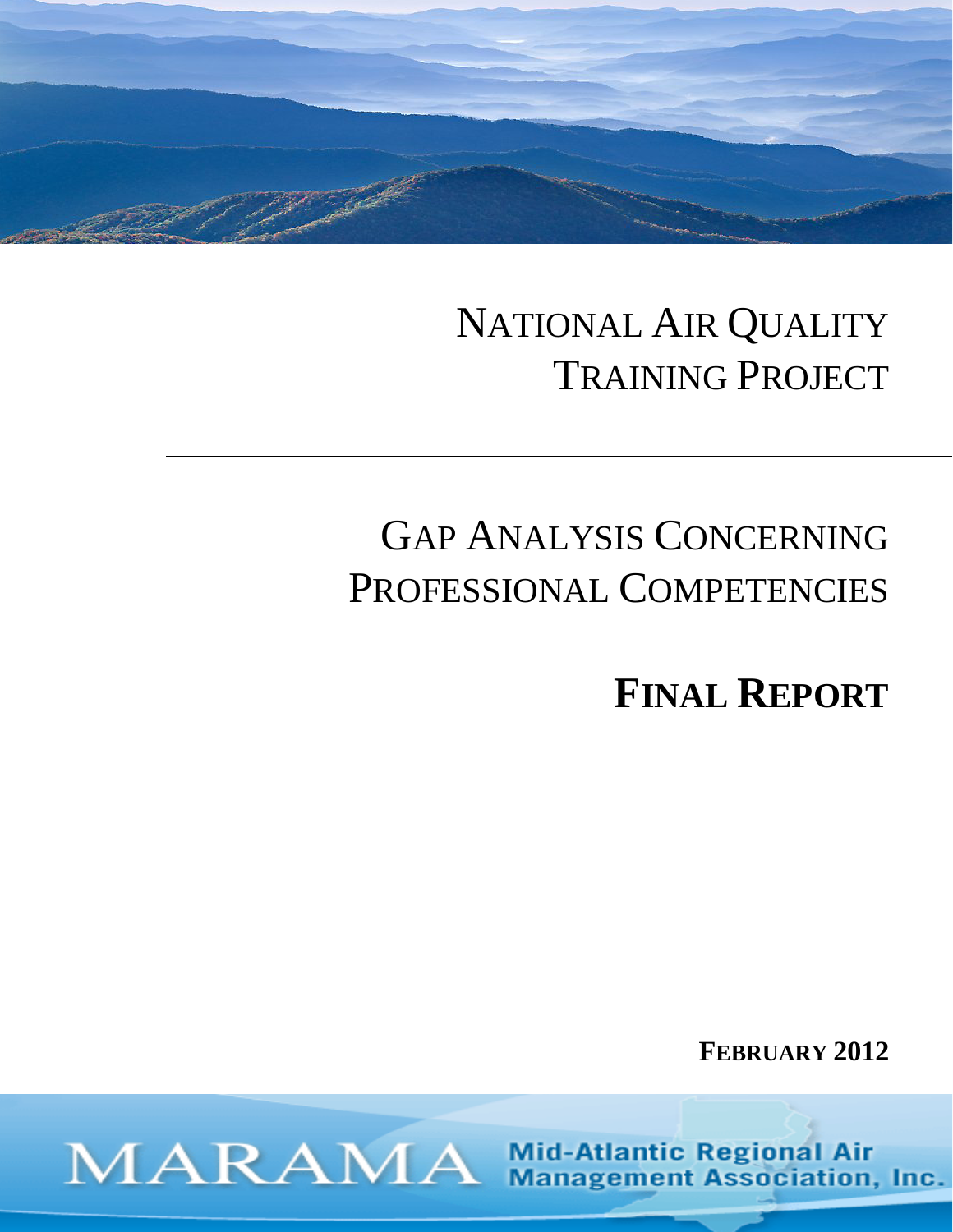## **TABLE OF CONTENTS**

## **Summary of Gap Analysis Results**

**APPENDIX A - LIST OF PRIVATE/PUBLIC PROVIDERS FOR GAP FILLING**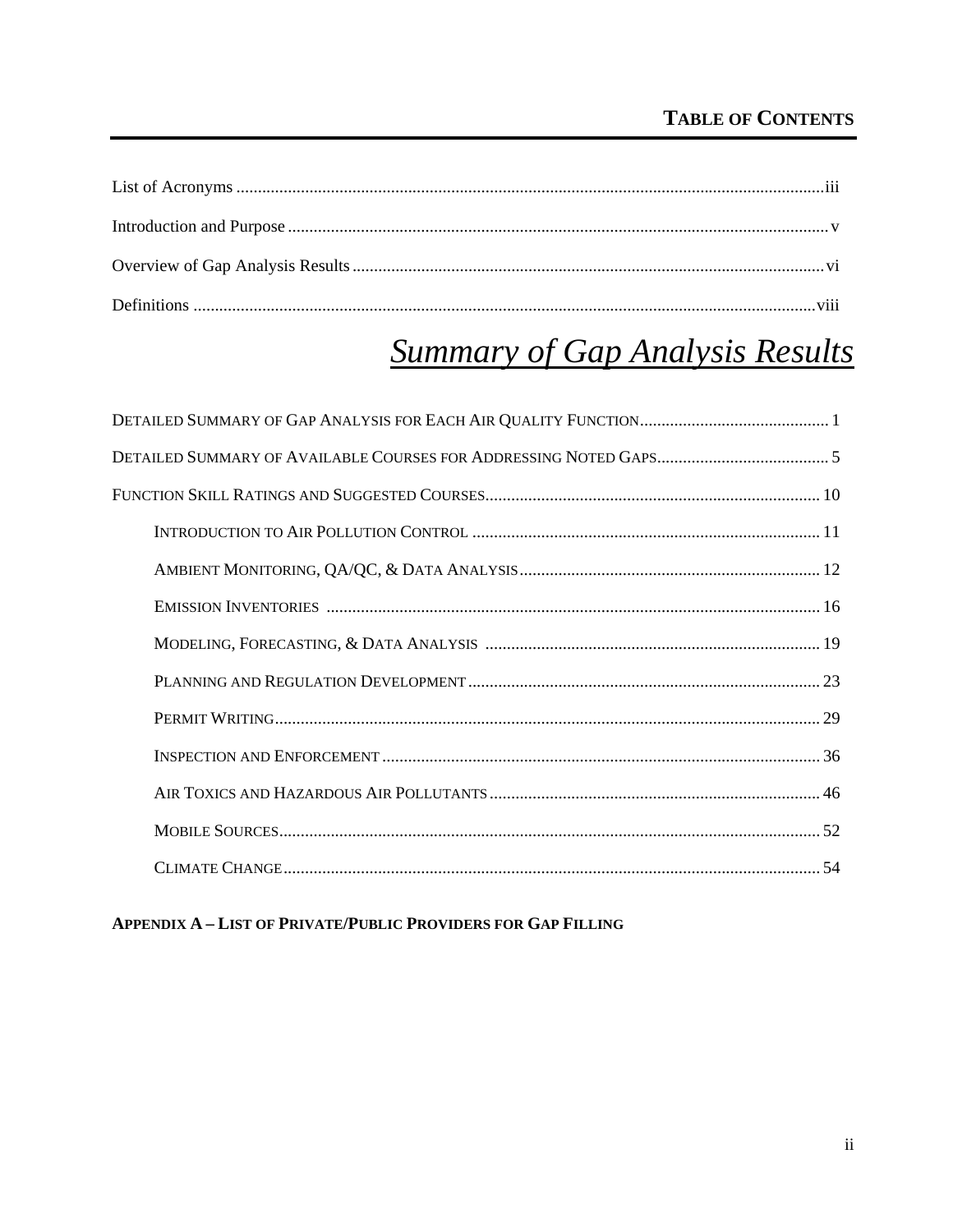| <b>AERMOD</b>           | American Meteorological Society and the U.S. Environmental Protection |
|-------------------------|-----------------------------------------------------------------------|
|                         | Agency Regulatory Model Improvement Committee (AERMIC) Model          |
| <b>AERSCREEN</b>        | <b>AERMOD Screening Model</b>                                         |
| AQ                      | Air Quality                                                           |
| AQS                     | Air Quality System                                                    |
| <b>BACT</b>             | <b>Best Available Control Technology</b>                              |
| CAA                     | Clean Air Act                                                         |
| <b>CALPUFF</b>          | California Puff Air Dispersion Model                                  |
| <b>CAM</b>              | <b>Compliance Assurance Monitoring</b>                                |
| CAM <sub>x</sub>        | Comprehensive Air Quality Modeling with extensions                    |
| <b>CARB</b>             | California Air Resources Board                                        |
| <b>CEMS</b>             | <b>Continuous Emission Monitoring</b>                                 |
| <b>CMAQ</b>             | Congestion Mitigation and Air Quality Improvement Program             |
| CO <sub>2</sub>         | <b>Carbon Dioxide</b>                                                 |
| CO <sub>2</sub> e       | <b>Equivalent Carbon Dioxide</b>                                      |
| <b>COMS</b>             | <b>Continuous Opacity Monitoring System</b>                           |
| <b>CPMS</b>             | <b>Continuous Parameter Monitoring System</b>                         |
| <b>CSAPR</b>            | <b>Cross-State Air Pollution Rule</b>                                 |
| <b>ENERGY STAR EnMS</b> | <b>ENERGY STAR Energy Management System</b>                           |
| <b>EPA</b>              | U.S. Environmental Protection Agency                                  |
| <b>FIRE</b>             | <b>Factor Information Retrieval Software</b>                          |
| <b>GHG</b>              | Greenhouse Gas                                                        |
| <b>HAP</b>              | Hazardous Air Pollutant                                               |
| <b>HAZWOPER</b>         | Hazardous Waste Operation and Emergency Response                      |
| <b>HYSPLIT</b>          | Hybrid Single Particle Lagrangian Integrated Trajectory Model         |
| I/M                     | Vehicle Inspection and Maintenance                                    |
| ICE                     | <b>Internal Combustion Engines</b>                                    |
| <b>ISO</b>              | International Organization for Standardization                        |
| MM <sub>5</sub>         | <b>PSU/NCAR Mesoscale Model Version 5</b>                             |
| <b>MOVES</b>            | Motor Vehicle Emission Simulator                                      |
| <b>NAA</b>              | <b>Non-Attainment Areas</b>                                           |
| <b>NAAQS</b>            | National Ambient Air Quality Standards                                |
| <b>NATA</b>             | National-Scale Air Toxics Assessment                                  |
| <b>NESHAP</b>           | National Emission Standards for Hazardous Air Pollutants              |
| <b>NNSR</b>             | <b>Non-Attainment New Source Review</b>                               |
| <b>NSPS</b>             | <b>New Source Performance Standards</b>                               |
| <b>NSR</b>              | New Source Review                                                     |
| <b>OBD</b>              | <b>On-Board Diagnostics</b>                                           |
| <b>ODS</b>              | <b>Ozone Depleting Substances</b>                                     |
| PAQO                    | Primary Quality Assurance Organization                                |
| PM                      | <b>Particulate Matter</b>                                             |
| <b>PPE</b>              | Personal Protective Equipment                                         |
| <b>PSD</b>              | Prevention of Significant Deterioration                               |
| QA/QC                   | Quality Assurance/Quality Control                                     |
| <b>RMP</b>              | Risk Management Plan                                                  |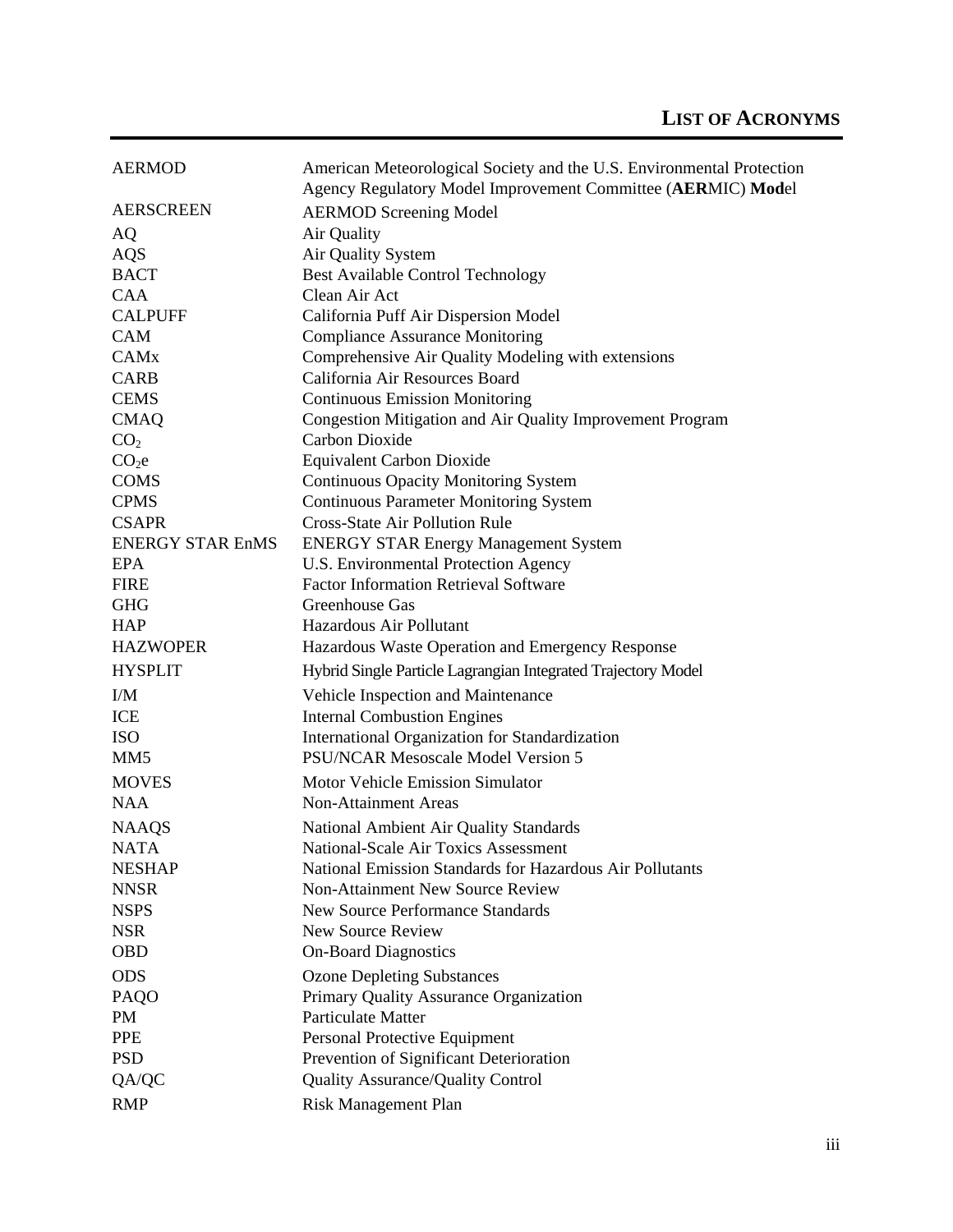| <b>SBCSD</b><br><b>SCREEN3</b>       | World Business Council for Sustainable Development<br>Single source Gaussian plume model |
|--------------------------------------|------------------------------------------------------------------------------------------|
| <b>SIP</b>                           | <b>State Implementation Plan</b>                                                         |
| <b>SMOKE</b>                         | <b>Sparse Matrix Operator Kernel Emissions</b>                                           |
| SOPs<br><b>TAP</b>                   | <b>Standard Operating Procedures</b><br>Toxic Air Pollutant                              |
| <b>UNIX/LINUX</b>                    | Multitasking and multiuser operating system                                              |
| <b>UNMIX</b><br><b>VOC</b><br>WATER9 | EPA receptor model<br>Volatile Organic Compound<br>Wastewater treatment model            |
| <b>WBCSD</b>                         | World Business Council for Sustainable Development                                       |
| <b>WRF</b>                           | Weather Research and Forecasting Modeling                                                |
| <b>WRI</b>                           | World Resources Institute                                                                |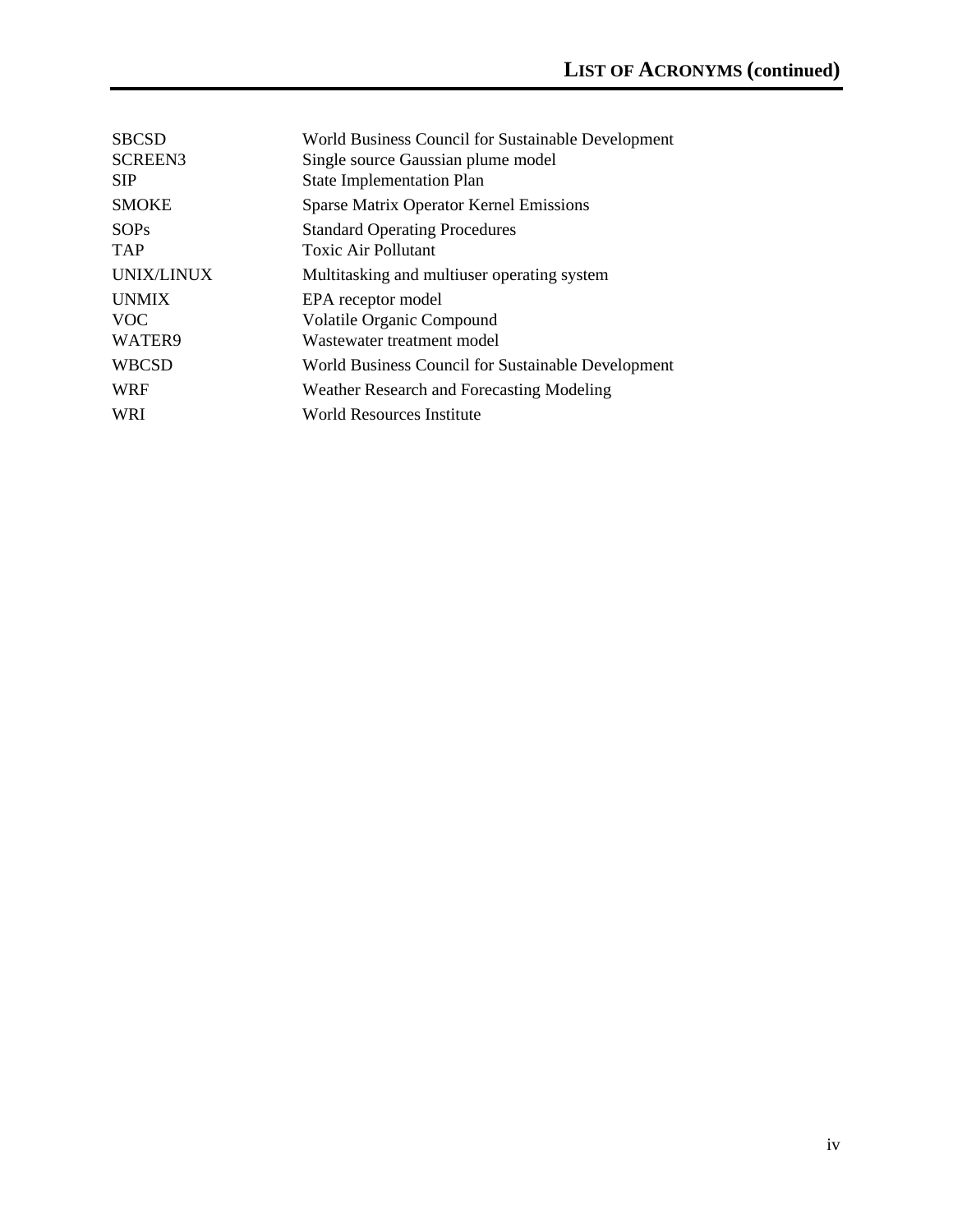### **MARAMA National Air Quality Training Guide Gap Analysis Concerning Professional Competencies**

#### **INTRODUCTION AND PURPOSE**

This is the third document in a series of reports prepared for the National Air Quality Training Project under an assignment being managed by the Mid-Atlantic Regional Air Management Association (MARAMA). Funding for the assignment has been provided by the US Environmental Protection Agency (EPA) under Assistance Agreement XA 97390701. The first two reports include:

- Catalog of Courses (August 2011), and
- Technical Training Needs Summaries (September 2011).

The first report provides an organized set of descriptions for air quality technical training courses offered by the EPA's Air Pollution Training Institute (APTI) and California Air Resources Board (CARB). The second report summarizes the technical training needs associated with designated skills and knowledge needed by air quality professionals working in state and local air quality agencies.

The purpose of this third report is to compare the training needs identified in report #2 with the courses described in report #1 to identify gaps and then evaluate whether courses offered by other training providers might address those needs not covered by EPA or CARB courses. Overall, report #3 summarizes a gap analysis conducted for each of the ten functions used to organize the first two reports in this series, which are listed as follows:

#### Functions Requiring Air Pollution Training

- 1. Introduction to Air Pollution Control
- 2. Ambient Monitoring, QA/QC, & Data Analysis
- 3. Emissions Estimation & Inventory Development
- 4. Modeling, Forecasting, & Data Analysis
- 5. Planning/ Regulation Development
- 6. Permit Writing
- 7. Inspection & Enforcement
- 8. Air Toxics / Hazardous Air Pollutants
- 9. Mobile Sources
- 10. Climate Change

To identify the potential for gap filling, the assessment included potential courses offered by trade associations (such as the Air & Waste Management Association and Greenhouse Gas Management Institute), programs within EPA or other governmental agencies (such as the Federal Highway Administration and EPA's New Source Review section), and additional private providers with recognized professional education programs focuses on air quality (such as Trinity Consultants, RTP Environmental Associates, Lakes Environmental, and others).

This report begins with high level summary of findings and progresses through two levels of increased detail. Introductory material includes the following: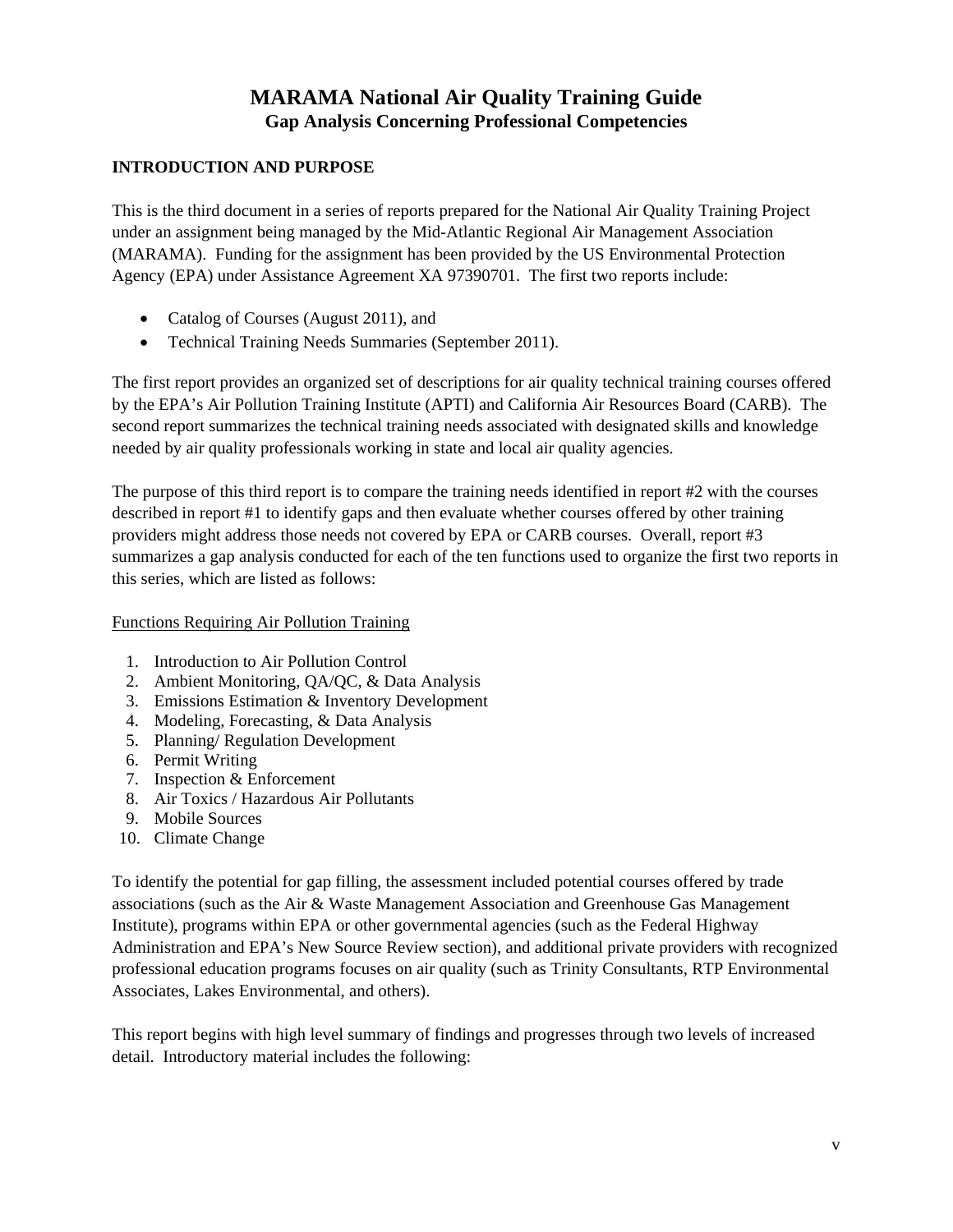- $\triangle$  List of frequently used acronyms or abbreviations
- $\triangle$  Background on the assignment and an overview of gap analysis results
- $\triangle$  Definitions of the functions requiring air pollution training

Detailed findings from the gap analysis are presented in a tabular format. Thus, the main body of the report comprises the following lists of information:

- Brief summary for each of the ten functions of the strengths and weaknesses of available APTI and CARB courses as well as potential resources available to fill gaps
- $\triangleleft$  Detailed summary by function of the deficiencies and course options for addressing any gaps
- Tabular listing for each skill (on a function basis) with suggested relevant courses and with applicable ratings and comments
- $\triangleleft$  List of providers (public and private) for gap filling (see Appendix A)

This report presents an evaluation of available courses as of late 2011/early 2012. This information will help MARAMA and other members of the Training Committee of the National Association of Clean Air Agencies (as well as EPA and CARB) review their course offerings and establish priorities for future improvements. MARAMA, EPA, and other members of the training committee will continue to seek additional information regarding training needs and resources available to meet those needs as they implement their training programs.

#### **OVERVIEW OF GAP ANALYSIS RESULTS**

The gap analysis findings indicate that, for many of the 10 functions, existing APTI and CARB courses address the requisite professional competencies reasonably well. The table below provides an overview of the gap analysis results. As illustrated, the assessment resulted in a "high" or "high/medium" rating for 5 of the 10 air quality functions with respect to existing courses addressing the requisite knowledge and understanding. Functions receiving the top ratings included:

- Introduction to Air Pollution Control
- Ambient Monitoring, QA/QC, & Data Analysis
- $\triangle$  Modeling, Forecasting, & Data Analysis
- ❖ Permit Writing
- $\triangle$  Inspection & Enforcement

The air quality functions for which moderate to significant gaps were identified include the following:

- Emissions Estimation and Inventory Development
- Planning/Regulation Development
- Air Toxics/Hazardous Air Pollutants
- Mobile Sources
- Climate Change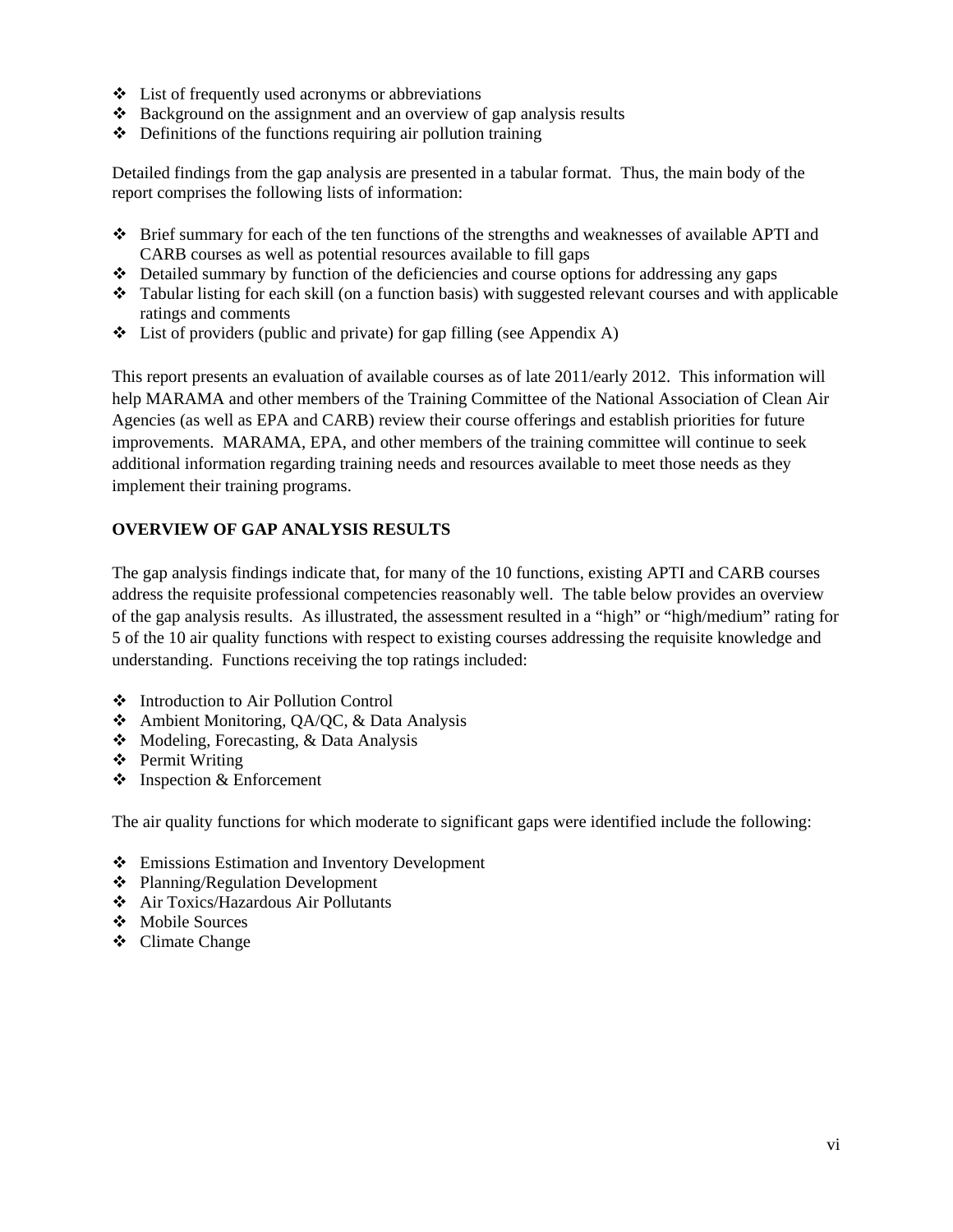| $\#$           | <b>Air Quality Function</b>                  | <b>Rating</b>      | <b>Gap Filling Available/Venue?</b>                                             |
|----------------|----------------------------------------------|--------------------|---------------------------------------------------------------------------------|
| $\mathbf{1}$   | Introduction to Air Pollution Control        | <b>High</b>        | N/A                                                                             |
| $\overline{2}$ | Ambient Monitoring, QA/QC, & Data Analysis   | <b>High/Medium</b> | Yes<br>Private venue courses available to<br>address noted gaps                 |
| 3              | Emissions Estimation & Inventory Development | <b>Medium</b>      | Yes<br>Public venue courses available to<br>address some noted gaps             |
| $\overline{4}$ | Modeling, Forecasting and Data Analysis      | <b>High/Medium</b> | N <sub>0</sub>                                                                  |
| 5              | Planning/Regulation Development              | <b>Medium</b>      | Yes<br>Public venue courses available to<br>address noted gap                   |
| 6              | Permit Writing                               | <b>High/Medium</b> | Yes<br>Public and private venue courses<br>available to address noted gaps      |
| 7              | Inspection & Enforcement                     | <b>High/Medium</b> | Yes<br>Private venue courses available to<br>address some noted gaps            |
| 8              | Air Toxics/Hazardous Air Pollutants          | <b>Medium</b>      | Yes<br>Public and private courses available<br>to address some noted gaps       |
| 9              | <b>Mobile Sources</b>                        | Low                | Yes<br>Public and private venue courses<br>available to address some noted gaps |
| 10             | <b>Climate Change</b>                        | Low                | Yes<br>Public and private venue courses<br>available to address all noted gaps  |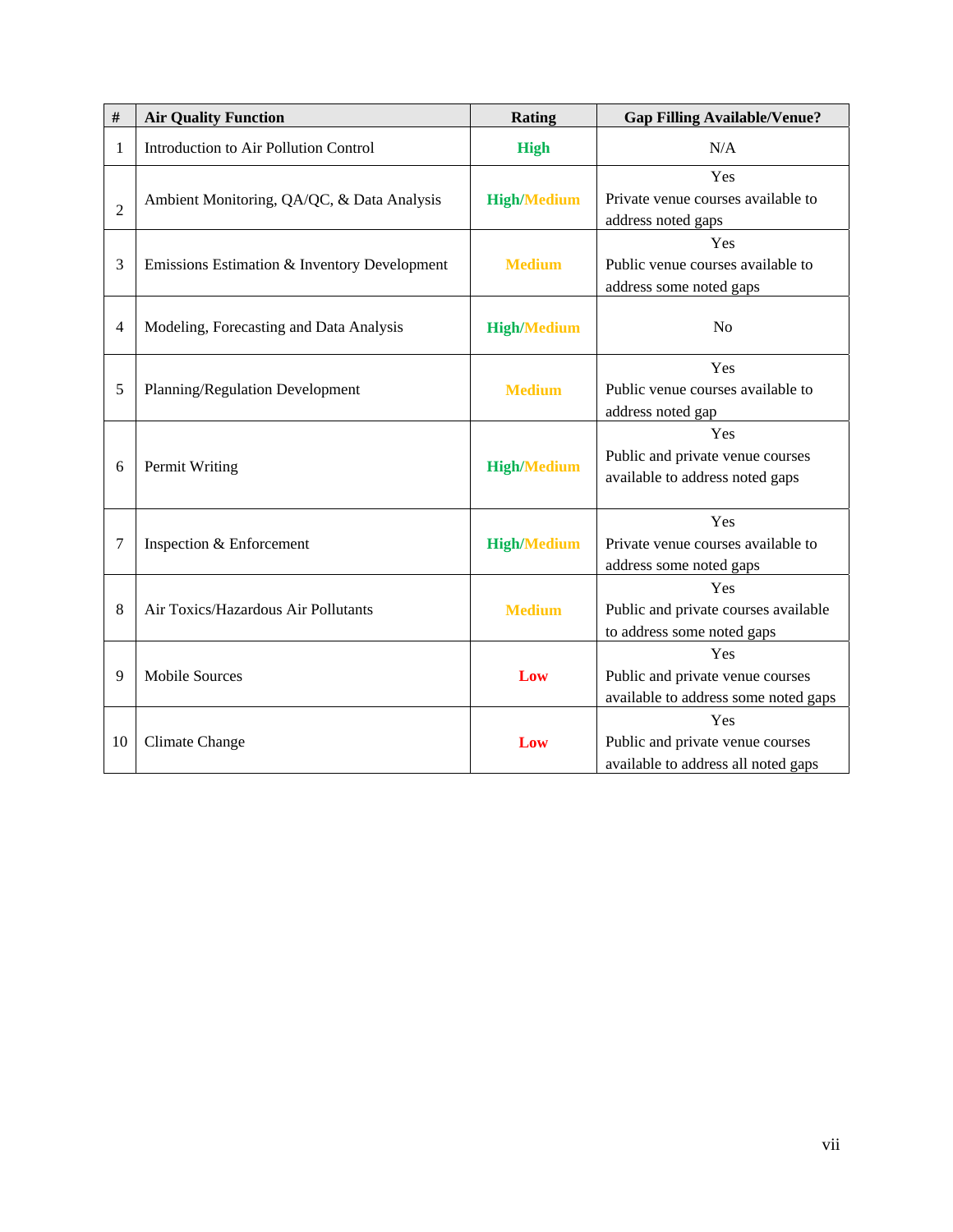| <b>Introduction to Air Pollution</b><br>Control                   | These courses are designed for regulatory personnel who are new or will be beginning their career in the air quality regulatory field.                                                                                                                                                                                                                                                                                                                                                                                                                |  |
|-------------------------------------------------------------------|-------------------------------------------------------------------------------------------------------------------------------------------------------------------------------------------------------------------------------------------------------------------------------------------------------------------------------------------------------------------------------------------------------------------------------------------------------------------------------------------------------------------------------------------------------|--|
| <b>Pollution Control</b><br><b>Foundations</b>                    | These courses present fundamental information on the formation and control of various air pollutants.                                                                                                                                                                                                                                                                                                                                                                                                                                                 |  |
| <b>Ambient Monitoring,</b><br>QA/QC, & Data Analysis              | These courses are designed for individuals within a regulatory agency whose role is to provide sampling and laboratory analysis of<br>ambient air samples. Course topics also include quality assurance/quality control and analysis of ambient air quality data.                                                                                                                                                                                                                                                                                     |  |
| <b>Emissions Estimation &amp;</b><br><b>Inventory Development</b> | These courses are designed for regulatory personnel who have or will have the responsibility to develop emissions inventories.                                                                                                                                                                                                                                                                                                                                                                                                                        |  |
| Modeling, Forecasting, &<br><b>Data Analysis</b>                  | These courses are designed for individuals who will be conducting or interpreting the results of air quality models.                                                                                                                                                                                                                                                                                                                                                                                                                                  |  |
| <b>Planning/Regulation</b><br><b>Development</b>                  | These courses are designed for individuals who will be preparing State Implementation Plans or regulatory language.                                                                                                                                                                                                                                                                                                                                                                                                                                   |  |
| <b>Permit Writing</b>                                             | These courses are designed for personnel of state and local permitting agencies who must review and interpret permit applications and<br>prepare permits. There are also relevant courses listed under stationary sources, for example, depending on the individual<br>assignments.                                                                                                                                                                                                                                                                   |  |
| <b>Inspection &amp; Enforcement</b>                               | These courses are designed for inspectors who determine compliance with air pollution control requirements in permits, regulations,<br>and orders. There are also relevant courses listed under stationary sources, for example, depending on the individual assignments.                                                                                                                                                                                                                                                                             |  |
| Air Toxics / Hazardous Air<br><b>Pollutants</b>                   | These courses are designed for individuals who implement programs designed to reduce emissions of toxic or hazardous air<br>pollutants. There are also relevant courses listed under stationary sources, for example, depending on the individual assignments.                                                                                                                                                                                                                                                                                        |  |
| <b>Stationary Sources</b>                                         | These courses provide information for regulatory personnel in permits, compliance/enforcement, or planning programs.                                                                                                                                                                                                                                                                                                                                                                                                                                  |  |
| <b>Source Sampling and</b><br><b>Monitoring</b>                   | These courses are designed for regulatory personnel who have or will have the responsibility to evaluate source test methods, approve<br>test protocols, and review source test results as required under various federal and state regulations. In addition, these courses are<br>designed for regulatory personnel who have the responsibility to establish requirements in permits or regulatory language for<br>continuous emissions monitoring or compliance assurance monitoring or to evaluate data provided in response to such requirements. |  |
| <b>Mobile Sources</b>                                             | These courses are designed for individuals who implement programs designed to reduce emissions from mobile sources, both on-road<br>and off-road.                                                                                                                                                                                                                                                                                                                                                                                                     |  |
| <b>Climate Change</b>                                             | These courses present information on greenhouse gas emissions estimation and control and fundamental scientific information about<br>climate change.                                                                                                                                                                                                                                                                                                                                                                                                  |  |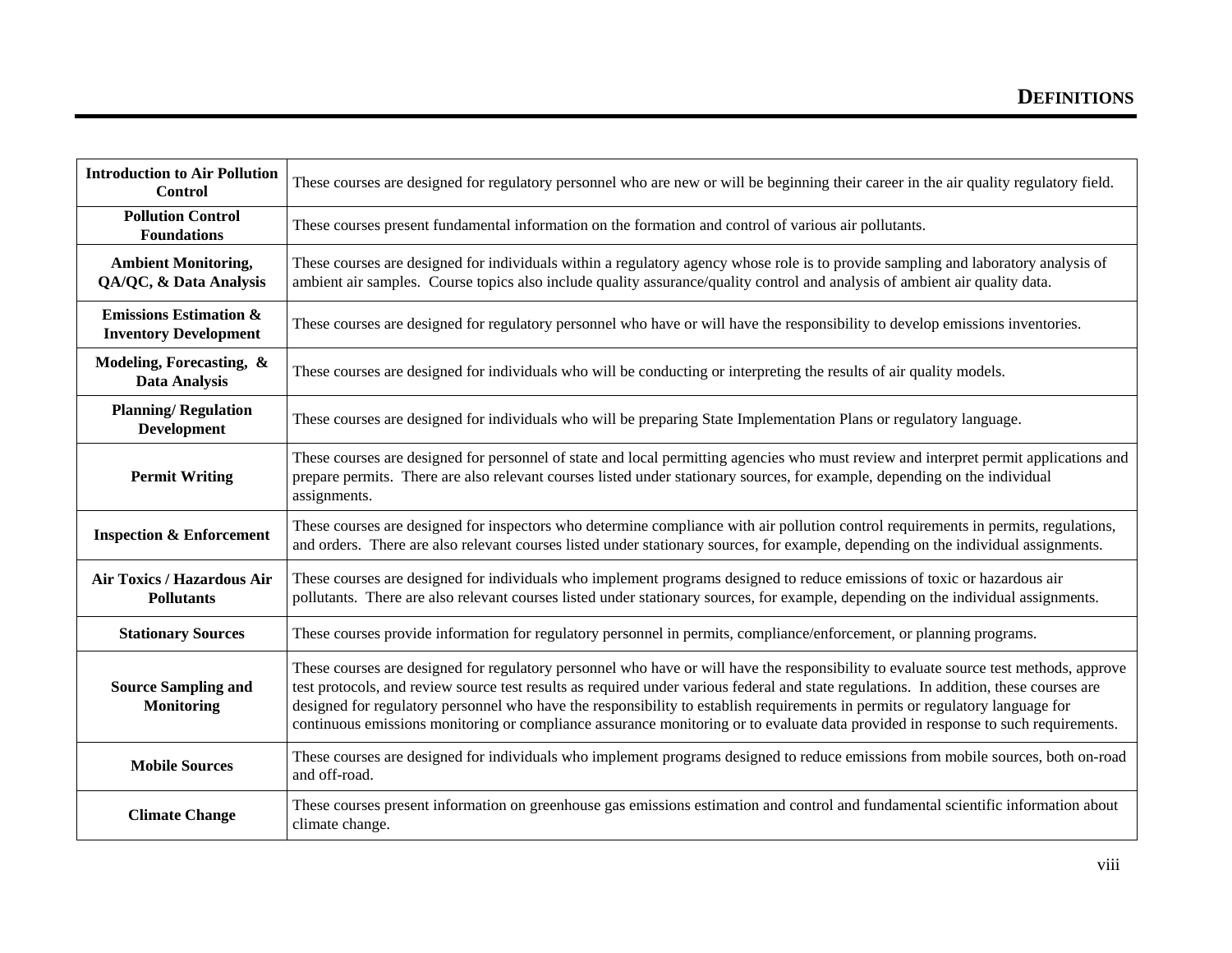## *Summary of Gap Analysis Results*

## **DETAILED SUMMARY OF GAP ANALYSIS FOR EACH AIR QUALITY FUNCTION**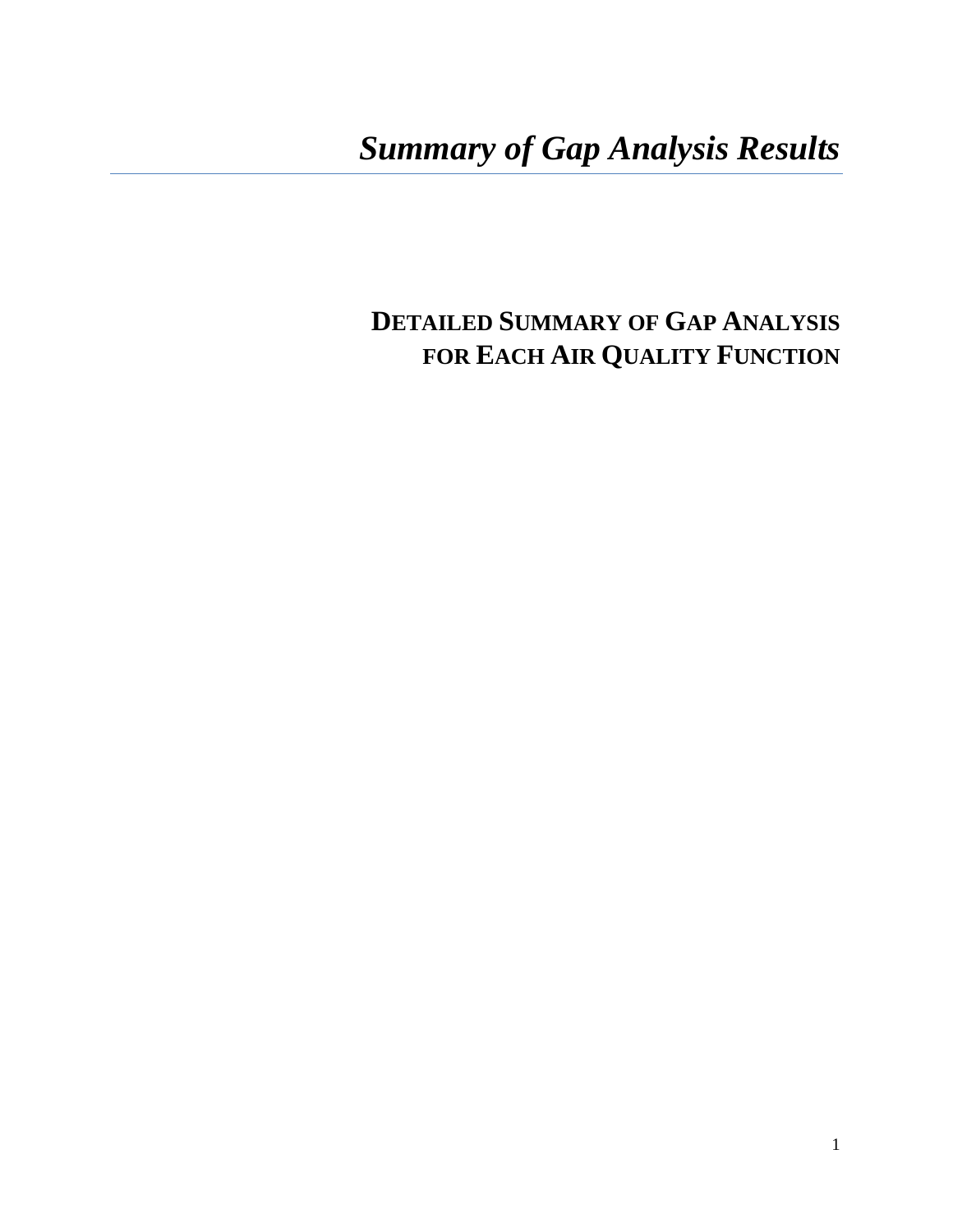| #              | <b>AIR QUALITY FUNCTION</b>                     | <b>RATING</b>      | <b>ASSESSMENT OF STRENGTHS/WEAKNESSES</b>                                                                                                                                                                                                                                                             | <b>GAP FILLING</b><br><b>POTENTIAL/VENUE</b>                                                                                   |
|----------------|-------------------------------------------------|--------------------|-------------------------------------------------------------------------------------------------------------------------------------------------------------------------------------------------------------------------------------------------------------------------------------------------------|--------------------------------------------------------------------------------------------------------------------------------|
| 1              | Introduction to Air Pollution Control           | <b>High</b>        | Strengths: Very good coverage of basic Clean Air Act<br>concepts and related regulations, math/science<br>concepts for air quality personnel, and air pollution<br>control technologies.                                                                                                              | N/A                                                                                                                            |
|                |                                                 |                    | <b>Weaknesses: None</b>                                                                                                                                                                                                                                                                               |                                                                                                                                |
| $\overline{c}$ | Ambient Monitoring, QA/QC, & Data<br>Analysis   | <b>High/Medium</b> | <b>Strengths:</b> Very good coverage of ambient monitoring<br>regulatory requirements, basic data analysis for<br>monitoring purposes, and ambient monitor operational<br>considerations.                                                                                                             | Yes<br>Private venue courses available<br>to address noted gaps                                                                |
|                |                                                 |                    | Weaknesses: No courses on: (1) data<br>validation/analysis methods and (2) analysis of<br>monitoring data in the context of regulatory and<br>technical uncertainties                                                                                                                                 |                                                                                                                                |
| 3              | Emissions Estimation & Inventory<br>Development | <b>Medium</b>      | <b>Strengths:</b> Good coverage of emissions inventory<br>techniques, regulatory and permit program relevance<br>of emissions inventories, and technical basis for<br>emissions inventories.<br>Weaknesses: No courses on: (1) using source<br>measurements to derive emissions factors, (2) regional | Yes<br>Public & private venue courses<br>available to address items #1<br>and #3. No courses identified to<br>address item #2. |
|                |                                                 |                    | emissions inventory methodologies, and (3) mobile<br>source inventory methodologies.                                                                                                                                                                                                                  |                                                                                                                                |
| 4              | Modeling, Forecasting and Data Analysis         | <b>High/Medium</b> | <b>Strengths:</b> Very good coverage of air quality modeling<br>regulatory requirements, background on atmospheric<br>science concepts, and the use of modeling outputs in<br>the permitting process.                                                                                                 | N <sub>o</sub>                                                                                                                 |
|                |                                                 |                    | <b>Weaknesses:</b> No available classes on forecasting                                                                                                                                                                                                                                                |                                                                                                                                |

#### **DETAILED SUMMARY OF GAP ANALYSIS FOR EACH AIR QUALITY FUNCTION**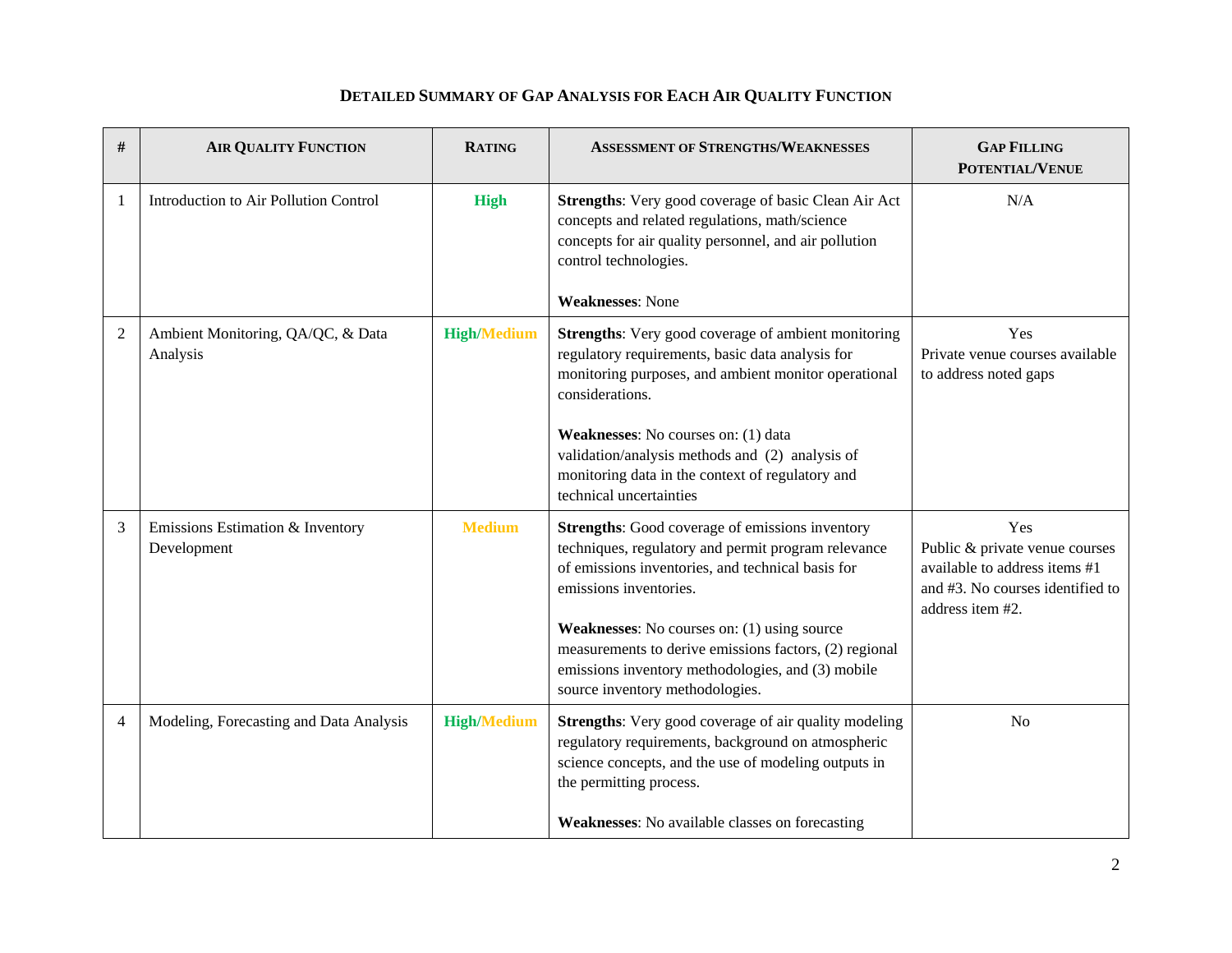| $\#$   | <b>AIR QUALITY FUNCTION</b>         | <b>RATING</b>      | <b>ASSESSMENT OF STRENGTHS/WEAKNESSES</b>                                                                                                                                                                                                                                                                                                                                                  | <b>GAP FILLING</b><br>POTENTIAL/VENUE                                                                                                      |
|--------|-------------------------------------|--------------------|--------------------------------------------------------------------------------------------------------------------------------------------------------------------------------------------------------------------------------------------------------------------------------------------------------------------------------------------------------------------------------------------|--------------------------------------------------------------------------------------------------------------------------------------------|
| 5      | Planning/Regulation Development     | <b>Medium</b>      | Strengths: Good coverage of the interaction across air<br>quality regulations and the need for establishing<br>emissions limitations for certain source categories.<br>Weaknesses: No courses on the rule drafting process.                                                                                                                                                                | Yes<br>Public venue courses available<br>to address noted gaps                                                                             |
| 6      | Permit Writing                      | <b>High/Medium</b> | Strengths: Very good coverage of the permit<br>application and permit review process, regulatory<br>applicability analyses, and control technology<br>evaluation.<br>Weaknesses: Limited courses addressing (1) advanced<br>analysis under NSR/PSD rules and (2) other non-<br>traditional regulatory requirements (RMP, ODS,<br>Regional Haze).                                           | Yes<br>Public & private venue courses<br>available to address noted gaps                                                                   |
| $\tau$ | Inspection & Enforcement            | <b>High/Medium</b> | Strengths: Good coverage of the regulatory purpose of<br>inspection/enforcement programs and the inspection<br>process.<br>Weaknesses: Limited courses on (1) evaluating<br>compliance test data, (2) CEMS and COMS,<br>(3) understanding of permitting as related to inspectors,<br>and (4) use of inspection databases.                                                                  | Yes<br>Private venue courses available<br>to address item#1, #2 and #3.<br>No courses identified to address<br>item #4.                    |
| 8      | Air Toxics/Hazardous Air Pollutants | <b>Medium</b>      | <b>Strengths:</b> Good coverage on the regulatory<br>background for addressing TAPs/HAPs, control<br>approaches for TAPs/HAPs, and use of air quality<br>modeling in TAP risk analyses.<br>Weaknesses: Limited courses on (1) NATA reports,<br>(2) advanced concepts on residual risk, (3) public<br>communication of risk and (4) advanced analysis under<br>NESHAP and air toxics rules. | Yes<br>Public and Private venue<br>courses available to address<br>item #2 through and #4. No<br>courses identified to address<br>items#1. |

#### **DETAILED SUMMARY OF GAP ANALYSIS FOR EACH AIR QUALITY FUNCTION (CONTINUED)**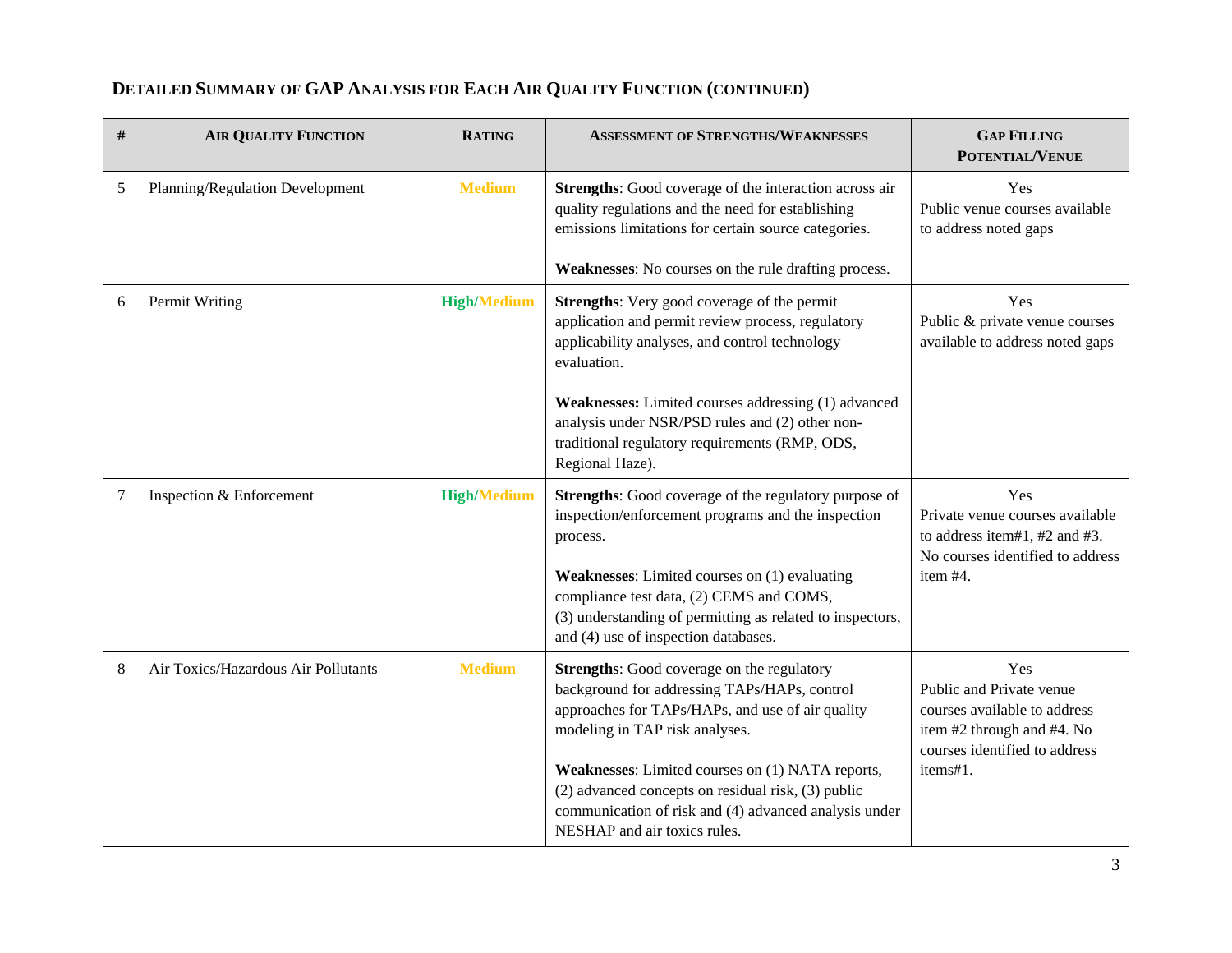| #  | <b>AIR QUALITY FUNCTION</b> | <b>RATING</b> | <b>ASSESSMENT OF STRENGTHS/WEAKNESSES</b>                                                                                                                                                                                                                               | <b>GAP FILLING</b><br>POTENTIAL/VENUE                                                                                                         |
|----|-----------------------------|---------------|-------------------------------------------------------------------------------------------------------------------------------------------------------------------------------------------------------------------------------------------------------------------------|-----------------------------------------------------------------------------------------------------------------------------------------------|
| 9  | <b>Mobile Sources</b>       | Low           | Strengths: Some coverage on regulatory and<br>compliance aspects for diesel engines.<br><b>Weaknesses:</b> No courses addressing (1) mobile source<br>emissions modeling, (2) grant applications,<br>(3) alternative fuels, and (4) inspection/maintenance<br>programs. | <b>Yes</b><br>Private venue courses available<br>to address item $#1$ and $#2$ . No<br>courses identified to address<br>items $#3$ and $#4$ . |
| 10 | Climate Change              | Low           | <b>Strengths: None</b><br><b>Weaknesses:</b> No courses addressing (1) climate<br>change science, (2) GHG inventories, or (3) GHG<br>BACT and related control techniques.                                                                                               | Yes.<br>Public & private venue courses<br>available to address noted gaps                                                                     |

#### **DETAILED SUMMARY OF GAP ANALYSIS FOR EACH AIR QUALITY FUNCTION (CONTINUED)**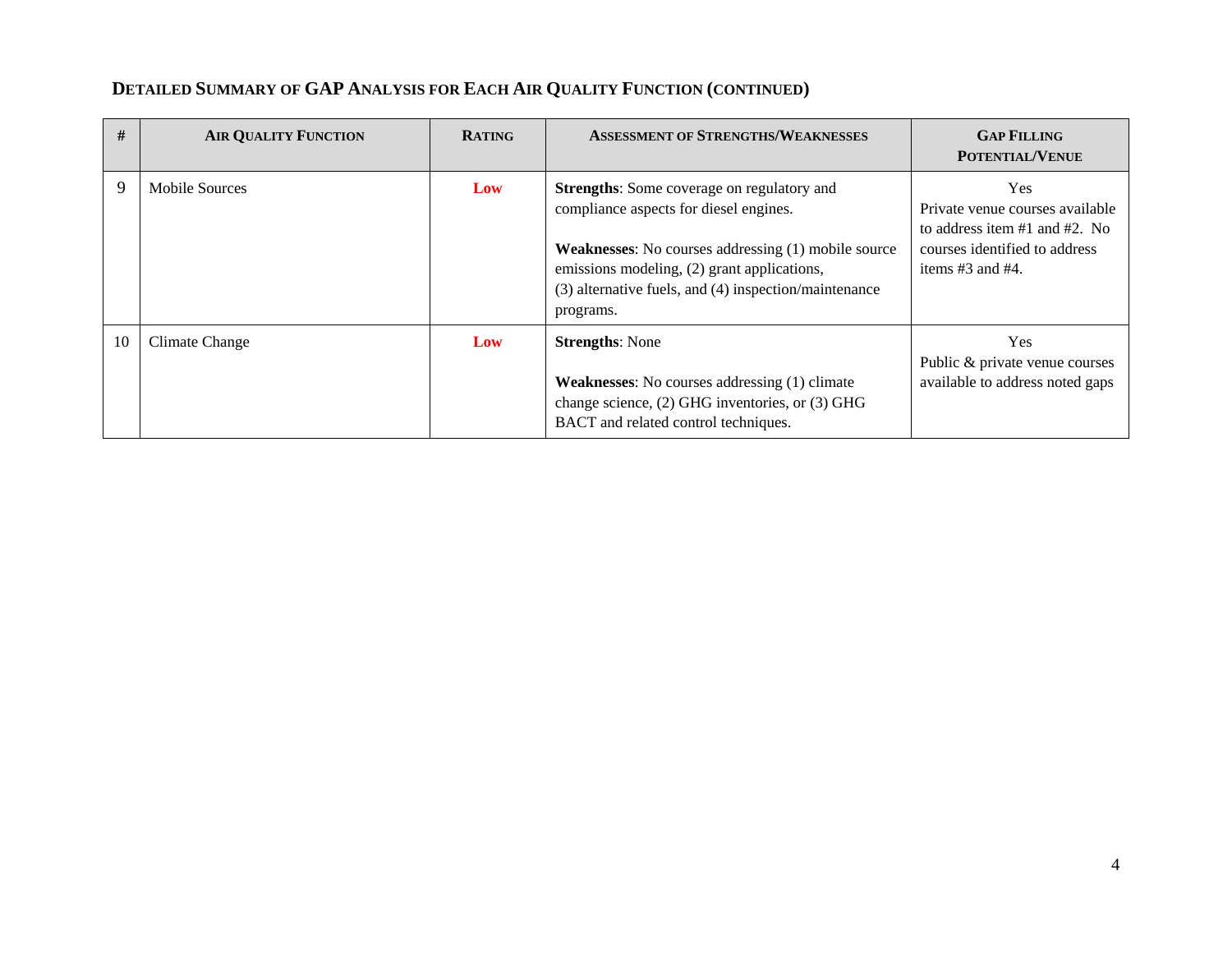## *Summary of Gap Analysis Results*

## **DETAILED SUMMARY OF AVAILABLE COURSES FOR ADDRESSING NOTED GAPS**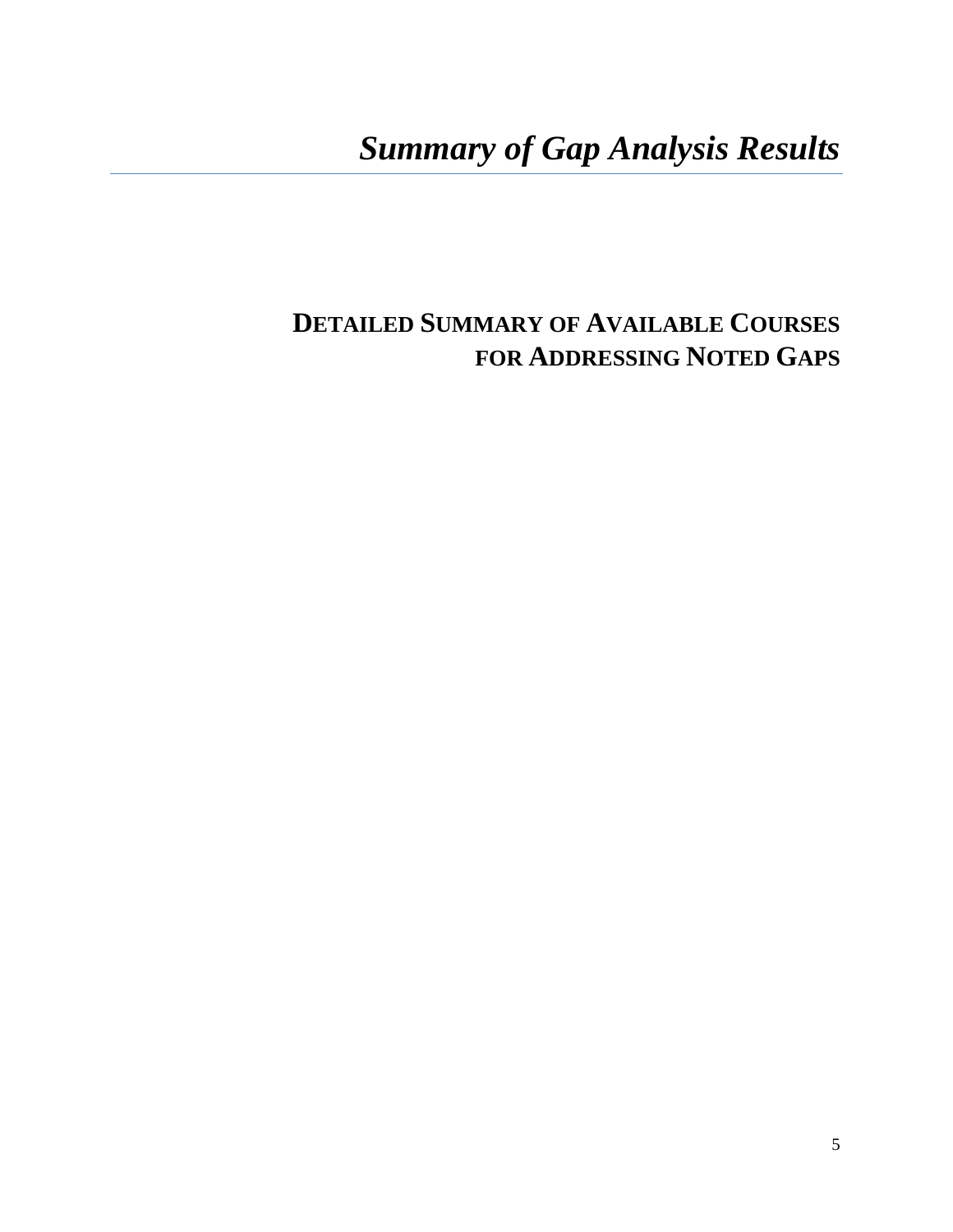#### **DETAILED SUMMARY OF AVAILABLE COURSES FOR ADDRESSING NOTED GAPS**

| #              | <b>AIR QUALITY FUNCTION</b>                            | <b>DEFICIENCY RELATIVE TO</b><br><b>EXISTING SUITE OF APTI AND</b><br><b>CARB COURSES</b>                                                                                                 | <b>RELEVANT PUBLIC VENUE</b><br><b>COURSES FOR ADDRESSING</b><br><b>GAPS</b>                                                                                                                                                                                          | <b>RELEVANT PRIVATE VENUE COURSES</b><br><b>FOR ADDRESSING GAPS</b>                                                                             |
|----------------|--------------------------------------------------------|-------------------------------------------------------------------------------------------------------------------------------------------------------------------------------------------|-----------------------------------------------------------------------------------------------------------------------------------------------------------------------------------------------------------------------------------------------------------------------|-------------------------------------------------------------------------------------------------------------------------------------------------|
| 1              | Introduction to Air Pollution<br>Control               | No deficiencies                                                                                                                                                                           |                                                                                                                                                                                                                                                                       |                                                                                                                                                 |
| 2              | Ambient Monitoring, QA/QC<br>and Data Analysis         | No courses on: (1) data<br>validation/analysis methods,<br>(2) analysis of monitoring data in<br>the context of regulatory and<br>technical uncertainties                                 |                                                                                                                                                                                                                                                                       | • Data Validation Workshop-developed<br>for LADCO by Sonoma Technology<br>• Several Courses offered by EnviroTech<br>Solutions (see Appendix A) |
| 3              | Emissions Estimation &<br><b>Inventory Development</b> | No courses on: (1) using source<br>measurements to derive emissions<br>factors, $(2)$ regional emissions<br>inventory methodologies, and<br>(3) mobile source inventory<br>methodologies. | • MOVES (Motor Vehicle<br>Emission Simulator) offered<br>by the Federal Highway<br>Administration<br>· MARAMA course on<br>Emission Calculations & Data<br>Reduction                                                                                                  |                                                                                                                                                 |
| $\overline{4}$ | Modeling, Forecasting and Data<br>Analysis             | No courses on forecasting<br>(especially setting up and running<br>forecast models)                                                                                                       |                                                                                                                                                                                                                                                                       |                                                                                                                                                 |
| 5              | Planning/Regulation<br>Development                     | No courses on the rule drafting<br>process                                                                                                                                                | • OECA Regulatory<br><b>Development Training Course</b><br>offered by National<br><b>Environmental Training</b><br>Institute<br>· Risk Communication Course -<br>Alvin Chun and Arnold Den -<br><b>US EPA National Center for</b><br>Risk Communication and<br>Public |                                                                                                                                                 |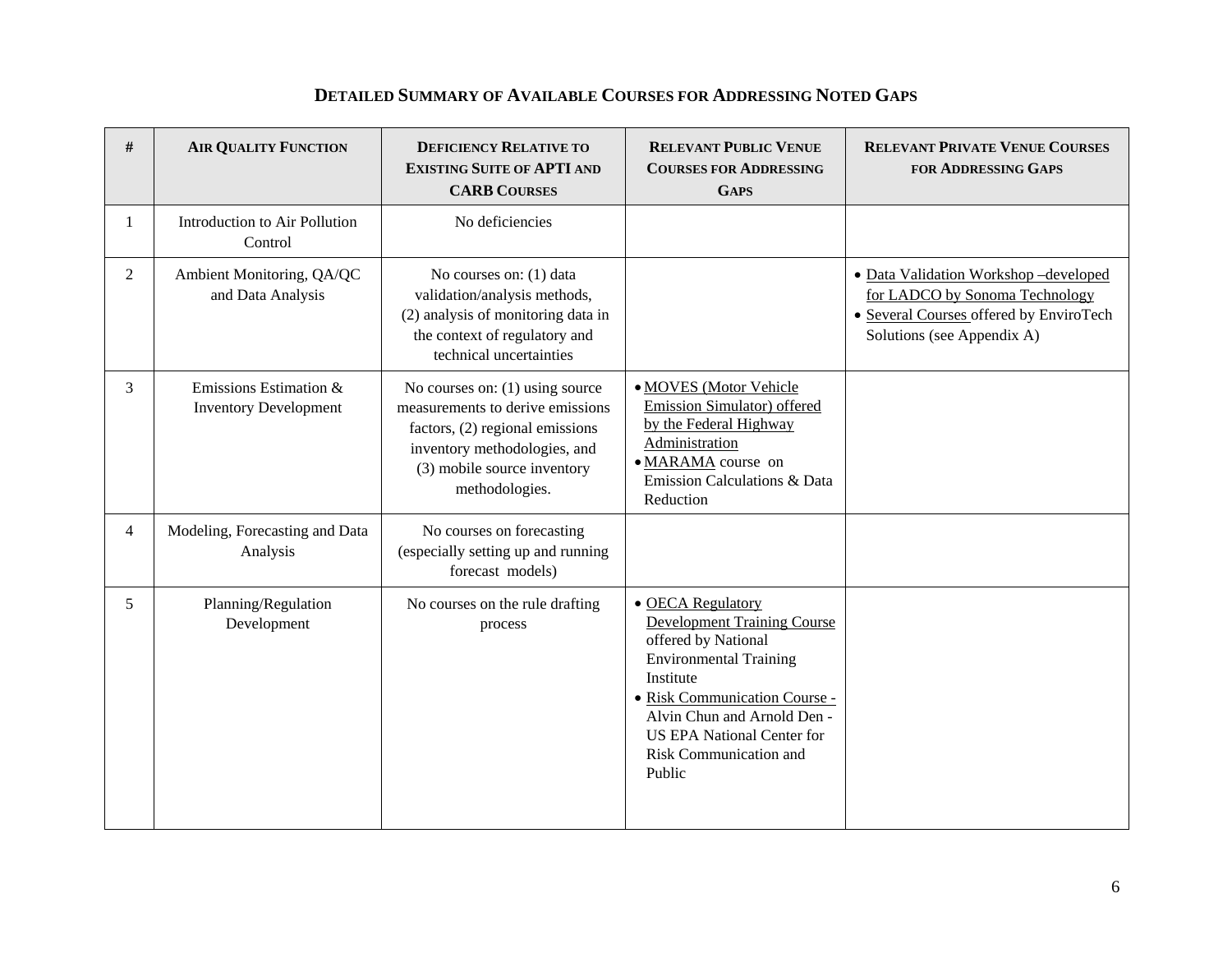| $\#$ | <b>AIR QUALITY FUNCTION</b> | <b>DEFICIENCY RELATIVE TO</b><br><b>EXISTING SUITE OF APTI AND</b><br><b>CARB COURSES</b>                                                                        | <b>RELEVANT PUBLIC VENUE</b><br><b>COURSES FOR ADDRESSING</b><br><b>GAPS</b> | <b>RELEVANT PRIVATE VENUE COURSES</b><br><b>FOR ADDRESSING GAPS</b>                                                                                                                                                                                                                                                                                                                                                                                                                                                                                                                                                                                                                                                   |
|------|-----------------------------|------------------------------------------------------------------------------------------------------------------------------------------------------------------|------------------------------------------------------------------------------|-----------------------------------------------------------------------------------------------------------------------------------------------------------------------------------------------------------------------------------------------------------------------------------------------------------------------------------------------------------------------------------------------------------------------------------------------------------------------------------------------------------------------------------------------------------------------------------------------------------------------------------------------------------------------------------------------------------------------|
| 6    | Permit Writing              | Limited courses addressing (1)<br>advanced analysis under NSR/PSD<br>rules and (2) other non-traditional<br>regulatory requirements (RMP,<br>ODS, Regional Haze) |                                                                              | • Fundamentals of NSR/PSD Permitting<br>[EMGM-382] offered by the Air &<br>Waste Management Association<br>• NSR/PSD Workshop offered by RTP<br><b>Environmental Associates</b><br>• NSR/PSD Workshop offered by Trinity<br>Consultants<br>• EMGM-177: Risk Management<br>Planning: A Technical Review offered<br>by the Air & Waste Management<br>Association<br>• AIR-255: Introduction to Visibility<br>Concepts offered by the Air & Waste<br><b>Management Association</b><br>• AIR-141: Overview of Ozone<br><b>Depleting Substance Regulations</b><br>offered by the Air & Waste<br><b>Management Association</b><br>• Compliance Workshop for Ozone<br>Depleting Substances offered by Trinity<br>Consultants |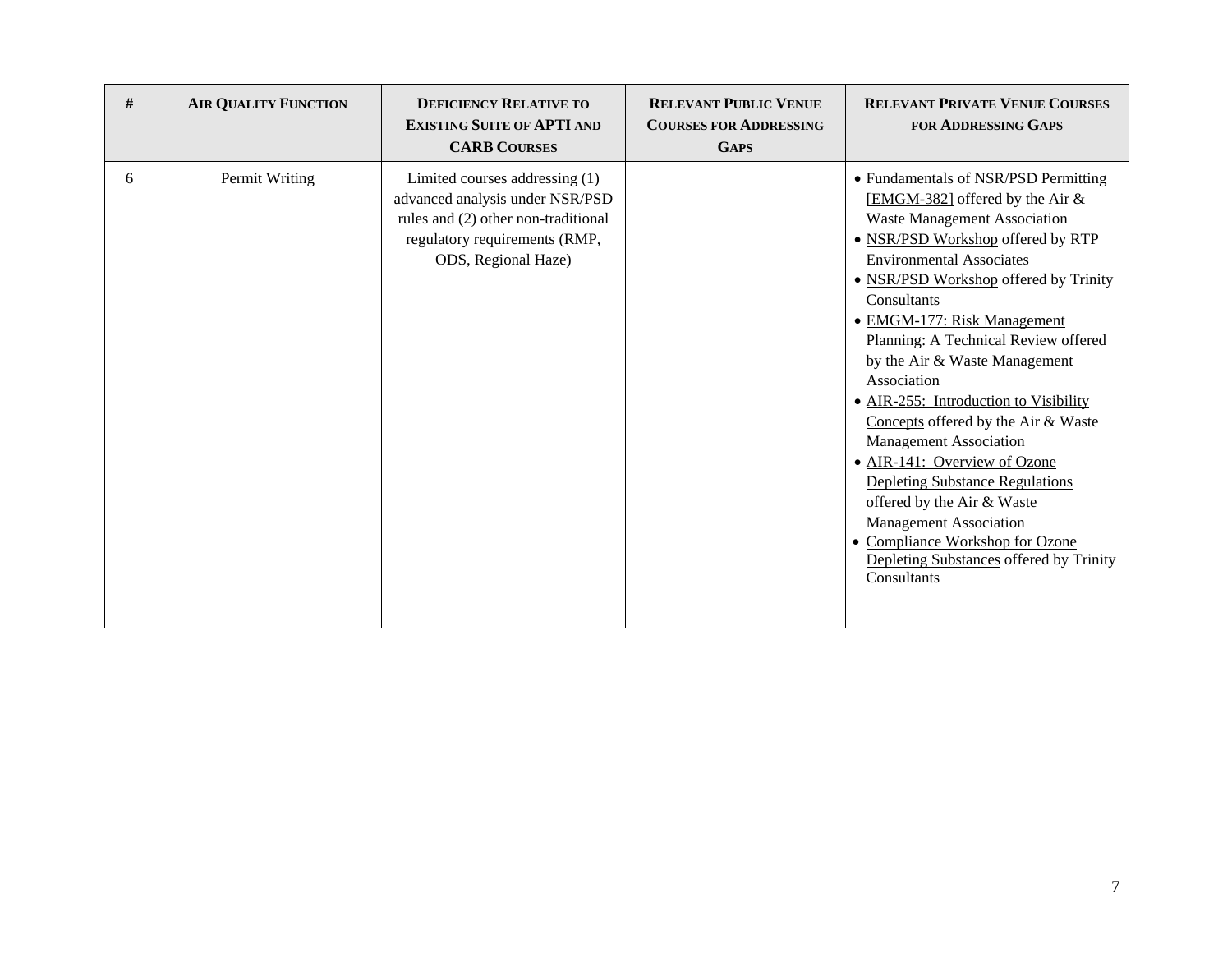| #      | <b>AIR QUALITY</b><br><b>FUNCTION</b>     | <b>DEFICIENCY RELATIVE TO</b><br><b>EXISTING SUITE OF APTI AND</b><br><b>CARB COURSES</b>                                                                                                | <b>RELEVANT PUBLIC VENUE</b><br><b>COURSES FOR ADDRESSING</b><br><b>GAPS</b>                                                                                                                                  | <b>RELEVANT PRIVATE VENUE COURSES FOR ADDRESSING</b><br><b>GAPS</b>                                                                                                                                                                                                                                                                                                                                                                                                                                                                                                |
|--------|-------------------------------------------|------------------------------------------------------------------------------------------------------------------------------------------------------------------------------------------|---------------------------------------------------------------------------------------------------------------------------------------------------------------------------------------------------------------|--------------------------------------------------------------------------------------------------------------------------------------------------------------------------------------------------------------------------------------------------------------------------------------------------------------------------------------------------------------------------------------------------------------------------------------------------------------------------------------------------------------------------------------------------------------------|
| $\tau$ | Inspection &<br>Enforcement               | Limited courses on (1) evaluating<br>compliance test data, (2) CEMS<br>and COMS, (3) understanding of<br>permitting as related to inspectors,<br>and (4) use of inspection<br>databases. |                                                                                                                                                                                                               | • Fundamentals of NSR/PSD Permitting [EMGM-382]<br>offered by the Air & Waste Management Association<br>• NSR/PSD Workshop offered by RTP Environmental<br>Associates<br>• NSR/PSD Workshop offered by Trinity Consultants<br>• CEM Course – CEM Specialties, Inc.<br>• Several Courses offered by EnviroTech Solutions                                                                                                                                                                                                                                            |
| 8      | Air<br>Toxics/Hazardous<br>Air Pollutants | Limited courses on (1) NATA<br>reports, (2) advanced concepts on<br>residual risk, (3) public<br>communication of risk and (4)<br>advanced permitting.                                   | · Risk Communication<br>Course - Alvin Chun and<br>Arnold Den - US EPA<br>National Center for Risk<br>Communication and Public<br>Involvement                                                                 | • Fundamentals of NSR/PSD Permitting [EMGM-382]<br>offered by the Air & Waste Management Association<br>• NSR/PSD Workshop offered by RTP Environmental<br>Associates<br>• NSR/PSD Workshop offered by Trinity Consultants<br>• EMGM-177: Risk Management Planning: A Technical<br>Review offered by the Air & Waste Management<br>Association<br>• AIR – 141: Overview of Ozone Depleting Substance<br>Regualtions offered by the Air & Waste Management<br>Association<br>• Compliance Workshop for Ozone Depleting Substances<br>offered by Trinity Consultants |
| 9      | <b>Mobile Sources</b>                     | No courses addressing (1) mobile<br>source emissions modeling,<br>(2) grant applications,<br>(3) alternative fuels, and<br>(4) inspection/maintenance<br>programs.                       | • Mobile Source Emissions<br>Factor Modeling offered by<br>the Federal Highway<br>Administration<br>• Introduction to<br><b>Transportation Conformity</b><br>offered by the Federal<br>Highway Administration |                                                                                                                                                                                                                                                                                                                                                                                                                                                                                                                                                                    |

## **DETAILED SUMMARY OF AVAILABLE COURSES FOR ADDRESSING NOTED GAPS (CONTINUED)**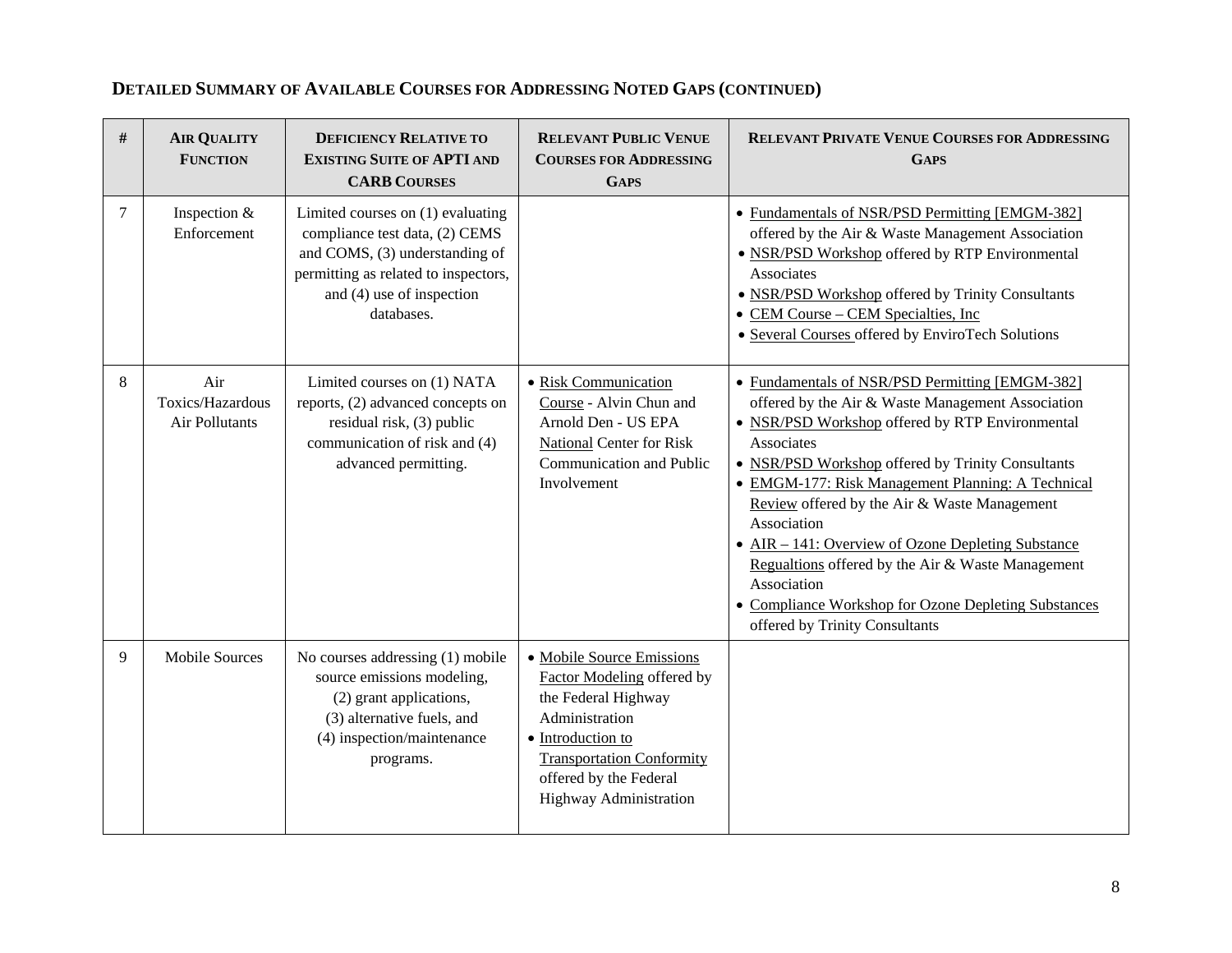| #  | <b>AIR QUALITY</b><br><b>FUNCTION</b> | <b>DEFICIENCY RELATIVE TO</b><br><b>EXISTING SUITE OF APTI AND</b><br><b>CARB COURSES</b>       | <b>RELEVANT PUBLIC VENUE</b><br><b>COURSES FOR ADDRESSING</b><br><b>GAPS</b>                     | <b>RELEVANT PRIVATE VENUE COURSES FOR ADDRESSING</b><br><b>GAPS</b>                                                                                                                                                                                                                                                                                                                                                                                                                                                    |
|----|---------------------------------------|-------------------------------------------------------------------------------------------------|--------------------------------------------------------------------------------------------------|------------------------------------------------------------------------------------------------------------------------------------------------------------------------------------------------------------------------------------------------------------------------------------------------------------------------------------------------------------------------------------------------------------------------------------------------------------------------------------------------------------------------|
| 10 | Climate Change                        | No courses addressing climate<br>change science, GHG inventories,<br>or GHG control techniques. | • Modular Training on GHG<br>Permitting offered by US<br><b>EPA New Source Review</b><br>section | • Introduction to Climate Change offered by the<br>Greenhouse Gas Management Institute<br>• Managing Greenhouse Gas Emissions offered by Trinity<br>Consultants<br>• Basics of Organizational GHG Accounting offered by the<br>Greenhouse Gas Management Institute<br>• Fundamentals of Organizational GHG Accounting offered<br>by Trinity Consultants<br>• Using Life Cycle Analysis to Reduce Environmental<br><b>Footprint offered by Trinity Consultants</b><br>• Greenhouse Gases & Climate Change - Brian Doyle |

#### **DETAILED SUMMARY OF AVAILABLE COURSES FOR ADDRESSING NOTED GAPS (CONTINUED)**

Note: This table does not include the following function since they are covered by current APTI and CARB courses:

• Introduction to Air Pollution Control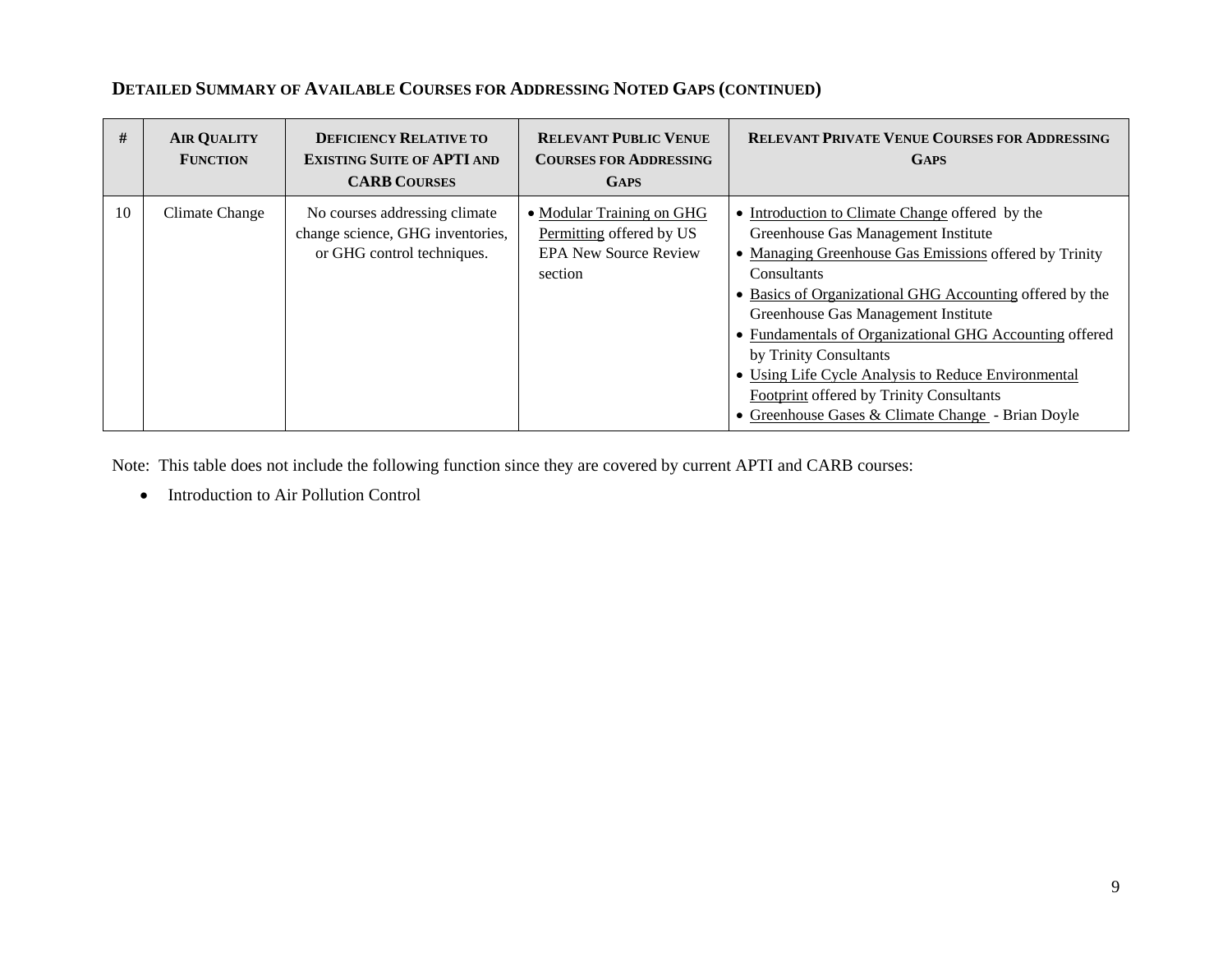## *Summary of Gap Analysis Results*

**FUNCTION SKILL RATINGS AND SUGGESTED COURSES**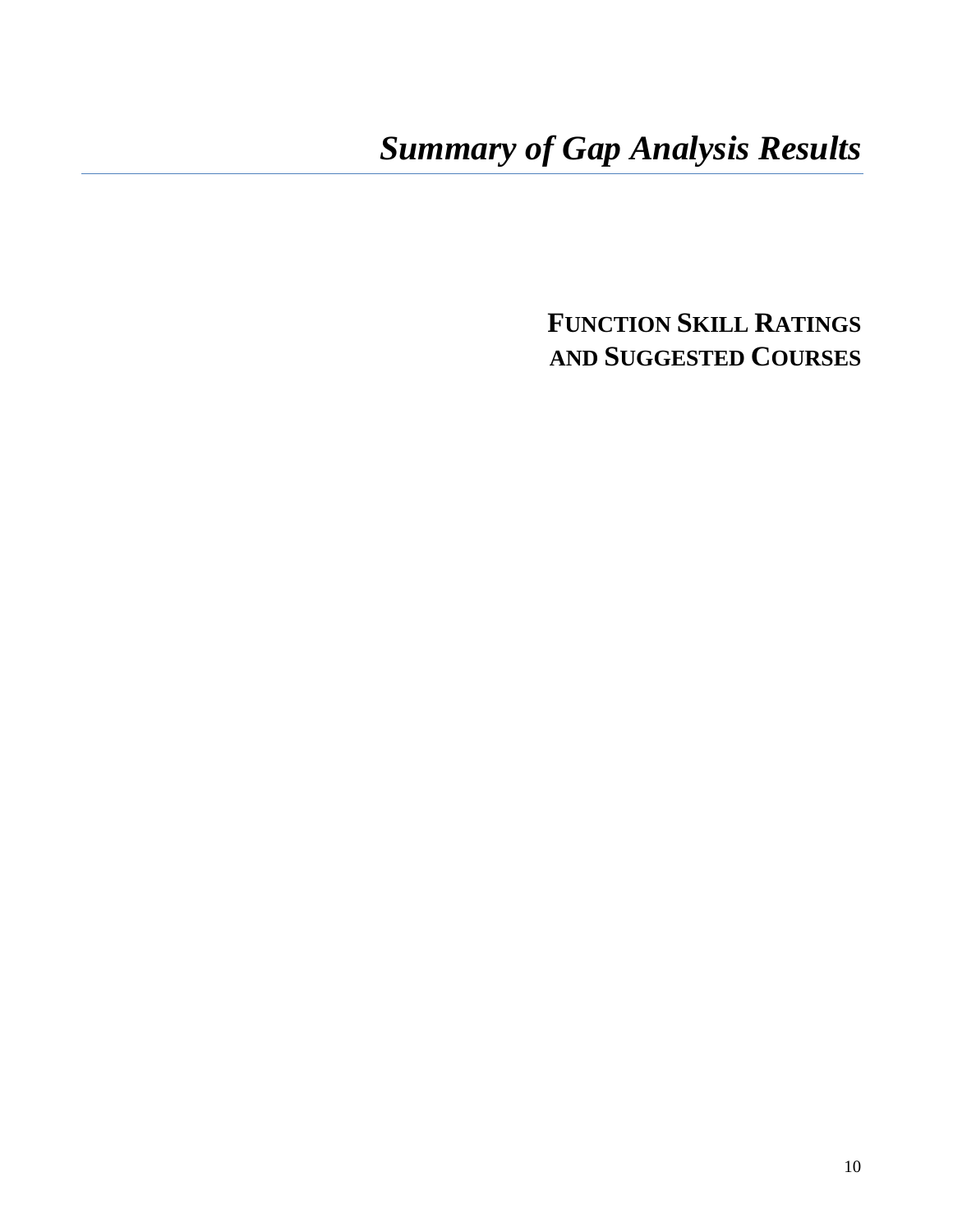#### **INTRODUCTION TO AIR POLLUTION CONTROL**

| <b>SKILLS</b>                                                                                                                                      | <b>KNOWLEDGE AND UNDERSTANDING</b>                                                                                                                                                                                                                          | <b>RELEVANT COURSES FOR SKILL DEVELOPMENT</b>                                                                                                                                                                                                                                                                                                                                                                                                                                                                                                            | <b>RATING AND</b><br><b>COMMENTS</b> |
|----------------------------------------------------------------------------------------------------------------------------------------------------|-------------------------------------------------------------------------------------------------------------------------------------------------------------------------------------------------------------------------------------------------------------|----------------------------------------------------------------------------------------------------------------------------------------------------------------------------------------------------------------------------------------------------------------------------------------------------------------------------------------------------------------------------------------------------------------------------------------------------------------------------------------------------------------------------------------------------------|--------------------------------------|
| Ability to interpret basic air<br>quality concepts and become<br>familiar with the goals of the<br>CAA and the state/local air<br>quality programs | • Understanding the need for programs to imple-<br>ment the regulations and rules that are developed<br>from state and federal laws to protect air quality<br>standards and air quality related values                                                      | • APTI-SI-422 [Air Pollution Control Orientation Course]<br>• CARB 101 [Uniform Air Quality Training Program]                                                                                                                                                                                                                                                                                                                                                                                                                                            | <b>High</b>                          |
| Ability to interpret the basic<br>science and math concepts<br>associated with air pollution                                                       | • Understanding the need to interpret and calculate<br>air quality related data (emissions data, flow<br>data, etc.) correctly                                                                                                                              | • APTI RE-100-1 [Basic Concepts in Environmental<br>Sciences - Module 1: Basic Concepts]<br>• APTI-RE-100-2 [Basic Concepts in Environmental<br>Sciences - Module 2: Characteristics of Gases]<br>• APTI-RE-100-3 [Basic Concepts in Environmental<br>Sciences - Module 3: Characteristics of Particulates]<br>• APTI-RE-100-4 [Basic Concepts in Environmental<br>Sciences - Module 4: Liquid Characteristics]<br>• APTI-SI-100 [Mathematics Review for Air Pollution<br>Control]<br>• APTI-SI-473A [Beginning Environmental Statistical<br>Techniques] | <b>High</b>                          |
| Ability to interpret how<br>pollutants are regulated                                                                                               | · Basic knowledge of federal and state Regulated<br>Pollutants, precursors and pollutants that may be<br>regulated dually (for example methanol is a<br>HAP and VOC)                                                                                        | • APTI-SI-422 [Air Pollution Control Orientation Course]<br>• CARB 101 [Uniform Air Quality Training Program]                                                                                                                                                                                                                                                                                                                                                                                                                                            | <b>High</b>                          |
| Ability to delineate the<br>principles and practices<br>associated with air pollution<br>control                                                   | • Basic understanding of<br>o Air pollution permitting and compliance<br>history<br>o How the functions (or work) within the air<br>quality programs are inter-related with the<br>common goal of complying with the CAA and<br>state and local regulations | • APTI-SI-105 [Introduction to Air Pollution Control]<br>• APTI SI-422[Air Pollution Control Orientation Course]<br>• CARB 101 [Uniform Air Quality Training Program]<br>• APTI-RE-100-6 [Basic Concepts in Environmental<br>Sciences - Module 6: Air Pollution and Control<br>Techniques]<br>• APTI On-Demand Videos [EPA Clean Air Act Training<br>Modules 1-11]                                                                                                                                                                                       | <b>High</b>                          |
| <b>Safety Skills</b>                                                                                                                               | • Knowledge of hazards that may be encountered<br>in the performance of one's duties in the office<br>or in the field                                                                                                                                       | • APTI-446 [Inspection Procedures and Safety]                                                                                                                                                                                                                                                                                                                                                                                                                                                                                                            | <b>High</b>                          |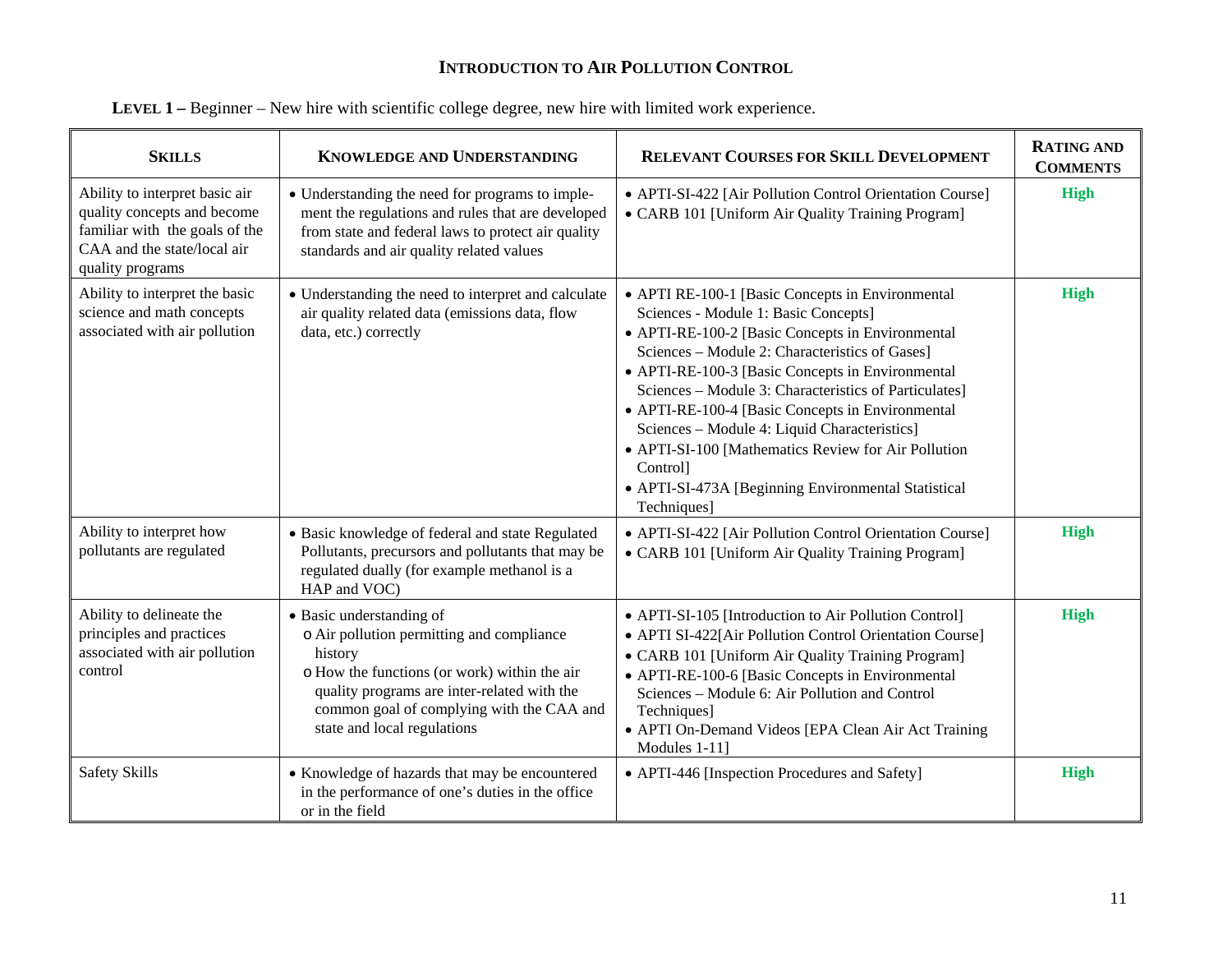| <b>SKILLS</b>                                                                                                                                                                                         | KNOWLEDGE AND UNDERSTANDING                                                                                                                                                                    | <b>RELEVANT COURSES FOR SKILL</b><br><b>DEVELOPMENT</b>                                                                                                                                                                                                    | <b>RATING AND</b><br><b>COMMENTS</b> |
|-------------------------------------------------------------------------------------------------------------------------------------------------------------------------------------------------------|------------------------------------------------------------------------------------------------------------------------------------------------------------------------------------------------|------------------------------------------------------------------------------------------------------------------------------------------------------------------------------------------------------------------------------------------------------------|--------------------------------------|
| Ability to interpret general<br>information about the reference<br>methods, continuous air quality<br>monitors, sampling design and<br>statistical techniques applicable<br>to ambient air monitoring | • Understanding of the math and scientific<br>concepts associated with ambient<br>monitoring                                                                                                   | • APTI-SI-100 [Mathematics Review for Air Pollution<br><b>Control</b><br>• APTI SI-434 [Introduction to Ambient Air<br>Monitoring]<br>• APTI 435 [Atmospheric Sampling]<br>• APTI SI-474 [Introduction to Environmental<br>Statistics]                     | <b>High</b>                          |
| Ability to determine the<br>appropriate analytical methods<br>for analysis of each pollutant                                                                                                          | • Knowledge of the appropriate methods<br>available for collection and analysis of<br>ambient air                                                                                              | • CARB 222 [Principles of Ambient Air Monitoring]<br>• APTI 464 [Analytical Methods for Air Quality<br>Standards]<br>• APTI – On- Demand Videos [ How to Create a<br><b>Successful Air Toxics Monitoring Program]</b>                                      | <b>High</b>                          |
| Ability to apply appropriate<br>QA/QC procedures for ambient<br>air monitoring                                                                                                                        | • Knowledge of QA/QC procedures that<br>apply to ambient air monitoring, sampling,<br>and analysis<br>• Understand the principles of monitoring<br>and sampling methods and QC<br>requirements | • APTI SI-471 [General Quality Assurance<br><b>Consideration for Ambient Air Monitoring</b><br>• APTI 470 [Quality Assurance for Air Pollution<br>Measurement Systems]                                                                                     | <b>High</b>                          |
| Ability to provide general<br>maintenance and upkeep of the<br>ambient air monitors used in the<br>agency's network                                                                                   | • Knowledge to ensure monitors are<br>operated properly and are kept in good<br>operating order                                                                                                | • APTI SI-434 [Introduction to Ambient Air<br>Monitoring]<br>• APTI 435 [Atmospheric Sampling]<br>• APTI – On- Demand Videos [ How to Create a<br>successful Air Toxics Monitoring Program]                                                                | <b>High</b>                          |
| Ability to install and maintain<br>sites to meet project<br>requirements                                                                                                                              | • Knowledge of relevant regulation and<br>written protocols for monitor and probe<br>siting                                                                                                    | • APTI SI-433 [Network Design and Site Selection for<br>Monitoring PM2.5 and PM 10 in Ambient Air<br>• APTI SI-436 [Site Selection for Monitoring SO2]<br>• APTI – On- Demand Videos [ How to Create a<br><b>Successful Air Toxics Monitoring Program]</b> | <b>High</b>                          |

|  |  |  |  | Level I: Beginner – New hire with technical school or college degree; new hire with limited work experience. |
|--|--|--|--|--------------------------------------------------------------------------------------------------------------|
|  |  |  |  |                                                                                                              |
|  |  |  |  |                                                                                                              |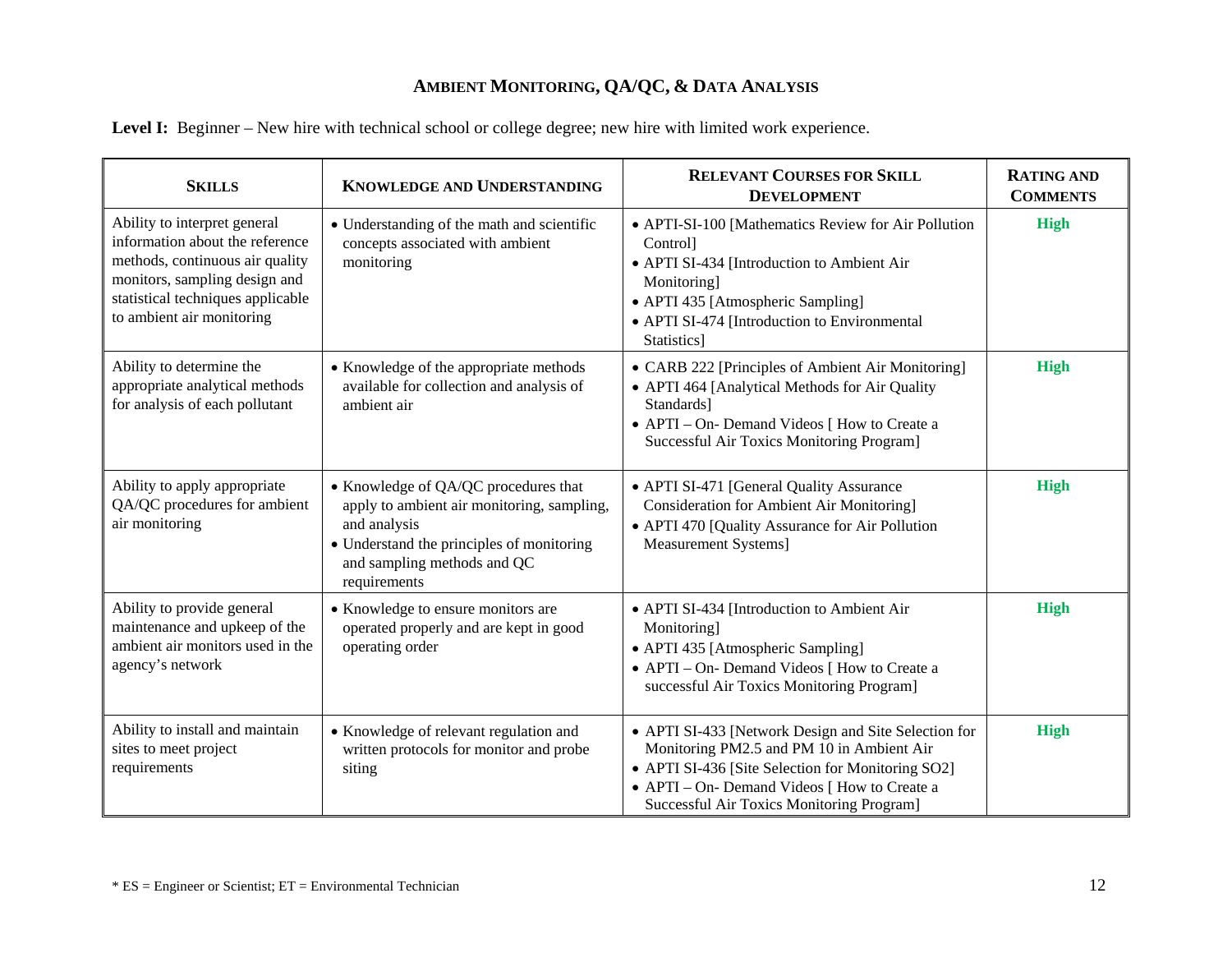| <b>SKILLS</b>                                                                                                                                   | <b>KNOWLEDGE AND UNDERSTANDING</b>                                                                                                                                              | <b>RELEVANT COURSES FOR SKILL</b><br><b>DEVELOPMENT</b>                                                                                                                | <b>RATING AND</b><br><b>COMMENTS</b>                                                                                                                                                                                                                                 |
|-------------------------------------------------------------------------------------------------------------------------------------------------|---------------------------------------------------------------------------------------------------------------------------------------------------------------------------------|------------------------------------------------------------------------------------------------------------------------------------------------------------------------|----------------------------------------------------------------------------------------------------------------------------------------------------------------------------------------------------------------------------------------------------------------------|
| Ability to handle and document<br>ambient samples in accordance<br>with project requirements and<br>regulations and to conduct data<br>analysis | • Knowledge of proper handling of ambient<br>samples and appropriate data analysis to<br>evaluate sample results                                                                | • APTI SI-471 [General Quality Assurance<br>Consideration for Ambient Air Monitoring]<br>• APTI 470 [Quality Assurance for Air Pollution<br>Measurement Systems]       | <b>High</b>                                                                                                                                                                                                                                                          |
| Ability to review field and QC<br>data to evaluate performance of<br>instruments and diagnose and<br>address potential deficiencies.            | • Knowledge of appropriate data analysis to<br>apply to evaluate monitoring results                                                                                             | • APTI SI-471 [General Quality Assurance<br><b>Consideration for Ambient Air Monitoring</b><br>• APTI 470 [Quality Assurance for Air Pollution<br>Measurement Systems] | <b>High</b>                                                                                                                                                                                                                                                          |
| Ability to identify and<br>document exceptional events<br>that require flagging                                                                 | • Knowledge of how to identify and flag<br>exceptional events and how to prepare<br>official documentation to obtain EPA<br>approval for flagging                               | • APTI SI-434 [Introduction to Ambient Air<br>Monitoring]<br>• CARB 222 [Principles of Ambient Air Monitoring]                                                         | <b>High</b>                                                                                                                                                                                                                                                          |
| Ability to validate and analyze<br>air quality monitoring data for<br>regulatory determinations                                                 | • Knowledge of data validation and data<br>analysis methods<br>• Understanding of how to analyze<br>monitoring data in the context of<br>regulatory and technical uncertainties | None available from existing suite of APTI and CARB<br>courses                                                                                                         | Low<br>Gap filling<br>available via<br>courses in private<br>sector. Options<br>include:<br>· Data Validation<br>$Workshop -$<br>developed for<br>LADCO by<br>Sonoma<br>Technology<br>· Several Courses<br>offered by<br>EnviroTech<br>Solutions (see<br>Appendix A) |

Level I: Beginner – New hire with technical school or college degree; new hire with limited work experience.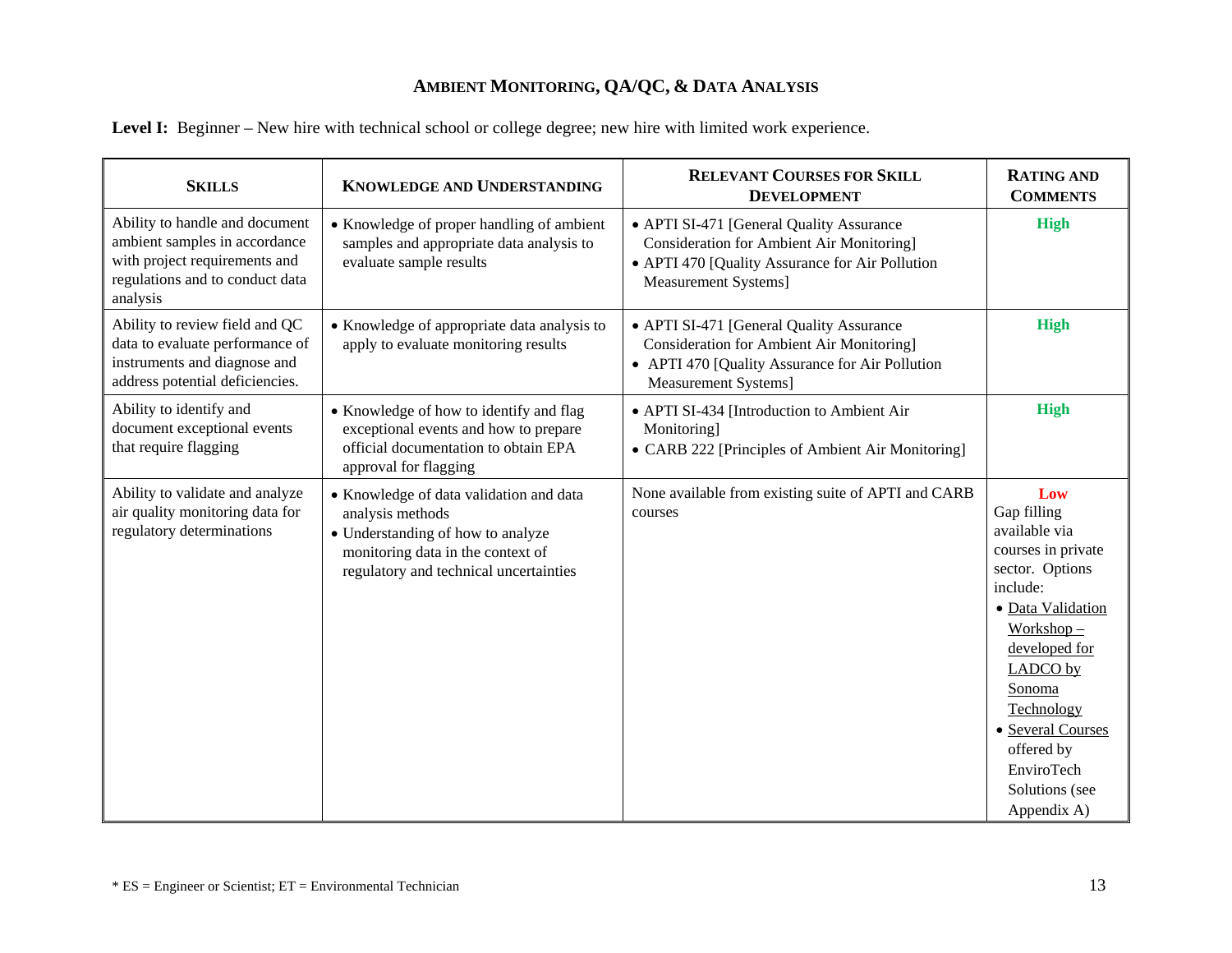**LEVEL 2** – Intermediate/Advanced – 3 or more years of ambient air monitoring experience for ET, data analysis, QA/QC analysis and regulatory interpretation and assessment

| <b>SKILLS</b>                                                                                                                                                                 | <b>KNOWLEDGE AND UNDERSTANDING</b>                                                                                                                                                                                                                                                    | <b>RELEVANT COURSES FOR SKILL</b><br><b>DEVELOPMENT</b>                                                                                                                                                                                | <b>RATING AND</b><br><b>COMMENTS</b> |
|-------------------------------------------------------------------------------------------------------------------------------------------------------------------------------|---------------------------------------------------------------------------------------------------------------------------------------------------------------------------------------------------------------------------------------------------------------------------------------|----------------------------------------------------------------------------------------------------------------------------------------------------------------------------------------------------------------------------------------|--------------------------------------|
| Ability to site monitors<br>following federal/state/local<br>protocols to meet project goals                                                                                  | • Knowledge of relevant regulations and<br>protocols for monitoring siting<br>• Knowledge of local conditions and<br>constraints applicable to monitoring siting                                                                                                                      | • APTI 435 [Atmospheric Sampling]<br>• APTI SI-433 [Network Design and Site Selection for<br>Monitoring PM2.5 and PM 10 in Ambient Air<br>• APTI SI-436 [Site Selection for Monitoring PM 2.5<br>and PM 10 in Ambient Air]             | High                                 |
| Ability to troubleshoot<br>operational and network design<br>problems, provide input to senior<br>management on long-term<br>equipment and network<br>upgrades/design changes | • Knowledge of relevant regulatory changes<br>and technical advances<br>• Understand the goals of the agency                                                                                                                                                                          | • APTI SI-471 [General Quality Assurance<br><b>Consideration for Ambient Air Monitoring</b><br>• APTI 470 [Quality Assurance for Air Pollution<br>Measurement Systems]<br>• APTI 464 [Analytical Methods for Air Quality<br>Standards] | High                                 |
| Ability to develop Standard<br><b>Operating Procedures for</b><br>methods, instruments and<br>sampling methods for air<br>sampling                                            | • Knowledge of current criteria pollutant<br>monitoring methods and instruments<br>• Knowledge of air toxics sampling and<br>analytical methods<br>• Knowledge of state of the art monitoring<br>technology<br>• Understanding of staff capabilities and<br>constraints on operations | • APTI SI-471 [General Quality Assurance<br>Consideration for Ambient Air Monitoring]<br>• APTI 470 [Quality Assurance for Air Pollution<br>Measurement Systems]<br>• APTI 464 [Analytical Methods for Air Quality<br>Standards]       | High                                 |
| Ability to interpret new federal<br>and/or state regulation impact on<br>monitoring network methods and<br>design                                                             | • Knowledge of relevant regulatory changes<br>and technical advances                                                                                                                                                                                                                  | • APTI SI-471 [General Quality Assurance<br>Consideration for Ambient Air Monitoring]<br>• APTI 470 [Quality Assurance for Air Pollution<br>Measurement Systems]<br>• APTI 464 [Analytical Methods for Air Quality<br>Standards]       | High                                 |
| Ability to evaluate and assess<br>ambient monitoring data for<br>quality, trends, source impacts,<br>attainment status                                                        | • Advanced knowledge of ambient air<br>pollution chemistry, transport, and statistical<br>analysis methods                                                                                                                                                                            | • APTI SI-471 [General Quality Assurance<br><b>Consideration for Ambient Air Monitoring</b>                                                                                                                                            | High                                 |

\* ES = Engineer or Scientist; ET = Environmental Technician 14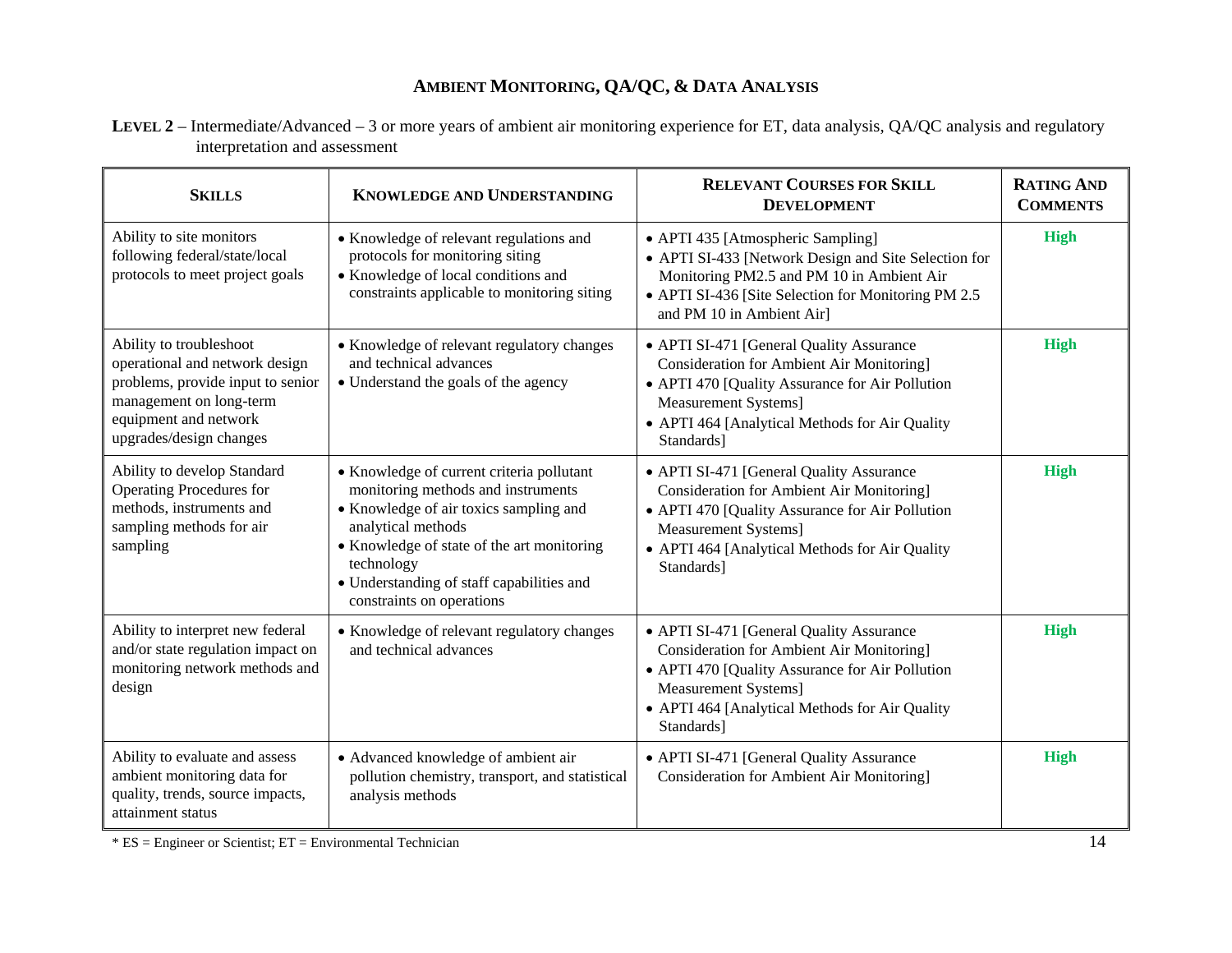|                               | LEVEL 2 – Intermediate/Advanced – 3 or more years of ambient air monitoring experience for ET, data analysis, QA/QC analysis and regulatory |  |
|-------------------------------|---------------------------------------------------------------------------------------------------------------------------------------------|--|
| interpretation and assessment |                                                                                                                                             |  |

| <b>SKILLS</b>                                                                                                                                                                                                                                         | KNOWLEDGE AND UNDERSTANDING                                                                                                                                                                                                                                                                       | <b>RELEVANT COURSES FOR SKILL</b><br><b>DEVELOPMENT</b>                                                                                                                                                                                                                                               | <b>RATING AND</b><br><b>COMMENTS</b> |
|-------------------------------------------------------------------------------------------------------------------------------------------------------------------------------------------------------------------------------------------------------|---------------------------------------------------------------------------------------------------------------------------------------------------------------------------------------------------------------------------------------------------------------------------------------------------|-------------------------------------------------------------------------------------------------------------------------------------------------------------------------------------------------------------------------------------------------------------------------------------------------------|--------------------------------------|
| Ability to apply appropriate<br>methods to validate and verify<br>ambient monitoring data                                                                                                                                                             | · Understand agency goals and regulatory<br>issues<br>• Familiarity with analysis methods, QC<br>requirements, modes of failure, statistical<br>tools, and use of external data for validation                                                                                                    | • APTI 470 [Quality Assurance for Air Pollution<br>Measurement Systems]<br>• APTI 464 [Analytical Methods for Air Quality<br>Standards]<br>• APTI SI-474 [Introduction to Environmental<br>Statistics]                                                                                                |                                      |
| Ability to design and carry out<br>programmatic and analytical<br>QA/QC methods, protocols, and<br>plans                                                                                                                                              | • Advanced knowledge of QA/QC principles<br>and procedures, federal and state<br>regulations, and statistical analysis methods                                                                                                                                                                    | • APTI 470 [Quality Assurance for Air Pollution<br>Measurement Systems]<br>• APTI 464 [Analytical Methods for Air Quality<br>Standards]                                                                                                                                                               | <b>High</b>                          |
| Ability to design, implement,<br>and report on special monitoring<br>studies                                                                                                                                                                          | $\bullet$ ET – Knowledge of special monitoring<br>methods and procedures<br>$\bullet$ ES – Advanced knowledge of study design<br>and data analyses<br>• ES - Advanced knowledge of current<br>scientific ambient air pollution issues,<br>including new criteria air pollutants and air<br>toxics | • APTI SI-471 [General Quality Assurance<br><b>Consideration for Ambient Air Monitoring</b><br>• APTI 470 [Quality Assurance for Air Pollution<br>Measurement Systems]<br>• APTI 464 [Analytical Methods for Air Quality<br>Standards]<br>• APTI SI-474 [Introduction to Environmental<br>Statistics] | <b>High</b>                          |
| Ability to develop presentations<br>and present data analyses,<br>monitoring network updates and<br>changes to internal agency<br>management, state regulatory<br>entities, scientific community,<br>and the general public at any<br>public hearings | • Advanced knowledge and understanding of<br>ambient air pollution and related state and<br>federal regulations                                                                                                                                                                                   | • APTI 435 [Atmospheric Sampling]<br>• APTI SI-471 [General Quality Assurance<br><b>Consideration for Ambient Air Monitoring</b><br>• APTI 470 [Quality Assurance for Air Pollution<br>Measurement Systems]<br>• APTI 464 [Analytical Methods for Air Quality<br>Standards]                           | <b>High</b>                          |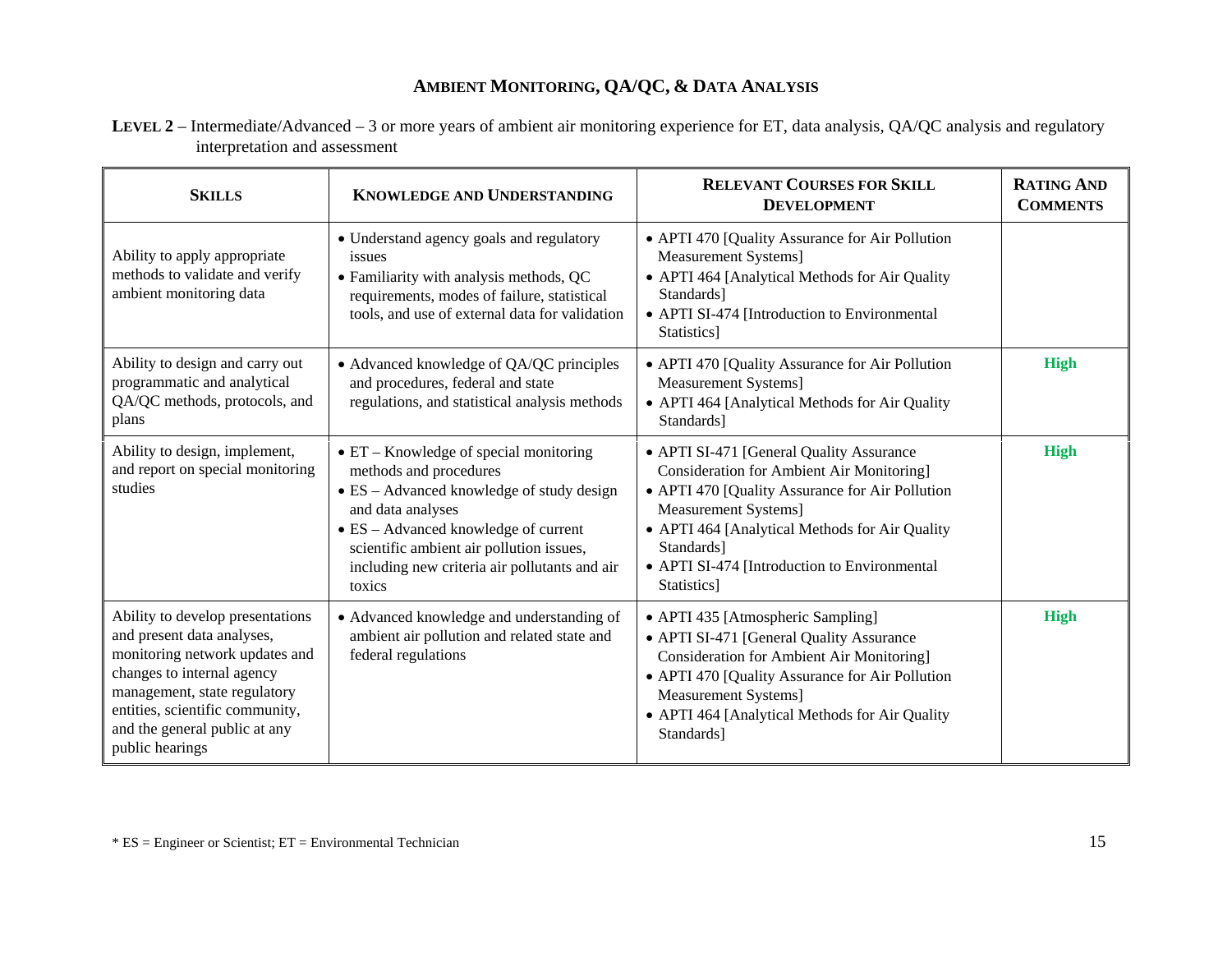#### **EMISSION INVENTORIES**

| <b>SKILLS</b>                                                                                                                                                                                           | <b>KNOWLEDGE AND UNDERSTANDING</b>                                                                                                                                                                                                                                                                              | <b>RELEVANT COURSES FOR SKILL</b><br><b>DEVELOPMENT</b>                                                                                                                                                                             | <b>RATING AND</b><br><b>COMMENTS</b> |
|---------------------------------------------------------------------------------------------------------------------------------------------------------------------------------------------------------|-----------------------------------------------------------------------------------------------------------------------------------------------------------------------------------------------------------------------------------------------------------------------------------------------------------------|-------------------------------------------------------------------------------------------------------------------------------------------------------------------------------------------------------------------------------------|--------------------------------------|
| Ability to determine types of emission<br>sources that must submit emission<br>inventories and the intervals for<br>submittal                                                                           | • Understanding of which permits require the<br>submittal of an emission inventory and the<br>regulatory authority for the inventory submittal                                                                                                                                                                  | • APTI SI-419A [Introduction to Emission<br>Inventories]<br>• APTI 419B [Preparation of Fine<br><b>Particulate Emission Inventories]</b>                                                                                            | <b>High</b>                          |
| Ability to determine how pollutants<br>are regulated and how fees should be<br>assessed                                                                                                                 | • Knowledge of federal and state Regulated<br>Pollutants, precursors and pollutants that may be<br>regulated dually (for example methanol is a HAP<br>and VOC)<br>• Knowledge to ensure that dually regulated<br>pollutants are not double counted for fee purposes                                             | • APTI SI-100-7 [Basic Concepts in<br>Environmental Sciences - Model 7:<br><b>Regulatory Requirements]</b><br>• APTI SI-419A [Introduction to Emission<br>Inventories]<br>• APTI 452 [Principles and Practices of Air<br>Pollution] | <b>High</b>                          |
| Ability to interpret agency guidelines<br>regarding the use of emission factors<br>for different purposes (annual<br>inventories, permitting, compliance<br>assessment, etc.)                           | • Basis knowledge of agency guidelines for the use<br>of emission factors for different purposes (annual<br>inventories, permitting, compliance assessment,<br>$etc.$ )                                                                                                                                         | • APTI SI-460 [Introduction to Permitting]<br>• CARB 335 [Principles of Environmental<br>Compliance & Enforcement]                                                                                                                  | <b>High</b>                          |
| Ability to (1) review and find credible<br>emission factors for various emission<br>sources; and (2) evaluate the use of<br>emission factors by simple industrial<br>sources (i.e., boilers, ICE, etc.) | • Basic knowledge and understanding of the<br>limitations of emission factors (such as those<br>found in AP-42 or FIRE)                                                                                                                                                                                         | • APTI SI-419A [Introduction to Emission<br>Inventories]<br>• APTI 419B [Preparation of Fine<br><b>Particulate Emission Inventories</b>                                                                                             | High                                 |
| Ability to review emissions<br>calculations for accuracy and validity<br>of technical basis for simple emission<br>sources                                                                              | • Understanding of emissions calculations concepts<br>and the ability to use data for development of<br>actual and potential emission calculations.: For<br>example:<br>$O$ AP-42<br>o EPA's Tanks Program<br>o EPA's WATER9 Program<br>o Material Balance<br><b>CEMS</b><br>o Source Testing Emissions Factors | • APTI SI-419A [Introduction to Emission<br>Inventories]<br>• APTI 419B [Preparation of Fine<br><b>Particulate Emission Inventories</b>                                                                                             | <b>High</b>                          |

| LEVEL 1 – Beginner – New hire with scientific college degree, new hire with limited work experience. |  |  |  |
|------------------------------------------------------------------------------------------------------|--|--|--|
|                                                                                                      |  |  |  |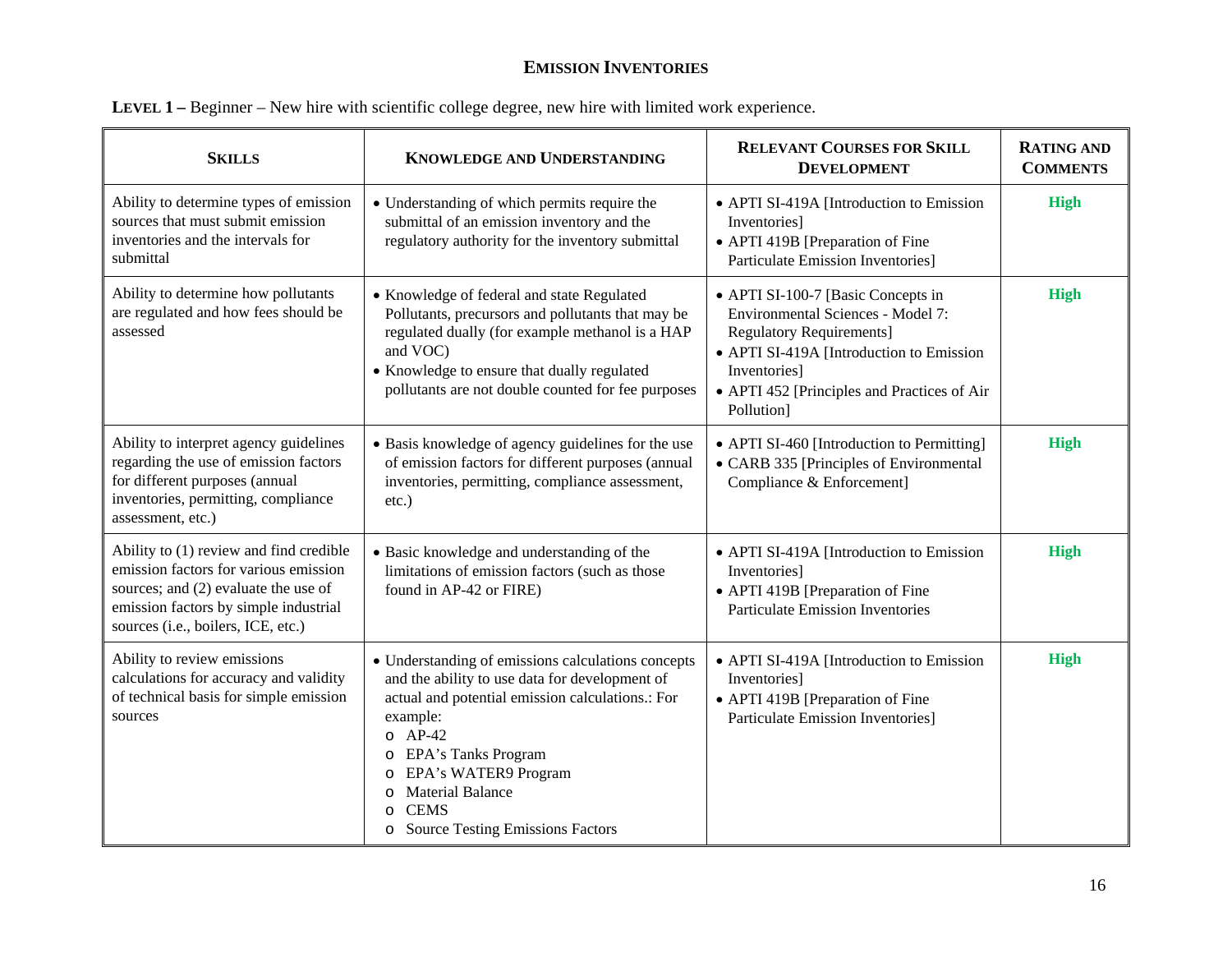#### **EMISSION INVENTORIES**

| LEVEL 2 – Intermediate/Advanced – 3 or more years of emissions inventory experience; equivalent experience within regulatory agency; |  |
|--------------------------------------------------------------------------------------------------------------------------------------|--|
| equivalent environmental consulting or industry experience.                                                                          |  |

| <b>SKILLS</b>                                                                                                                                                                       | <b>KNOWLEDGE AND UNDERSTANDING</b>                                                                                                                                                                                                                                                                                                          | <b>RELEVANT COURSES FOR SKILL</b><br><b>DEVELOPMENT</b>                                                                                                                                                                   | <b>RATING AND</b><br><b>COMMENTS</b>                                                                        |
|-------------------------------------------------------------------------------------------------------------------------------------------------------------------------------------|---------------------------------------------------------------------------------------------------------------------------------------------------------------------------------------------------------------------------------------------------------------------------------------------------------------------------------------------|---------------------------------------------------------------------------------------------------------------------------------------------------------------------------------------------------------------------------|-------------------------------------------------------------------------------------------------------------|
| Ability to be a resource for junior staff<br>on emissions inventory issues                                                                                                          | • Understand the limitations for the use of emission<br>factors<br>• Mentor junior staff on the use of emission factors<br>• Challenge junior staff to validate the use of<br>emission factors when there is uncertainty                                                                                                                    | • APTI SI-419A [Introduction to<br><b>Emission Inventories</b> ]<br>• APTI 419B [Preparation of Fine<br><b>Particulate Emission Inventories</b> ]                                                                         | <b>High</b>                                                                                                 |
| Ability to review and interpret more<br>complex inventory submittals<br>(complex Title V sources)                                                                                   | • Understanding of emissions calculations concepts<br>and the ability to use data for development of<br>actual and potential emission calculations<br>• Knowledge to perform more advanced and<br>complex calculations associated with approaches<br>that are used to calculate dually regulated<br>pollutants but excludes double counting | • APTI SI-419A [Introduction to<br><b>Emission Inventories</b> ]<br>• APTI 419B [Preparation of Fine<br><b>Particulate Emission Inventories</b> ]<br>• CARB 230-233, 243-246, 261, 287-288<br>[Industry Specific Courses] | <b>High</b>                                                                                                 |
| Ability to review source test results<br>and interpret or determine the methods<br>for developing source specific<br>emission factors from such data                                | • Knowledge to understand and perform more<br>advanced and complex calculations associated<br>with source test results                                                                                                                                                                                                                      | • APTI 450 [Source Sampling for<br>Pollutants]<br>• APTI SI 303 [Chain of Custody]                                                                                                                                        | Low<br>Gap filling<br>available via<br><b>MARAMA</b> course<br>Emission<br>Calculations &<br>Data Reduction |
| Ability to gather site-specific or area-<br>specific (i.e., county level) activity<br>data and accurately use the data to<br>develop a credible approach to<br>estimating emissions | • Understand how to use activity data in<br>conjunction with existing emission factors and<br>other inputs to accurately estimate emissions.                                                                                                                                                                                                | None available from existing suite of<br><b>APTI</b> and CARB courses                                                                                                                                                     | Low<br>Gap filling not<br>available                                                                         |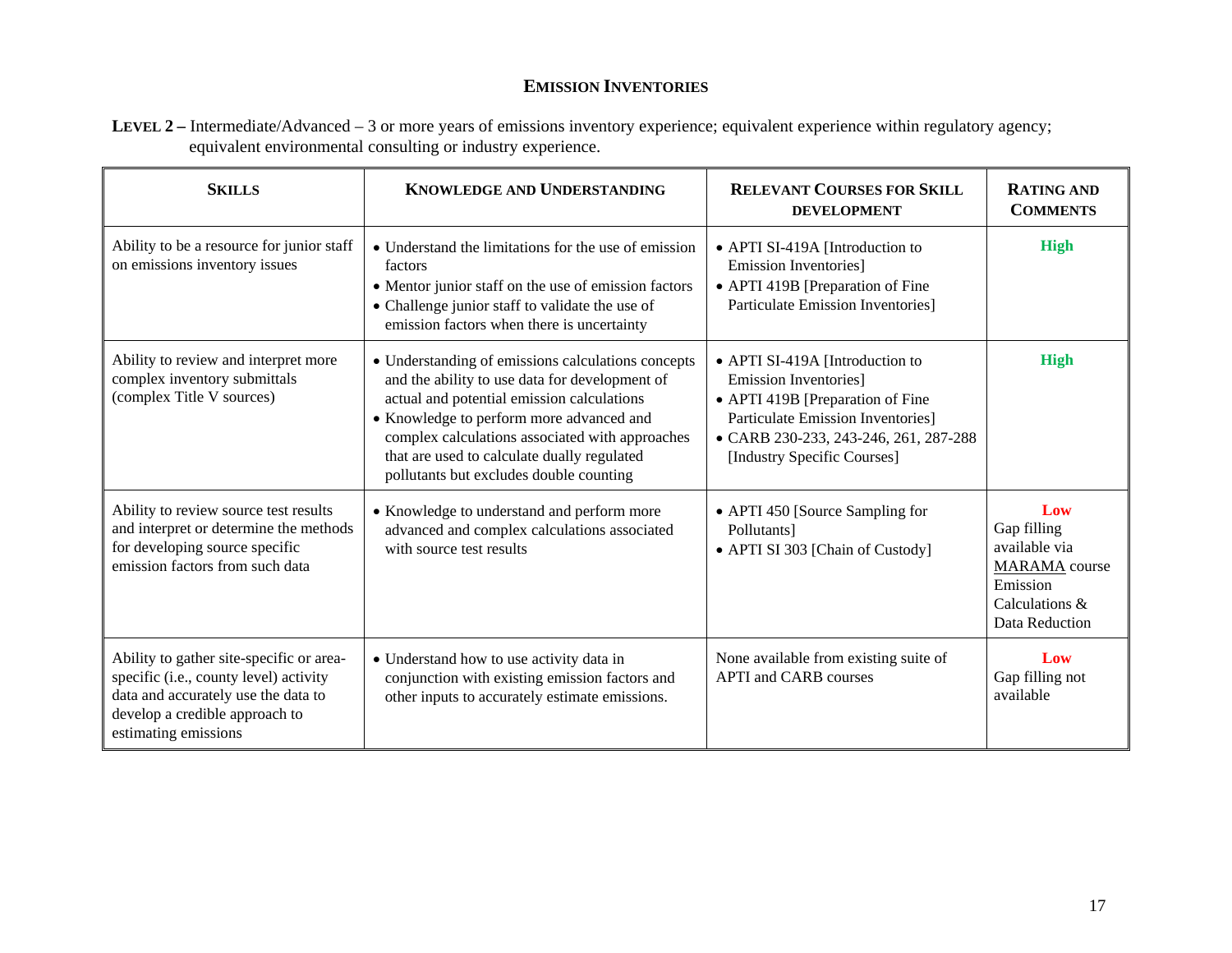#### **EMISSION INVENTORIES**

| LEVEL 2 – Intermediate/Advanced – 3 or more years of emissions inventory experience; equivalent experience within regulatory agency; |  |
|--------------------------------------------------------------------------------------------------------------------------------------|--|
| equivalent environmental consulting or industry experience.                                                                          |  |

| <b>SKILLS</b>                                                                                                                         | <b>KNOWLEDGE AND UNDERSTANDING</b>                                                                                                                                                                                                                       | <b>RELEVANT COURSES FOR SKILL</b><br><b>DEVELOPMENT</b>                                                                                         | <b>RATING AND</b><br><b>COMMENTS</b>                                                                                                                                                       |
|---------------------------------------------------------------------------------------------------------------------------------------|----------------------------------------------------------------------------------------------------------------------------------------------------------------------------------------------------------------------------------------------------------|-------------------------------------------------------------------------------------------------------------------------------------------------|--------------------------------------------------------------------------------------------------------------------------------------------------------------------------------------------|
| Ability to prepare estimates of mobile<br>source emissions using models such as<br><b>MOVES and NONROAD</b>                           | • Understanding how to use approved models<br>• Understanding where to obtain up to date input<br>information to use with models<br>• Understanding of the relative importance of<br>various factors in terms of their influence on<br>model performance | None available from existing suite of<br><b>APTI</b> and CARB courses                                                                           | Low<br>Gap filling<br>available via<br>courses in a public<br>venue. Options<br>include:<br>Motor Vehicle<br>Emissions<br>Simulator offered<br>by the Federal<br>Highway<br>Administration |
| Ability to comply with federal, state,<br>and/or local requirements for<br>developing and maintaining data bases<br>of emissions data | • Knowledge of federal/state/local requirements<br>and guidance                                                                                                                                                                                          | • APTI SI-419A [Introduction to<br><b>Emission Inventories</b> ]<br>• APTI 419B [Preparation of Fine<br><b>Particulate Emission Inventories</b> | <b>High</b>                                                                                                                                                                                |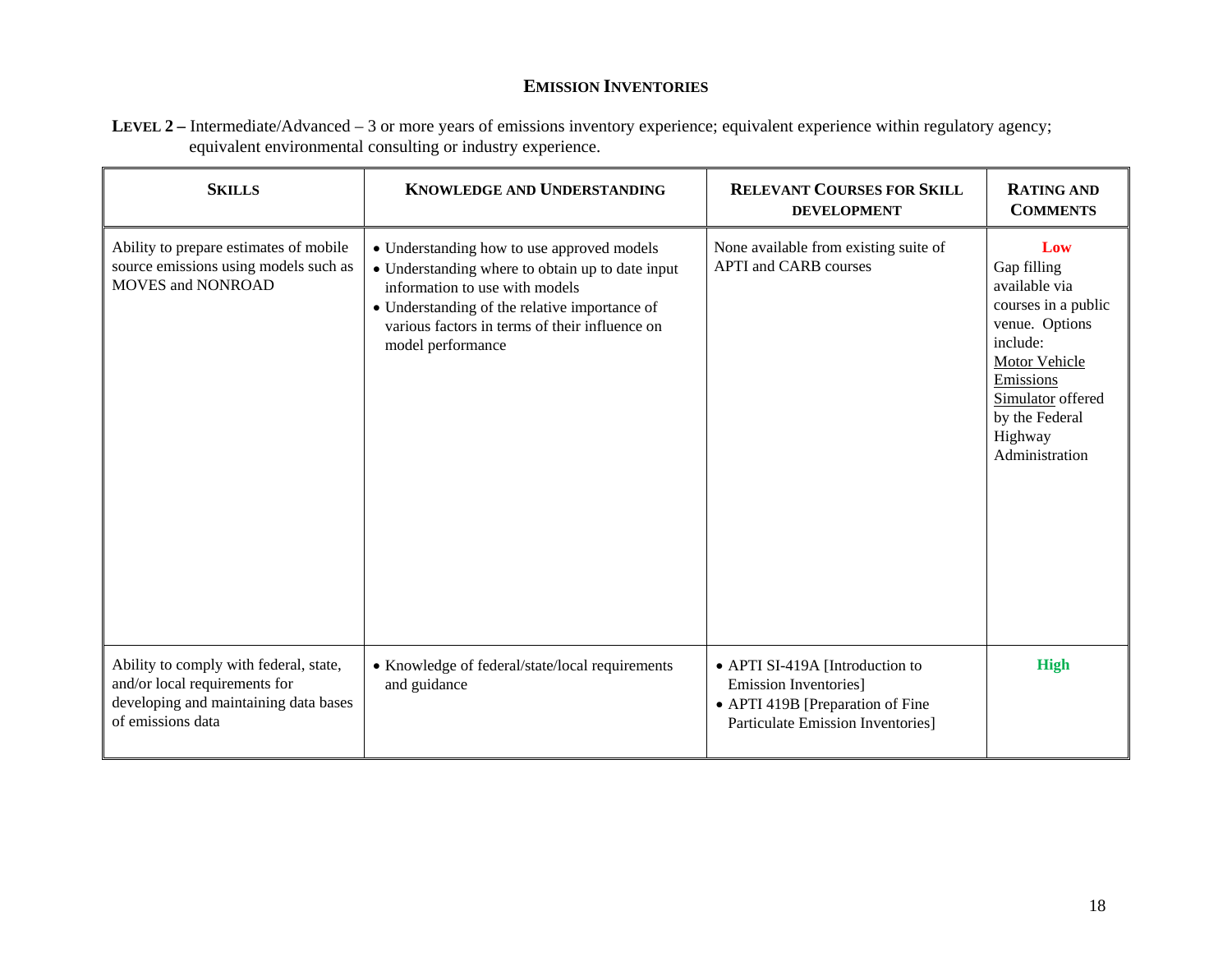| <b>SKILLS</b>                                                                                                                                                                    | <b>KNOWLEDGE AND UNDERSTANDING</b>                                                                                                                                                          | <b>RELEVANT COURSES FOR SKILL</b><br><b>DEVELOPMENT</b>                                                                                                                                                                                                                                                                                                                                                                                                                             | <b>RATING AND</b><br><b>COMMENTS</b> |
|----------------------------------------------------------------------------------------------------------------------------------------------------------------------------------|---------------------------------------------------------------------------------------------------------------------------------------------------------------------------------------------|-------------------------------------------------------------------------------------------------------------------------------------------------------------------------------------------------------------------------------------------------------------------------------------------------------------------------------------------------------------------------------------------------------------------------------------------------------------------------------------|--------------------------------------|
| Ability to interpret the introductory<br>basic sciences found in the study of<br>atmospheric science, meteorology, air<br>quality science and modeling of<br>emission sources    | • Basic understanding of the math and scientific<br>concepts associated with dispersion modeling                                                                                            | • APTI OS-411A [Series 411 -<br><b>Computational Atmospheric Sciences:</b><br><b>Essential Atmospheric Sciences]</b><br>• APTI OS-411B [Series 411 -<br><b>Computational Atmospheric Sciences:</b><br><b>Essential Atmospheric Sciences]</b><br>• APTI OS-411C [Series 411 -<br><b>Computational Atmospheric Sciences:</b><br>Meteorology for Air Quality<br>Monitoring]<br>• APTI SI-409 [Basic Air Pollution<br>Meteorology]<br>• APTI 424 [Introduction to Receptor<br>Modeling] | <b>High</b>                          |
| Ability to determine how to use air<br>pollution meteorology, chemistry to<br>include tropospheric chemistry, and<br>the use of computer modeling tools<br>and their limitations | • Basic knowledge of the tools that are needed to<br>conduct dispersion modeling                                                                                                            | • APTI OS-411D [Series 411 -<br><b>Computational Atmospheric Sciences:</b><br>Tropospheric Chemistry for Air Quality<br>Modeling]<br>• APTI OS-411E [Series 411 -<br><b>Computational Atmospheric Sciences:</b><br>Computational Science ]                                                                                                                                                                                                                                          | High                                 |
| Ability to utilize the model for<br>selected simple applications                                                                                                                 | • Basic knowledge of how to setup and run the<br>model for selected simple applications                                                                                                     | • APTI OS-411F [Series 411 -<br><b>Computational Atmospheric Sciences:</b><br>Atmospheric Science Models]                                                                                                                                                                                                                                                                                                                                                                           | High                                 |
| Ability to analyze simple dispersion<br>modeling analyses that are submitted<br>with air permit applications                                                                     | • Basic knowledge to ensure modeling protocols<br>are followed, proper meteorological data was<br>used, setup of facility data was accurate, and that<br>input and output files are correct | • APTI SI-410 [Introduction to<br>Dispersion Modeling ]<br>• APTI 423 [Air Pollution Dispersion<br>Models - Applications]                                                                                                                                                                                                                                                                                                                                                           | High                                 |

| LEVEL 1 – Beginner – New hire with scientific college degree, new hire with limited work experience. |  |
|------------------------------------------------------------------------------------------------------|--|
|------------------------------------------------------------------------------------------------------|--|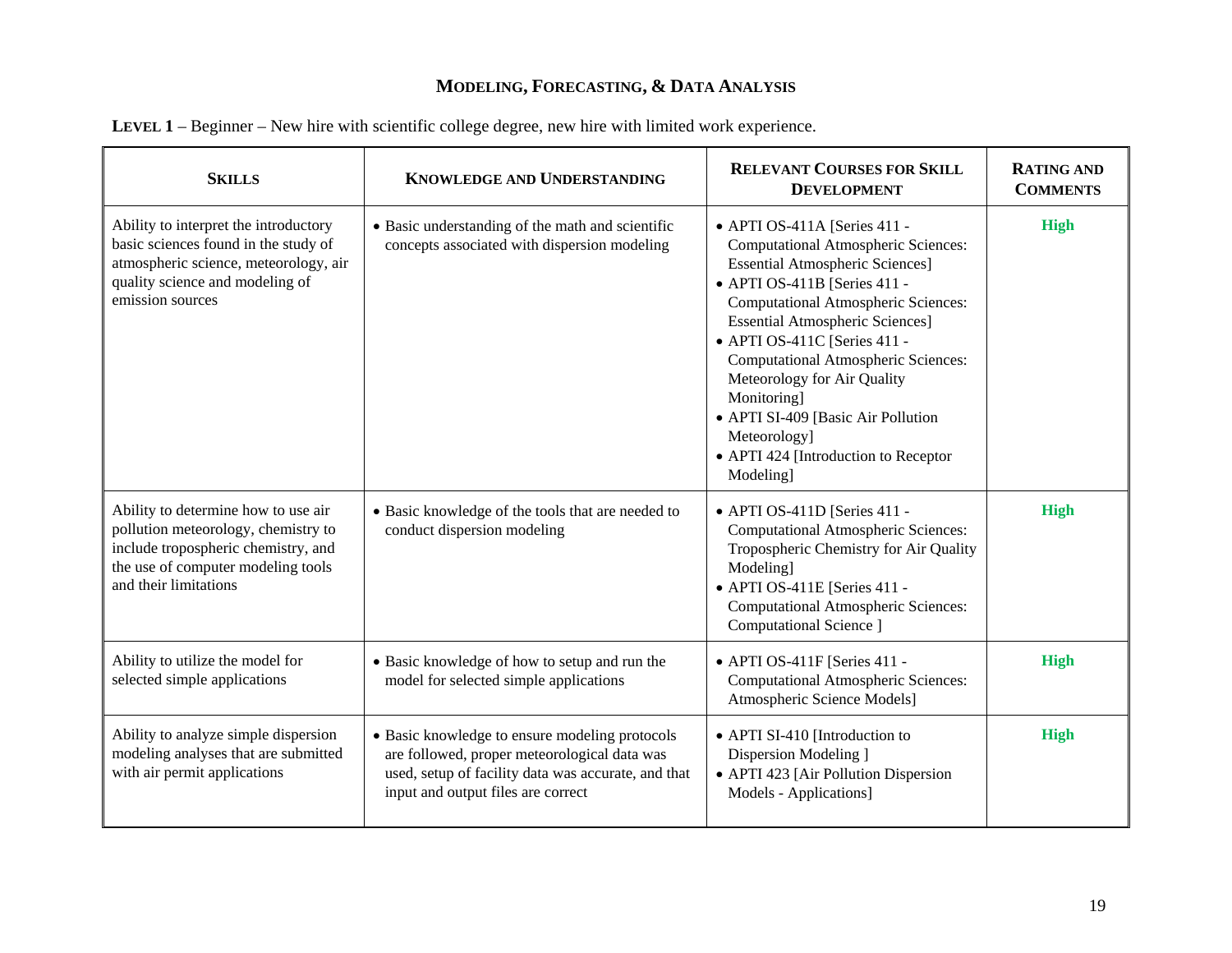| <b>SKILLS</b>                                                                                                      | KNOWLEDGE AND UNDERSTANDING                                                                                                | <b>RELEVANT COURSES FOR SKILL</b><br><b>DEVELOPMENT</b>                                                                   | <b>RATING AND</b><br><b>COMMENTS</b> |
|--------------------------------------------------------------------------------------------------------------------|----------------------------------------------------------------------------------------------------------------------------|---------------------------------------------------------------------------------------------------------------------------|--------------------------------------|
|                                                                                                                    | • Basic understanding to run model to QA/QC<br>application results                                                         |                                                                                                                           |                                      |
| Ability to assist senior staff with<br>modeling simple sources for SIP and<br>state-only air planning purposes     | • Basic knowledge of how to setup and run the<br>model to assist in air quality planning purposes                          | • APTI SI-410 [Introduction to<br>Dispersion Modeling ]<br>• APTI 423 [Air Pollution Dispersion<br>Models - Applications] | High                                 |
| Ability to assist senior modeling staff<br>in forecasting air pollution events,<br>such as daily ozone forecasting | • Basic knowledge of how to setup and run the<br>model to assist with air pollution forecasting as<br>needed by the agency | None available from existing suite of<br><b>APTI</b> and <b>CARB</b> courses                                              | Low                                  |

| LEVEL 1 – Beginner – New hire with scientific college degree, new hire with limited work experience. |  |  |
|------------------------------------------------------------------------------------------------------|--|--|
|------------------------------------------------------------------------------------------------------|--|--|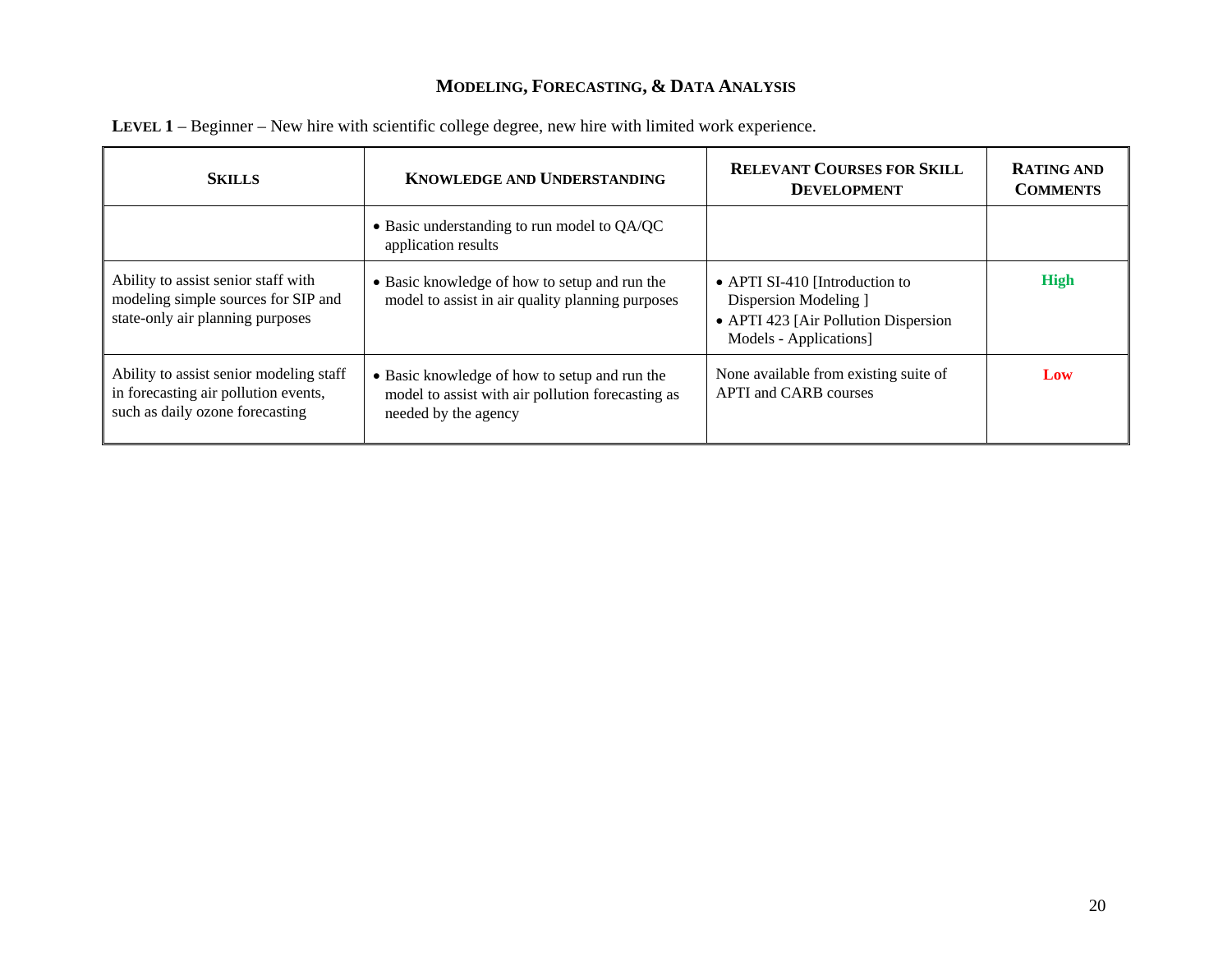**LEVEL 2** – Intermediate/Advanced – 3 or more years of permit writing experience; equivalent experience within regulatory agency; equivalent environmental consulting or industry experience.

| <b>SKILLS</b>                                                                                                                                                                                                                                | <b>KNOWLEDGE AND UNDERSTANDING</b>                                                                                                                                                                                                                                               | <b>RELEVANT COURSES FOR SKILL</b><br><b>DEVELOPMENT</b>               | <b>RATING AND</b><br><b>COMMENTS</b> |
|----------------------------------------------------------------------------------------------------------------------------------------------------------------------------------------------------------------------------------------------|----------------------------------------------------------------------------------------------------------------------------------------------------------------------------------------------------------------------------------------------------------------------------------|-----------------------------------------------------------------------|--------------------------------------|
| Ability to utilize the model for<br>selected complex applications as<br>requested by agency management                                                                                                                                       | • Advanced knowledge of how to setup and run the<br>model for complex applications                                                                                                                                                                                               | • APTI 423 [Air Pollution Dispersion<br>Models - Applications]        | High                                 |
| Ability to analyze complex dispersion<br>modeling analyses that are submitted<br>with air permit applications (e.g., PSD)<br>modeling, which may include<br>multisource modeling; complex air<br>toxics modeling; residual risk<br>modeling) | • Advanced knowledge to ensure modeling<br>protocols are followed, proper meteorological<br>data was used, setup of facility data was accurate,<br>and that input and output files are correct<br>• Advanced understanding to run complex models<br>to QA/QC application results | • APTI 423 [Air Pollution Dispersion<br>Models - Applications]        | <b>High</b>                          |
| Ability to model complex sources and<br>situations for SIP and state-only air<br>planning purposes                                                                                                                                           | • Advanced knowledge of how to setup and run<br>the model to provide results for air quality<br>planning purposes                                                                                                                                                                | • APTI 423 [Air Pollution Dispersion<br>Models - Applications]        | <b>High</b>                          |
| Ability to analyze air<br>pollution/ambient situations to<br>forecast air pollution events, such as<br>daily ozone forecasting                                                                                                               | • Advanced knowledge of how to setup and run the<br>model to provide air pollution forecasting as<br>needed by the agency                                                                                                                                                        | None available from existing suite of<br><b>APTI</b> and CARB courses | Low                                  |
| Ability (1) to mentor junior staff and<br>(2) provide oversight and be a<br>resource for complex modeling issues                                                                                                                             | • Knowledge to perform more advanced and<br>complex oversight of the dispersion modeling<br>process                                                                                                                                                                              | • APTI 423 [Air Pollution Dispersion<br>Models - Applications]        | <b>High</b>                          |
| Ability to implement receptor<br>modeling as a part of some air quality<br>management                                                                                                                                                        | • Background and application of receptor models<br>for the source identification and quantitative mass<br>apportionment of airborne pollutants                                                                                                                                   | • APTI 424 [Introduction to Receptor<br>Modeling]                     | <b>High</b>                          |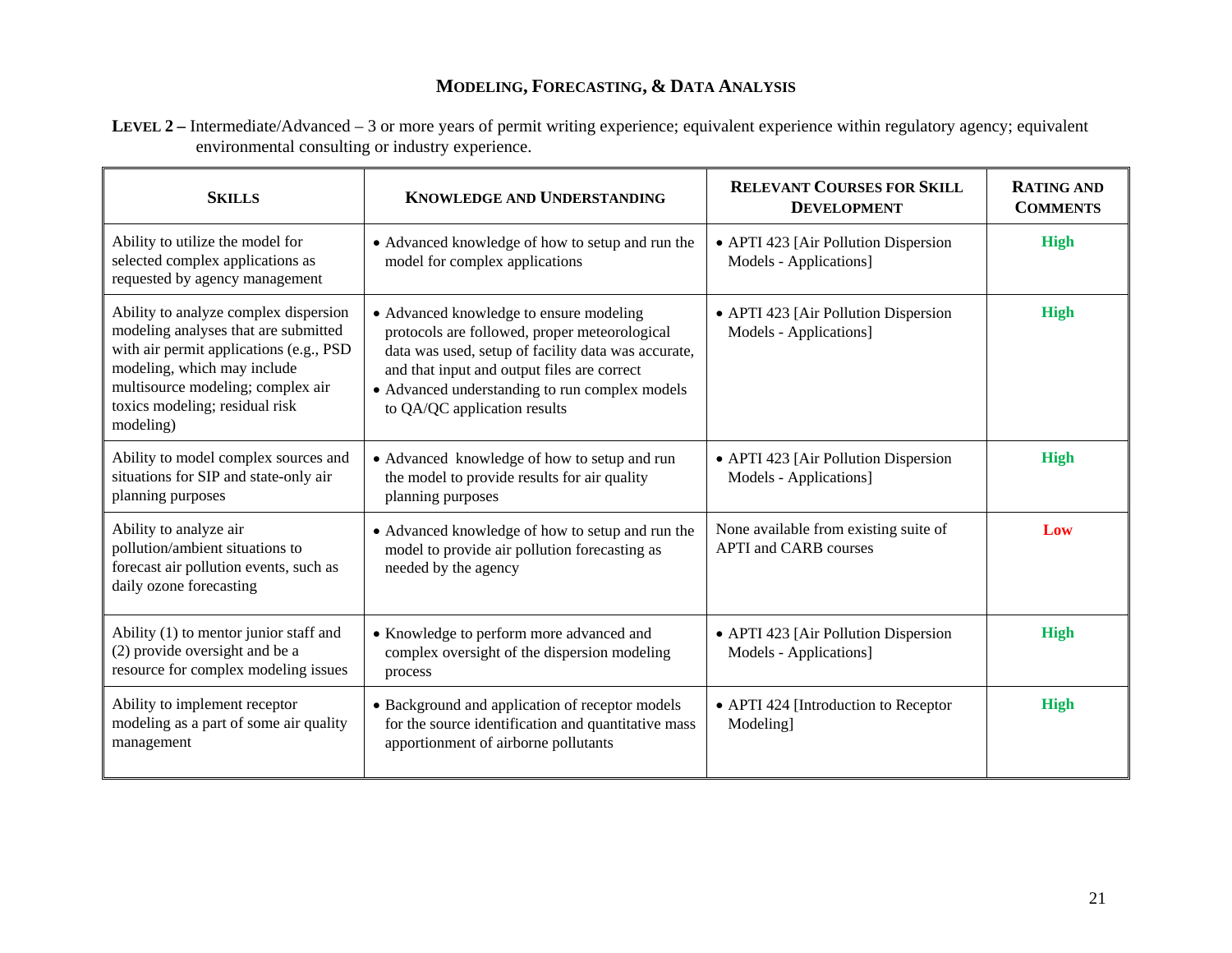| LEVEL 2 - Intermediate/Advanced - 3 or more years of permit writing experience; equivalent experience within regulatory agency; equivalent |  |
|--------------------------------------------------------------------------------------------------------------------------------------------|--|
| environmental consulting or industry experience.                                                                                           |  |

| <b>SKILLS</b>                                                                                                                                                                                                                                                                      | <b>KNOWLEDGE AND UNDERSTANDING</b>                                                                                                                                                                                                                                                                                                                                                                       | <b>RELEVANT COURSES FOR SKILL</b><br><b>DEVELOPMENT</b>                                                                                                                  | <b>RATING AND</b><br><b>COMMENTS</b> |
|------------------------------------------------------------------------------------------------------------------------------------------------------------------------------------------------------------------------------------------------------------------------------------|----------------------------------------------------------------------------------------------------------------------------------------------------------------------------------------------------------------------------------------------------------------------------------------------------------------------------------------------------------------------------------------------------------|--------------------------------------------------------------------------------------------------------------------------------------------------------------------------|--------------------------------------|
| Ability to apply models in complex<br>situations where there is a need to<br>make assumptions about how to set up<br>the modeling platform in order to best<br>represent specific complex situations<br>Ability to explain the rationale for<br>these decisions to decision makers | • Thorough understanding of model assumptions<br>and options for input data<br>• Knowledge of prior decisions by regulatory<br>agencies to approve specific applications of<br>models<br>• Knowledge of applicable regulations and<br>guidance.<br>• Knowledge of scientific basis for model<br>assumptions and data for particular situations that<br>would determine the best application of the model | • APTI 423 [Air Pollution Dispersion<br>Models - Applications]<br>• APTI SI-409 [Basic Air Pollution<br>Meteorology]<br>• APTI 424 [Introduction to Receptor<br>Modeling | <b>High</b>                          |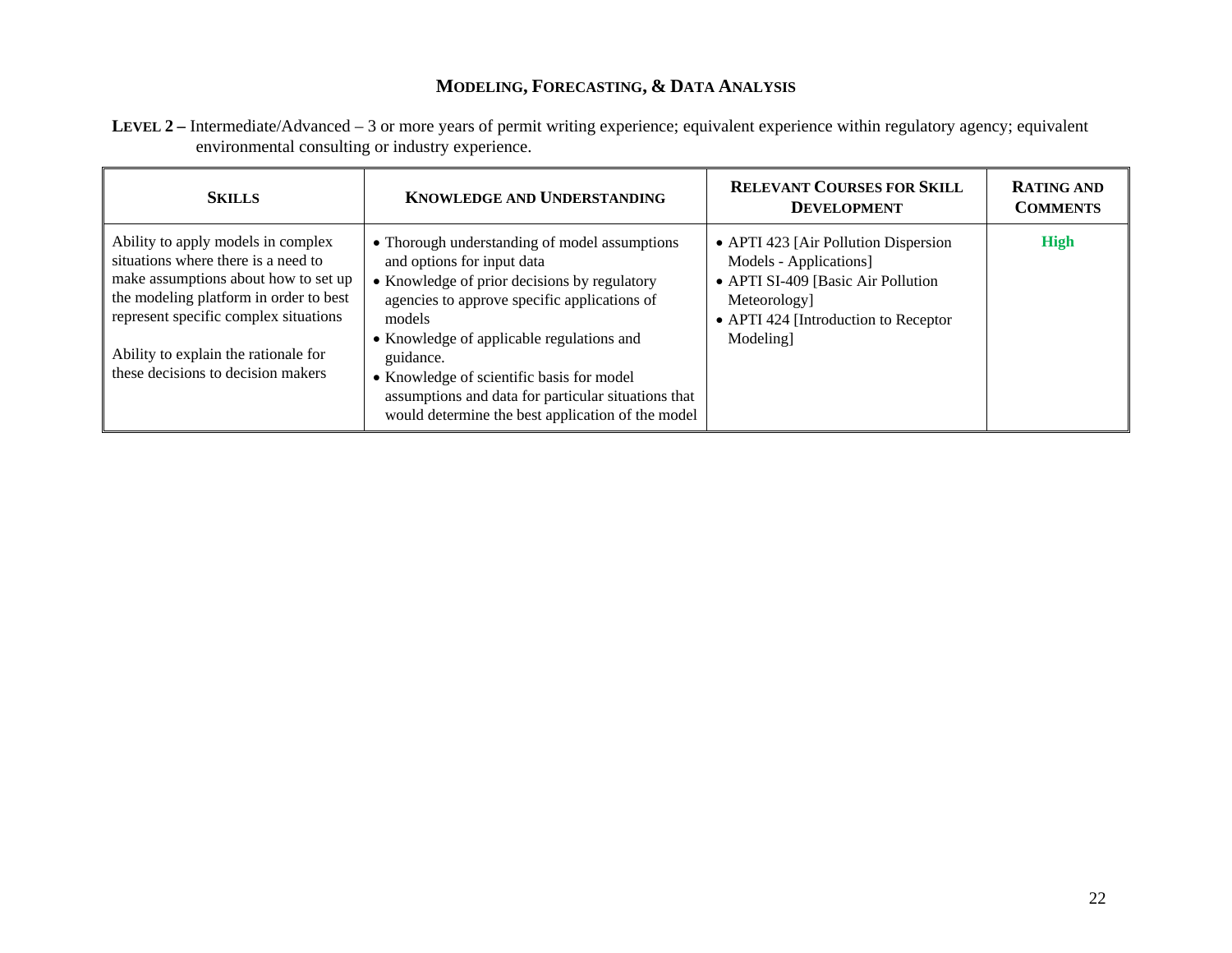| <b>SKILLS</b>                                                                                                                                                                          | <b>KNOWLEDGE AND UNDERSTANDING</b>                                                                                                                                                                                           | <b>RELEVANT COURSES FOR SKILL</b><br><b>DEVELOPMENT</b>                                                                                                                                                                                                                                                                                                    | <b>RATING AND</b><br><b>COMMENTS</b>                                                               |
|----------------------------------------------------------------------------------------------------------------------------------------------------------------------------------------|------------------------------------------------------------------------------------------------------------------------------------------------------------------------------------------------------------------------------|------------------------------------------------------------------------------------------------------------------------------------------------------------------------------------------------------------------------------------------------------------------------------------------------------------------------------------------------------------|----------------------------------------------------------------------------------------------------|
| Ability to identify types of emission<br>sources that affect air quality and the<br>underlying reasons they must be<br>addressed in air quality planning and<br>regulation development | • Understanding of which emission sources affect<br>air quality in the region of interest and what<br>regulatory requirements already exist to limit<br>emissions from those sources                                         | • APTI RE-100-7 [Basic Concepts in<br>Environmental Sciences - Model 7:<br><b>Regulatory Requirements]</b><br>• APTI-SI-422 [Air Pollution<br><b>Control Orientation Course]</b><br>• APTI SI-460 [Introduction to<br>Permitting]<br>• CARB - 101 [Uniform Air Quality<br>Training Program ]<br>• APTI 452 [Principles and Practices<br>of Air Pollution 1 | <b>High</b>                                                                                        |
| Ability to determine and differentiate<br>the compliance concepts of the<br>federal, state and local general<br>statutes, laws, rules and regulations                                  | • Understand the goals of the agency and the<br>underlying laws, rules and regulations from<br>which regulations must be developed                                                                                           | • APTI-SI-422 [Air Pollution<br><b>Control Orientation Course]</b><br>• CARB - 101 [Uniform Air Quality<br>Training Program ]<br>• APTI 452 [Principles and Practices<br>of Air Pollution 1                                                                                                                                                                | <b>High</b><br>Local/state<br>requirements need to be<br>covered separately, not<br>in EPA courses |
| Ability to differentiate between the<br>requirements for ambient standards<br>and the requirements for emission<br>standards                                                           | • Understand the reasons for the need to have both<br>ambient standards as well as specific emission<br>standards for various emission sources                                                                               | • CARB - 101 [Uniform Air Quality<br>Training Program ]<br>• APTI 452 [Principles and Practices<br>of Air Pollution 1                                                                                                                                                                                                                                      | <b>High</b>                                                                                        |
| Ability to identify goals for state<br>regulations and federal SIP and other<br>federal regulations                                                                                    | • Basic knowledge of underlying state laws or<br>regulations that allow the development of state<br>standards<br>• Basic knowledge of regulatory requirements that<br>allow and require the adoption of federal<br>standards | • APTI RE-100-7 [Basic Concepts in<br><b>Environmental Sciences - Model 7:</b><br><b>Regulatory Requirements]</b><br>• APTI On-Demand Videos [EPA<br>Clean Air Act Training Modules<br>$1 - 11$ ]                                                                                                                                                          | <b>High</b><br>Local/state<br>requirements need to be<br>covered separately, not<br>in EPA courses |
| Ability to identify which federal<br>regulations must be adopted into the<br><b>SIP</b>                                                                                                | • Basic knowledge of the rule adoption procedures<br>for incorporating federal regulations and<br>requirements into state requirements                                                                                       | • APTI RE-100-7 [Basic Concepts in<br>Environmental Sciences - Model 7:<br><b>Regulatory Requirements]</b>                                                                                                                                                                                                                                                 | <b>High</b>                                                                                        |

| <b>LEVEL 1</b> – Beginner – New hire with scientific college degree, new hire with limited work experience. |
|-------------------------------------------------------------------------------------------------------------|
|-------------------------------------------------------------------------------------------------------------|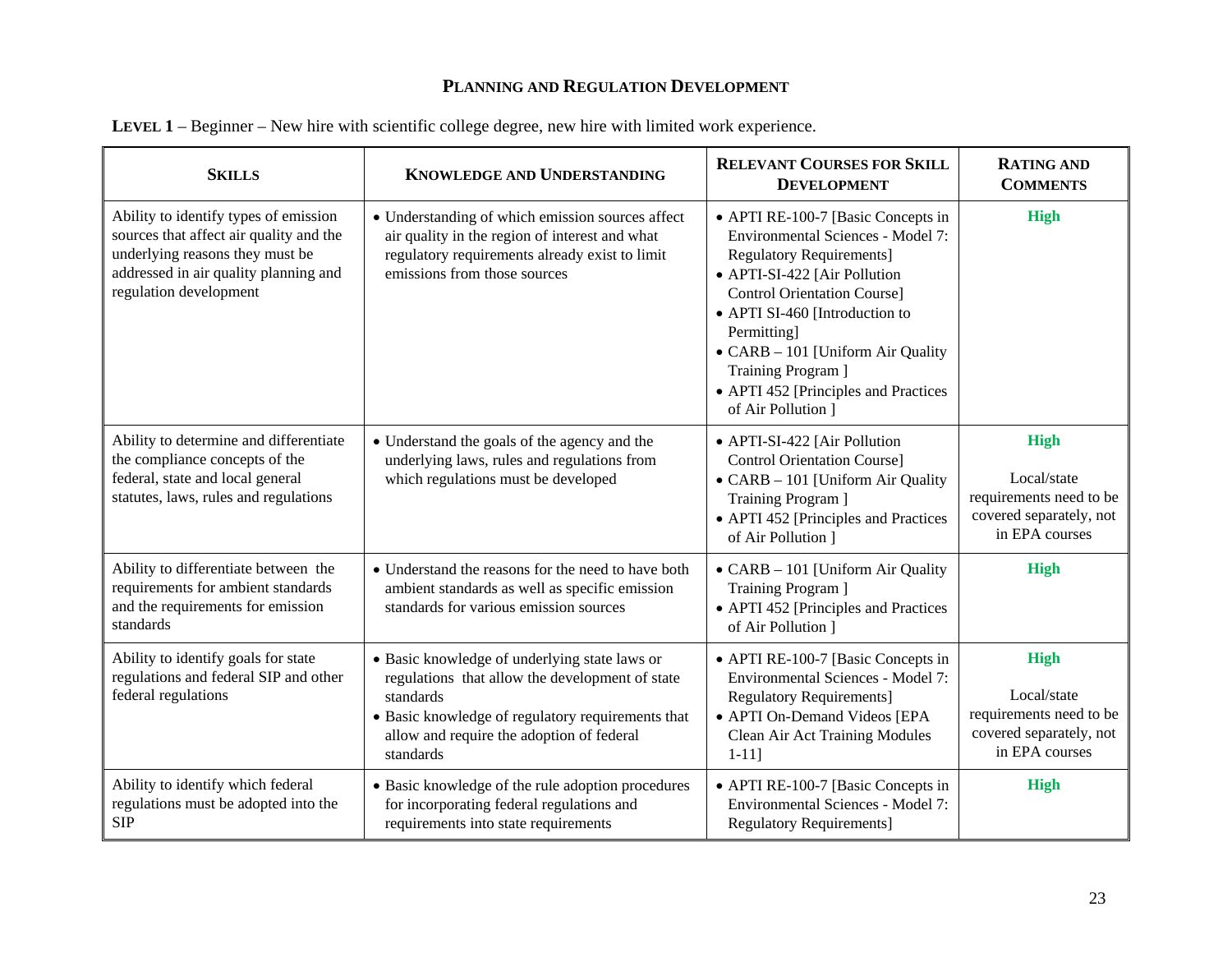| <b>SKILLS</b>                                                                                                                                                                               | <b>KNOWLEDGE AND UNDERSTANDING</b>                                                                                                       | <b>RELEVANT COURSES FOR SKILL</b><br><b>DEVELOPMENT</b>                                                                                                | <b>RATING AND</b><br><b>COMMENTS</b>                                                                                                                                                                                                                               |
|---------------------------------------------------------------------------------------------------------------------------------------------------------------------------------------------|------------------------------------------------------------------------------------------------------------------------------------------|--------------------------------------------------------------------------------------------------------------------------------------------------------|--------------------------------------------------------------------------------------------------------------------------------------------------------------------------------------------------------------------------------------------------------------------|
|                                                                                                                                                                                             |                                                                                                                                          | • APTI On-Demand Videos [SIP<br>Law & Rulemaking on State<br><b>Implementation Plans</b> ]                                                             |                                                                                                                                                                                                                                                                    |
| Ability to review new simple federal<br>regulations (e.g., new NSPS and<br>NESHAP) and determine the need to<br>incorporate the federal regulations into<br>the state and local regulations | • Basic knowledge of which rules must be included<br>in the state and local regulations and the state<br>procedures for rule development | • CARB 290 [MACT General<br><b>Background Information</b><br>• APTI On-Demand Videos [SIP<br>Law & Rulemaking on State<br><b>Implementation Plans]</b> | <b>High</b><br>State/local agencies<br>may offer training                                                                                                                                                                                                          |
| Ability to draft simple regulations and<br>supporting documentation for<br>incorporation of new state or federal<br>rules into the state regulations                                        | • Knowledge of regulation development and<br>procedures for developing new regulations                                                   | None available from existing suite of<br><b>APTI</b> and <b>CARB</b> courses                                                                           | Low<br>Gap filling available via<br>course in public venue.<br>Options include:<br>• OECA Regulatory<br>Development<br><b>Training Course</b><br>offered by National<br>Environmental<br><b>Training Institute</b><br>• State/local agencies<br>may offer training |

| LEVEL 1 – Beginner – New hire with scientific college degree, new hire with limited work experience. |  |  |
|------------------------------------------------------------------------------------------------------|--|--|
|------------------------------------------------------------------------------------------------------|--|--|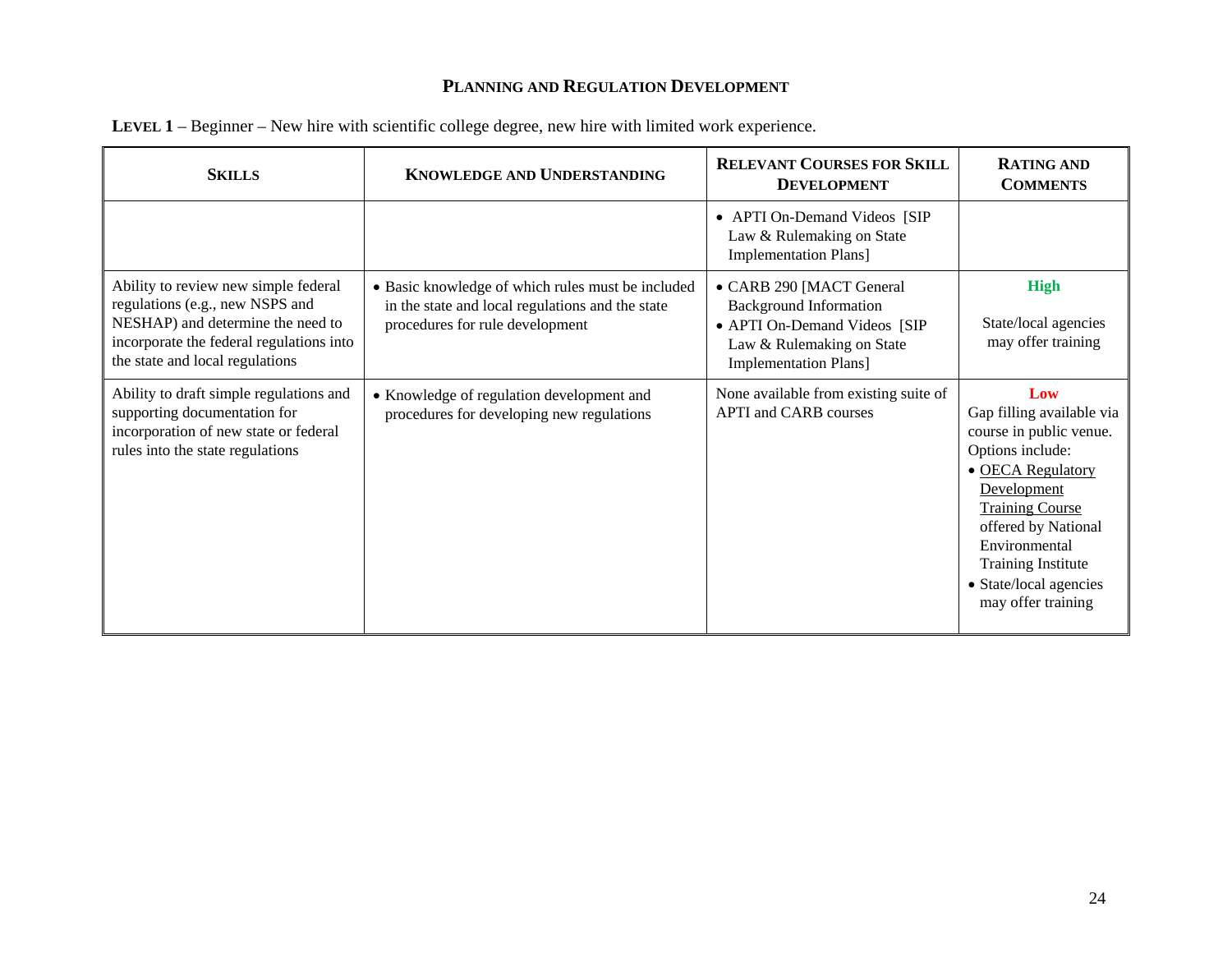**LEVEL 2** – Intermediate/Advanced – 3 or more years of planning and regulation development experience; equivalent experience within regulatory agency; equivalent environmental consulting or industry experience.

| <b>SKILLS</b>                                                                                                                                      | <b>KNOWLEDGE AND UNDERSTANDING</b>                                                                                                                                                                                                                                                                                                                                | <b>RELEVANT COURSES FOR SKILL</b><br><b>DEVELOPMENT</b>                                                                                                                                                                                                                                                                                                                                                                                                                                                                                           | <b>RATING AND</b><br><b>COMMENTS</b>                                                                                                               |
|----------------------------------------------------------------------------------------------------------------------------------------------------|-------------------------------------------------------------------------------------------------------------------------------------------------------------------------------------------------------------------------------------------------------------------------------------------------------------------------------------------------------------------|---------------------------------------------------------------------------------------------------------------------------------------------------------------------------------------------------------------------------------------------------------------------------------------------------------------------------------------------------------------------------------------------------------------------------------------------------------------------------------------------------------------------------------------------------|----------------------------------------------------------------------------------------------------------------------------------------------------|
| Ability to recognize the need for a<br>state or local regulation or ordinance<br>based on air quality needs or Clean<br>Air Act requirements       | • Up to date information about new developments<br>in federal and state laws, regulations, and<br>guidance pertaining to air quality management<br>• Knowledge of emissions inventory information<br>and control cost/benefit information pertinent to<br>rule development<br>• Knowledge of health effects and exposure to<br>pollutants in the area of interest | • APTI 452 [Principles and Practices<br>of Air Pollution ]<br>• APTI 461 [Intermediate<br>Permitting]<br>• APTI SI-300 [Introduction to Air<br>Pollution Toxicology]                                                                                                                                                                                                                                                                                                                                                                              | <b>High</b><br><b>CARB</b> and/or APTI<br>should be investigated.<br>NACAA, regional<br>organizations and EPA<br>may have webinars or<br>workshops |
| Ability to determine the permitting<br>and compliance concepts of the<br>federal, state and local general<br>statutes, laws, rules and regulations | • Understand and implement the planning goals of<br>the agency<br>• Understand the underlying laws, rules and<br>regulations from which regulations must be<br>developed                                                                                                                                                                                          | • APTI 452 [Principles and Practices<br>of Air Pollution ]<br>• APTI 461 [Intermediate<br>Permitting]                                                                                                                                                                                                                                                                                                                                                                                                                                             | <b>High</b><br>State/local agencies<br>may offer training                                                                                          |
| Ability to determine whether new<br>regulations must be developed as<br>state-only regulations or federal SIP<br>and other federal regulations     | • Knowledge of underlying state laws or<br>regulations that allow the development of state<br>standards<br>• Knowledge of regulatory requirements that allow<br>and required the adoption of federal standards                                                                                                                                                    | • APTI On-Demand Videos [SIP<br>Law & Rulemaking on State<br><b>Implementation Plans</b> ]<br>• APTI On-Demand Videos<br>[Sanctions, FIPs, and SIP Calls<br>Under the CAA]<br>• APTI On-Demand Videos<br>[Proposed "SIP Fix" Rulemaking<br>for PSD Permitting for GHG<br>Emissions 1<br>• APTI On-Demand Videos [How<br>Can We Help: Recent EPA Efforts<br>to Help States Deal with SIPs]<br>• APTI On-Demand Videos [Air<br>Quality Planning for New NAA]<br>• APTI On-Demand Videos [ Air<br>Quality Data & Tools for Ozone<br>Season & Beyond] | Low<br>State/local agencies<br>may offer training                                                                                                  |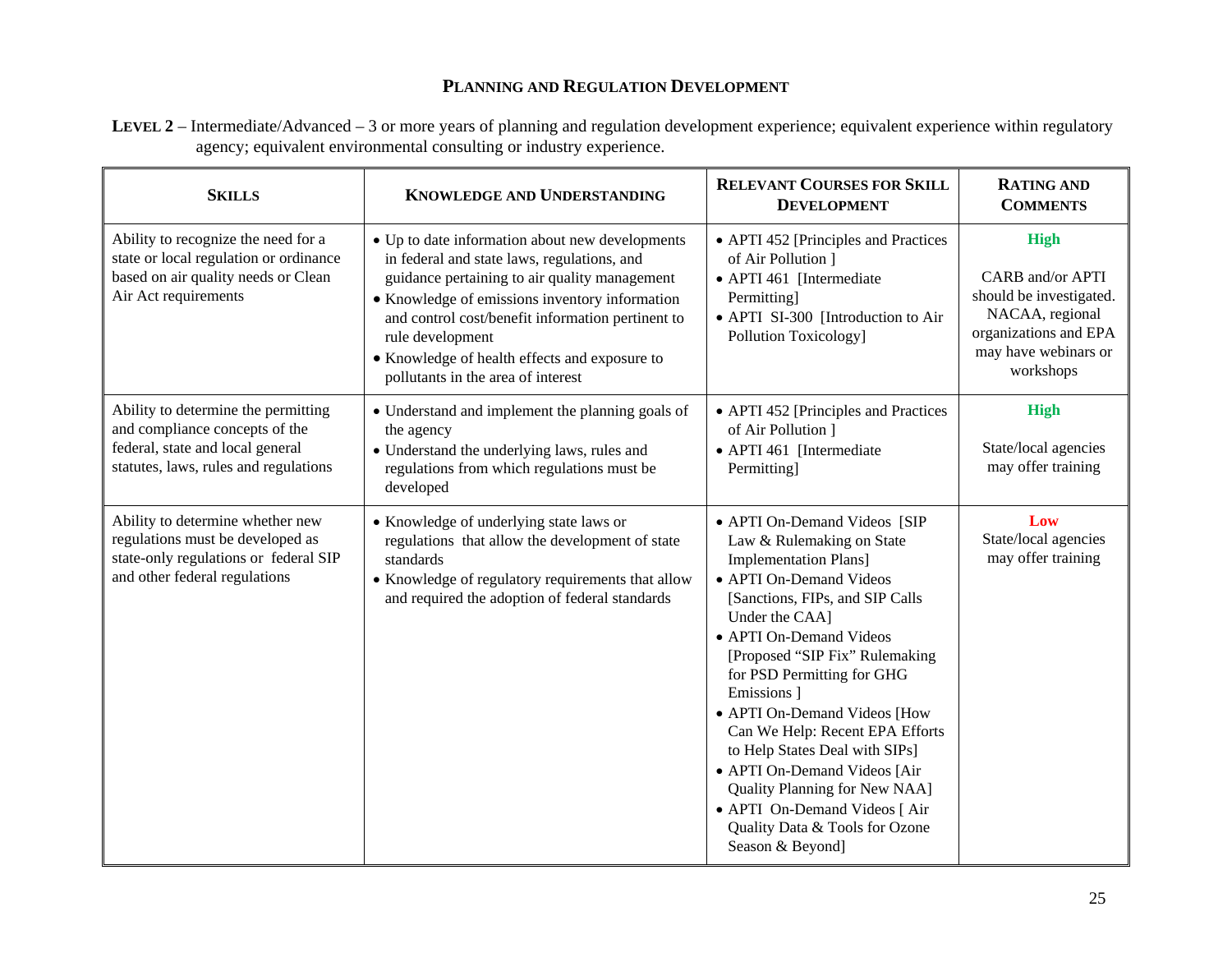**LEVEL 2** – Intermediate/Advanced – 3 or more years of planning and regulation development experience; equivalent experience within regulatory agency; equivalent environmental consulting or industry experience.

| <b>SKILLS</b>                                                                                                                                                                                                                          | <b>KNOWLEDGE AND UNDERSTANDING</b>                                                                                                                                                                 | <b>RELEVANT COURSES FOR SKILL</b><br><b>DEVELOPMENT</b>                                                                                                                                                                                                                                                                                                                                                                                                                                                                                          | <b>RATING AND</b><br><b>COMMENTS</b>              |
|----------------------------------------------------------------------------------------------------------------------------------------------------------------------------------------------------------------------------------------|----------------------------------------------------------------------------------------------------------------------------------------------------------------------------------------------------|--------------------------------------------------------------------------------------------------------------------------------------------------------------------------------------------------------------------------------------------------------------------------------------------------------------------------------------------------------------------------------------------------------------------------------------------------------------------------------------------------------------------------------------------------|---------------------------------------------------|
| Ability to determine which federal<br>regulations must be adopted into the<br><b>SIP</b>                                                                                                                                               | • Knowledge of the rule adoption procedures for<br>incorporating federal regulations<br>• Knowledge of the guidance for demonstrating<br>that state/local rules are equivalent to federal<br>rules | • APTI On-Demand Videos [SIP<br>Law & Rulemaking on State<br><b>Implementation Plans]</b><br>• APTI On-Demand Videos<br>[Sanctions, FIPs, and SIP Calls<br>Under the CAA]<br>• APTI On-Demand Videos<br>[Proposed "SIP Fix" Rulemaking<br>for PSD Permitting for GHG<br>Emissions 1<br>• APTI On-Demand Videos [How<br>Can We Help: Recent EPA Efforts<br>to Help States Deal with SIPs]<br>• APTI On-Demand Videos [Air<br>Quality Planning for New NAA]<br>• APTI On-Demand Videos [ Air<br>Quality Data & Tools for Ozone<br>Season & Beyond] | Low<br>State/local agencies<br>may offer training |
| Ability to review new complex federal<br>regulations (e.g., nonattainment<br>regulation updates, CSAPR, etc.) and<br>determine the need and approach to<br>incorporate the federal regulations into<br>the state and local regulations | · Basic knowledge of which rules must be included<br>in the state and local regulations and the state<br>procedures for rule development                                                           | • APTI On-Demand Videos [SIP<br>Law & Rulemaking on State<br><b>Implementation Plans]</b><br>• APTI On-Demand Videos<br>[Sanctions, FIPs, and SIP Calls<br>Under the CAA]<br>• APTI On-Demand Videos<br>[Proposed "SIP Fix" Rulemaking<br>for PSD Permitting for GHG<br>Emissions 1<br>• APTI On-Demand Videos [How<br>Can We Help: Recent EPA Efforts<br>to Help States Deal with SIPs]<br>• APTI On-Demand Videos [Air<br>Quality Planning for New NAA]                                                                                        | Low<br>State/local agencies<br>may offer training |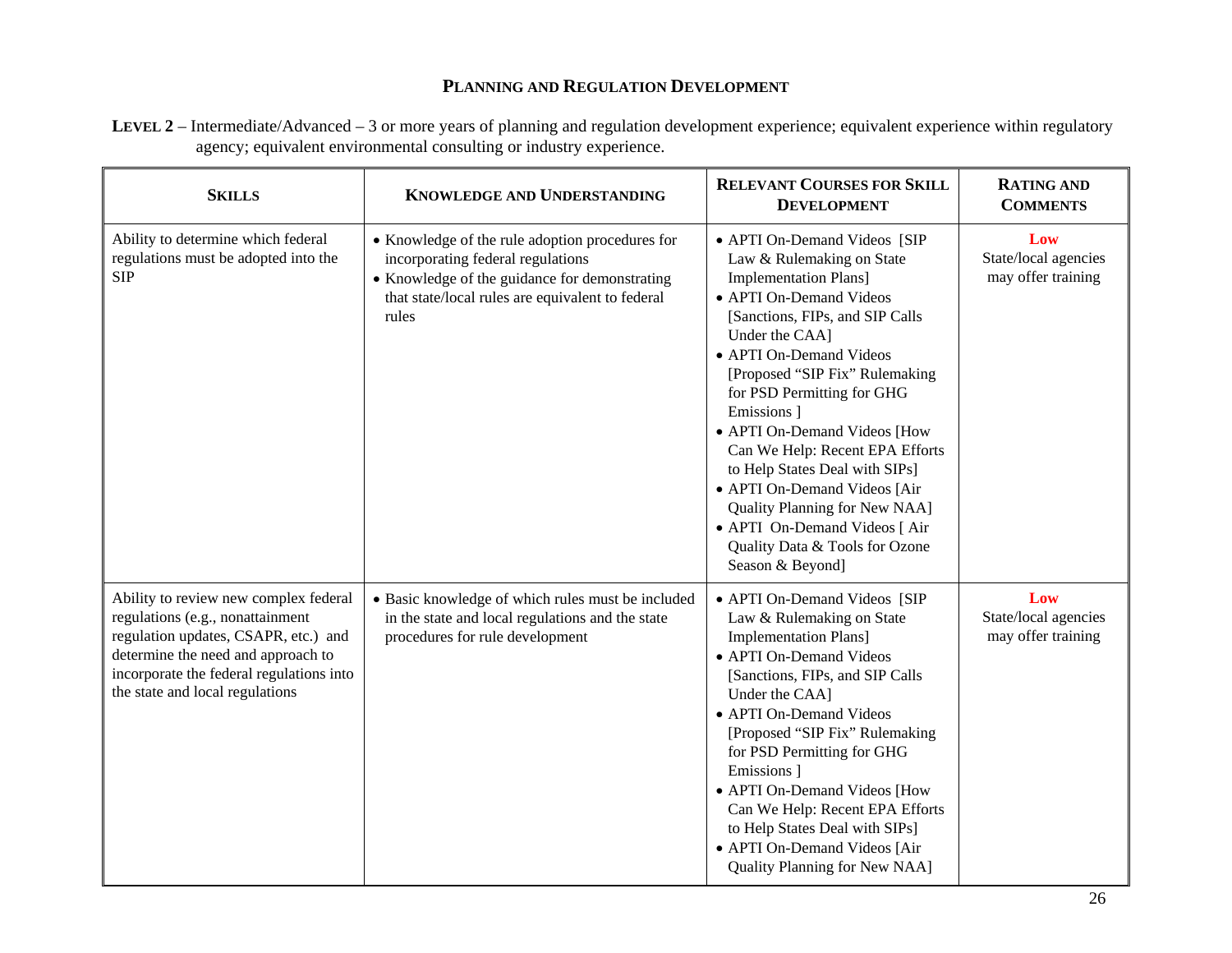**LEVEL 2** – Intermediate/Advanced – 3 or more years of planning and regulation development experience; equivalent experience within regulatory agency; equivalent environmental consulting or industry experience.

| <b>SKILLS</b>                                                                                                                                                                                                  | <b>KNOWLEDGE AND UNDERSTANDING</b>                                                     | <b>RELEVANT COURSES FOR SKILL</b><br><b>DEVELOPMENT</b>                             | <b>RATING AND</b><br><b>COMMENTS</b>                                                                                                                                                                                                                                                                                                                                                             |
|----------------------------------------------------------------------------------------------------------------------------------------------------------------------------------------------------------------|----------------------------------------------------------------------------------------|-------------------------------------------------------------------------------------|--------------------------------------------------------------------------------------------------------------------------------------------------------------------------------------------------------------------------------------------------------------------------------------------------------------------------------------------------------------------------------------------------|
|                                                                                                                                                                                                                |                                                                                        | • APTI On-Demand Videos [ Air<br>Quality Data & Tools for Ozone<br>Season & Beyond] |                                                                                                                                                                                                                                                                                                                                                                                                  |
| Ability to draft complex regulations<br>and supporting documentation for<br>incorporation of new state or federal<br>rules into the state regulations                                                          | • Knowledge of regulation development and<br>procedures for developing new regulations | None available from existing suite of<br><b>APTI</b> and CARB courses               | Low<br>Gap filling available via<br>course in public venue.<br>Options include:<br>• OECA Regulatory<br>Development<br><b>Training Course</b><br>(NETI MLS902)<br>offered by National<br>Environmental<br><b>Training Institute</b>                                                                                                                                                              |
| Ability to develop presentations and<br>present regulatory updates and<br>changes to internal agency<br>management, state regulatory approval<br>commissions, and the general public at<br>any public hearings | • Advanced knowledge of the regulatory<br>development process                          | None available from existing suite of<br><b>APTI</b> and CARB courses               | Low<br>Gap filling available via<br>course in public venue.<br>Options include:<br>• OECA Regulatory<br>Development<br><b>Training Course</b><br>(NETI MLS902)<br>offered by National<br>Environmental<br><b>Training Institute</b><br>• Risk Communication<br>Course - Alvin Chun<br>and Arnold Den - US<br><b>EPA National Center</b><br>for Risk Communi-<br>cation and Public<br>Involvement |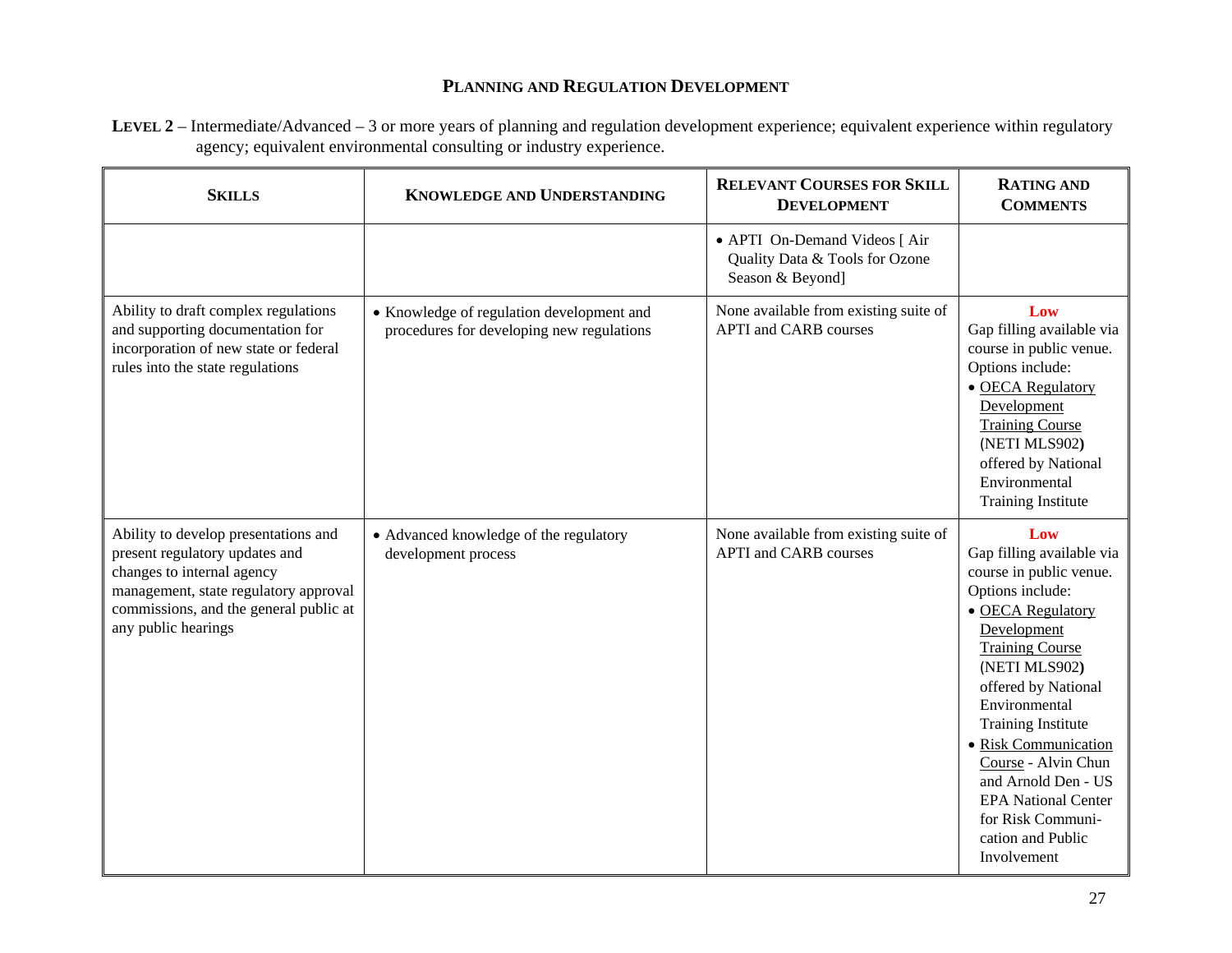| LEVEL 2 – Intermediate/Advanced – 3 or more years of planning and regulation development experience; equivalent experience within regulatory |
|----------------------------------------------------------------------------------------------------------------------------------------------|
| agency; equivalent environmental consulting or industry experience.                                                                          |

| <b>SKILLS</b>                                                                                                                                 | <b>KNOWLEDGE AND UNDERSTANDING</b>                                                               | <b>RELEVANT COURSES FOR SKILL</b><br><b>DEVELOPMENT</b>                      | <b>RATING AND</b><br><b>COMMENTS</b>                                                                                                                                                                                                                                                                                                                                              |
|-----------------------------------------------------------------------------------------------------------------------------------------------|--------------------------------------------------------------------------------------------------|------------------------------------------------------------------------------|-----------------------------------------------------------------------------------------------------------------------------------------------------------------------------------------------------------------------------------------------------------------------------------------------------------------------------------------------------------------------------------|
| Ability (1) to instruct junior staff and<br>(2) review regulatory data for<br>accuracy and validity for development<br>of updated regulations | • Knowledge to perform more advanced and<br>complex oversight of the rule development<br>process | None available from existing suite of<br><b>APTI</b> and <b>CARB</b> courses | Low<br>Gap filling available via<br>course in public venue.<br>Options include:<br>• OECA Regulatory<br>Development<br><b>Training Course</b><br>(NETI MLS902)<br>offered by National<br>Environmental<br><b>Training Institute</b><br>• Risk Communication<br>Course - Alvin Chun<br>and Arnold Den - US<br><b>EPA National Center</b><br>for Risk Communi-<br>cation and Public |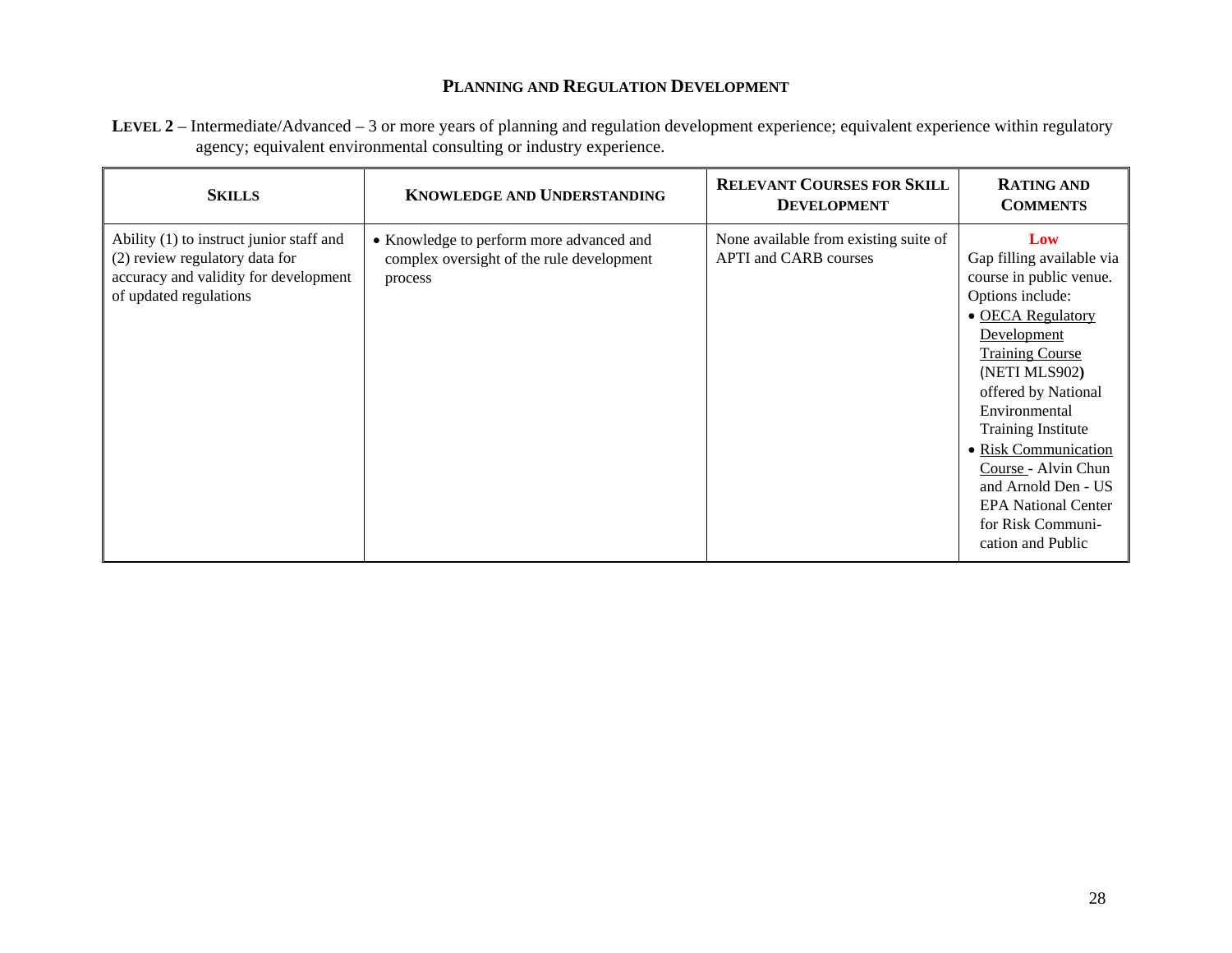| <b>SKILLS</b>                                                                               | <b>KNOWLEDGE AND UNDERSTANDING</b>                                                                                                                                                                                                                                               | <b>RELEVANT COURSES FOR SKILL</b><br><b>DEVELOPMENT</b>                                                                                                            | <b>RATING AND</b><br><b>COMMENTS</b> |
|---------------------------------------------------------------------------------------------|----------------------------------------------------------------------------------------------------------------------------------------------------------------------------------------------------------------------------------------------------------------------------------|--------------------------------------------------------------------------------------------------------------------------------------------------------------------|--------------------------------------|
| Ability to determine types of emission<br>sources that must be included in an air<br>permit | • Understanding of which emission sources require<br>a permit and which are exempt from permitting or<br>are considered insignificant sources                                                                                                                                    | • APTI RE-100-7 [Basic Concepts in<br>Environmental Sciences - Model 7:<br><b>Regulatory Requirements</b> ]<br>• APTI SI-460 [Introduction to<br>Permitting]       | <b>High</b>                          |
| Ability to determine how pollutants are<br>regulated                                        | • Knowledge of federal and state Regulated<br>Pollutants, precursors and pollutants that may be<br>regulated dually (for example methanol is a HAP<br>and VOC)                                                                                                                   | • APTI RE-100-7 [Basic Concepts in<br>Environmental Sciences - Model 7:<br><b>Regulatory Requirements</b> ]<br>• APTI SI-460 [Introduction to<br>Permitting]       | <b>High</b>                          |
| Ability to determine the type of permit<br>required by an applicant                         | • Understand differences in permits<br><b>PSD</b><br>$\cap$<br><b>NNSR</b><br>$\circ$<br><b>Minor NSR</b><br>$\Omega$<br><b>State Construction (Minor NSR)</b><br>$\circ$<br>Small or Area / Non-Title V<br>O<br>Synthetic Minor / Non-Title V<br>$\circ$<br>Title V<br>$\Omega$ | • APTI RE-100-7 [Basic Concepts in<br><b>Environmental Sciences - Model 7:</b><br><b>Regulatory Requirements]</b><br>• APTI SI-460 [Introduction to<br>Permitting] | <b>High</b>                          |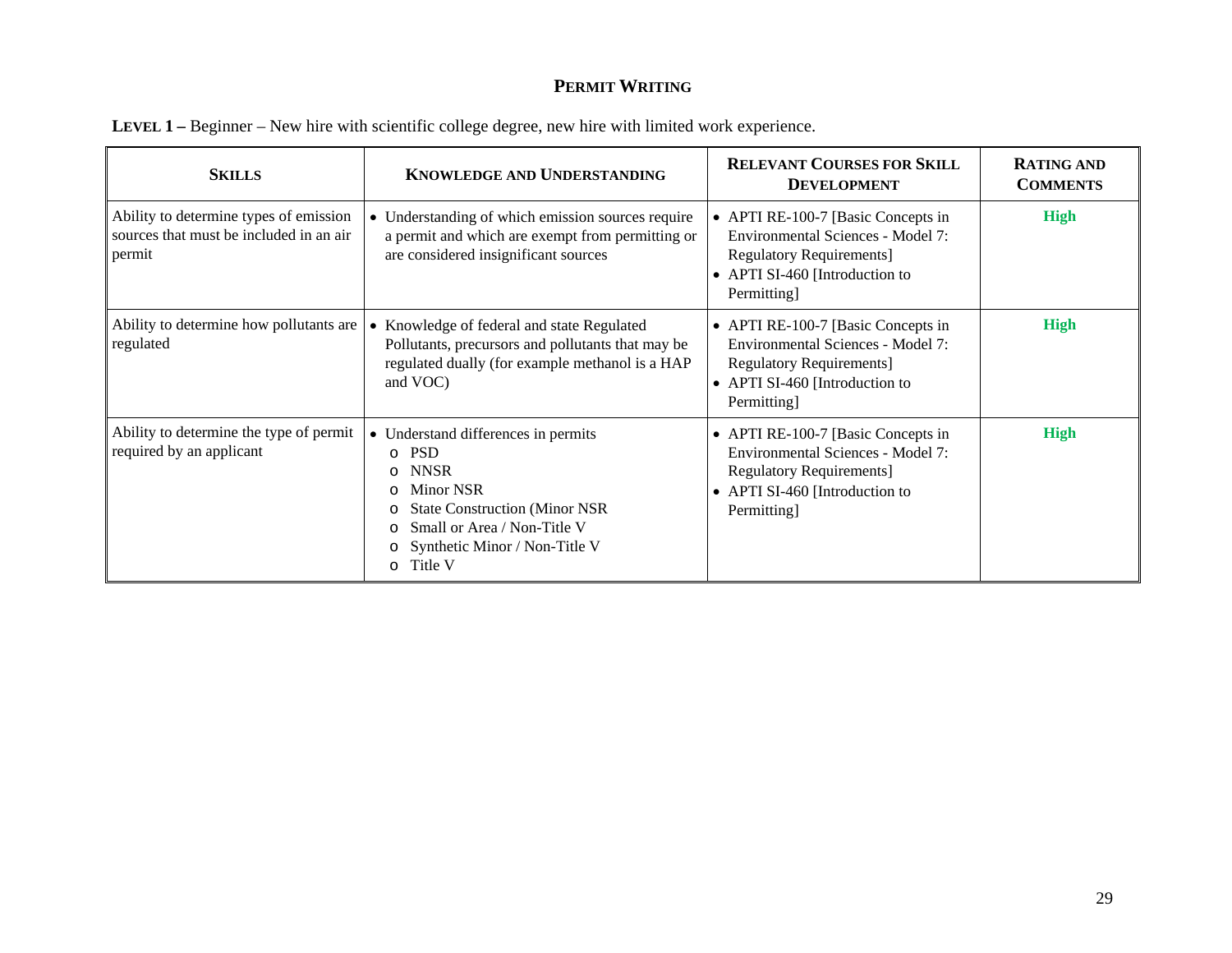| <b>SKILLS</b>                                                                                                                               | <b>KNOWLEDGE AND UNDERSTANDING</b>                                                                                                                                                                                                                                                                                                                                                                                      | <b>RELEVANT COURSES FOR SKILL</b><br><b>DEVELOPMENT</b>                                                                                                                                                                                                                            | <b>RATING AND</b><br><b>COMMENTS</b> |
|---------------------------------------------------------------------------------------------------------------------------------------------|-------------------------------------------------------------------------------------------------------------------------------------------------------------------------------------------------------------------------------------------------------------------------------------------------------------------------------------------------------------------------------------------------------------------------|------------------------------------------------------------------------------------------------------------------------------------------------------------------------------------------------------------------------------------------------------------------------------------|--------------------------------------|
| Ability to utilize the CAA, state and<br>local laws to review and interpret<br>regulations for source applicability<br>purposes             | • Knowledge of underlying laws that implement<br>federal, state and local permitting<br>• Knowledge of regulatory requirements derived<br>from various air quality rule:<br><b>SIP</b><br>$\circ$<br><b>NSPS</b><br>$\circ$<br><b>NESHAP</b><br>$\circ$<br>o PSD (basic applicability)<br>NNSR (basic applicability)<br>$\circ$<br>Title V/CAM<br>$\Omega$<br>State only (air toxics, odor)<br>O                        | • APTI RE-100-7 [Basic Concepts in<br>Environmental Sciences - Model 7:<br><b>Regulatory Requirements]</b><br>• APTI SI-460 [Introduction to<br>Permitting]<br>• CARB 220 [Compliance Assurance<br>Monitoring (CAM)]<br>• CARB 290 [MACT General<br><b>Background Information]</b> | <b>High</b>                          |
| Ability to review emissions<br>calculations for accuracy and validity<br>of technical basis                                                 | • Understanding of emissions calculations concepts<br>and the ability to use data for development of<br>potential emission calculations. For example:<br>$O$ AP-42<br>o EPA's Tanks Program<br>o EPA's WATER9 Program<br><b>Material Balance</b><br>$\circ$<br>o Source Testing Emissions Factors                                                                                                                       | • APTI SI-419A [Introduction to<br><b>Emission Inventories</b> ]                                                                                                                                                                                                                   | <b>High</b>                          |
| Ability to draft minor source<br>construction permits, non-Title V<br>operating permits and simple Title V<br>permits from applicable rules | • Knowledge to draft enforceable permit conditions<br>which incorporate<br>o Applicable federal and state regulations<br>Applicable emission limits/standards<br>$\circ$<br>Applicable operating limits/standards<br>$\circ$<br>Applicable testing requirements<br>$\circ$<br>Applicable monitoring<br>O<br>Applicable recordkeeping<br>$\circ$<br>o Applicable state or local specific general<br>conditions reporting | • APTI SI-460 [Introduction to<br>Permitting]<br>• APTI 454 [Effective Permit Writing]                                                                                                                                                                                             | <b>High</b>                          |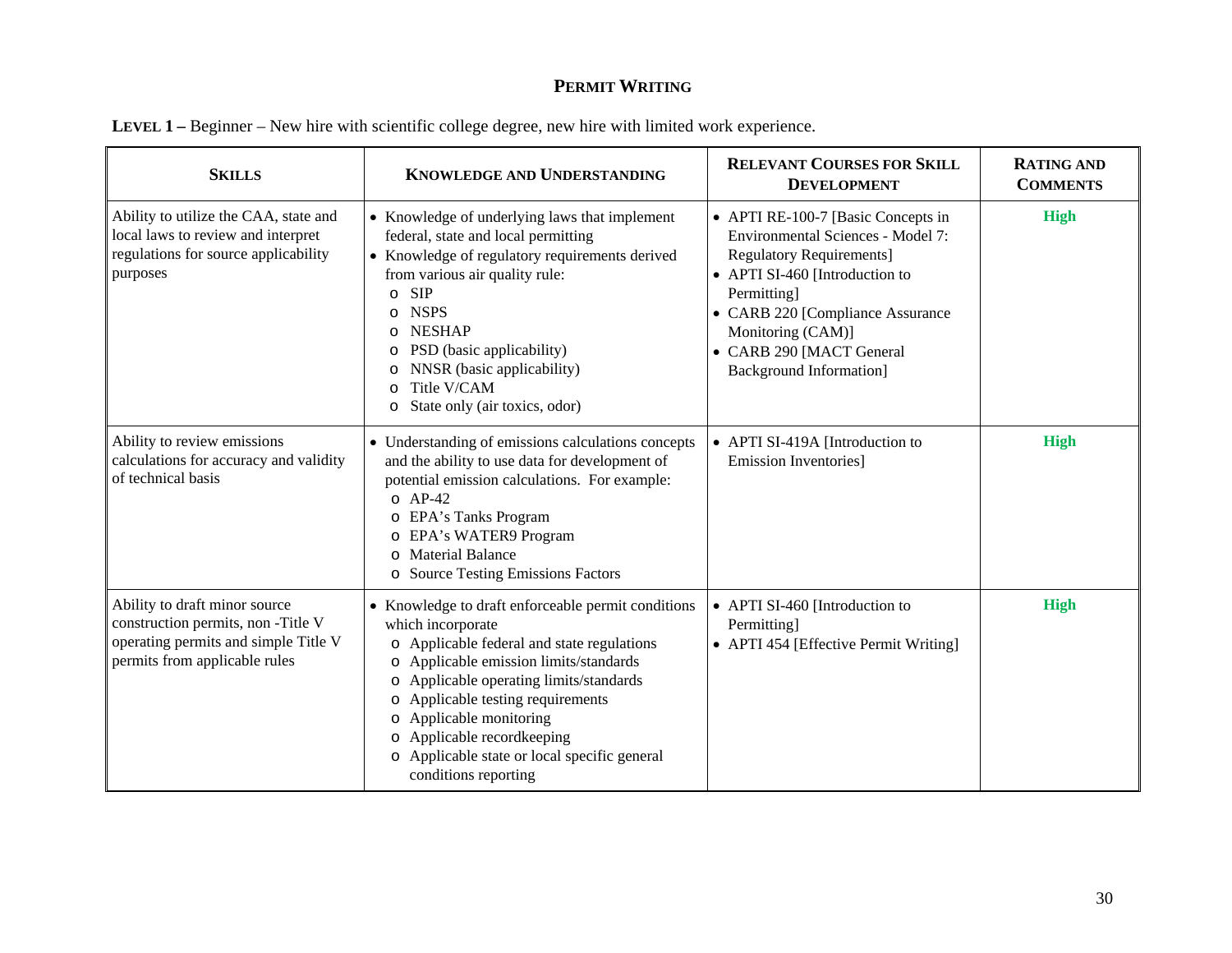| <b>SKILLS</b>                                                                                                                       | <b>KNOWLEDGE AND UNDERSTANDING</b>                                                                                                                                                                                                                                        | <b>RELEVANT COURSES FOR SKILL</b><br><b>DEVELOPMENT</b>                                                                                                                                                                                                                                                                                                                                                                                                                                                                                                                                                                                                                                                                                    | <b>RATING AND</b><br><b>COMMENTS</b> |
|-------------------------------------------------------------------------------------------------------------------------------------|---------------------------------------------------------------------------------------------------------------------------------------------------------------------------------------------------------------------------------------------------------------------------|--------------------------------------------------------------------------------------------------------------------------------------------------------------------------------------------------------------------------------------------------------------------------------------------------------------------------------------------------------------------------------------------------------------------------------------------------------------------------------------------------------------------------------------------------------------------------------------------------------------------------------------------------------------------------------------------------------------------------------------------|--------------------------------------|
| Ability to review control technology<br>performance relative to regulatory<br>specifications                                        | • Gaseous air control device operations and key<br>elements affecting performance<br>• Particulate control device operations and key<br>elements affecting performance<br>• Work practice standards for air emissions control<br>and key elements affecting effectiveness | • APTI-RE-100-6 [Basic Concepts in<br>Environmental Sciences - Module 6:<br>Air Pollution and Control Techniques<br>APTI 345 [Emission Capture and Gas<br>Handling System Inspection (1995)]<br>APTI SI-412A,B or C Fabric Filter,<br>$\bullet$<br>ESP and Wet Scrubber<br>APTI-413 – Control of Particulate<br>$\bullet$<br>APTI 415 – Control of Gaseous<br>$\bullet$<br>Emissions<br>• APTI-418 – Control of Nitrogen<br><b>Oxide Emissions</b><br>CARB 281-ESP<br>$\bullet$<br>CARB 282 - Baghouses<br><b>CARB 284-VOC Control Devices</b><br>• CARB 285- Landfill Gas Control<br>Facilities<br>• SI 417 [Controlling VOC Emission<br>from Leaking Process Equipment<br>APTI 482 [Source & Control Volatile<br>Organic Air Pollutants] | <b>High</b>                          |
| Ability to review AQ dispersion<br>modeling input data for accuracy and<br>interpret AQ modeling results                            | • Understand the need for accurate input data and<br>apply the results for permitting actions                                                                                                                                                                             | • APTI SI-410 [Introduction to<br>Dispersion Modeling ]<br>• APTI 423 [Air Pollution Dispersion<br>Models - Applications]                                                                                                                                                                                                                                                                                                                                                                                                                                                                                                                                                                                                                  | <b>High</b>                          |
| Ability to develop technical<br>memoranda documenting permit<br>application review and communicate<br>with public, facilities, etc. | • How to identify key assumptions underlying<br>permit conditions, write a concise memo                                                                                                                                                                                   | • APTI 454 [Effective Permit Writing]<br>• CARB 333 [Permit Writing I]                                                                                                                                                                                                                                                                                                                                                                                                                                                                                                                                                                                                                                                                     | <b>High</b>                          |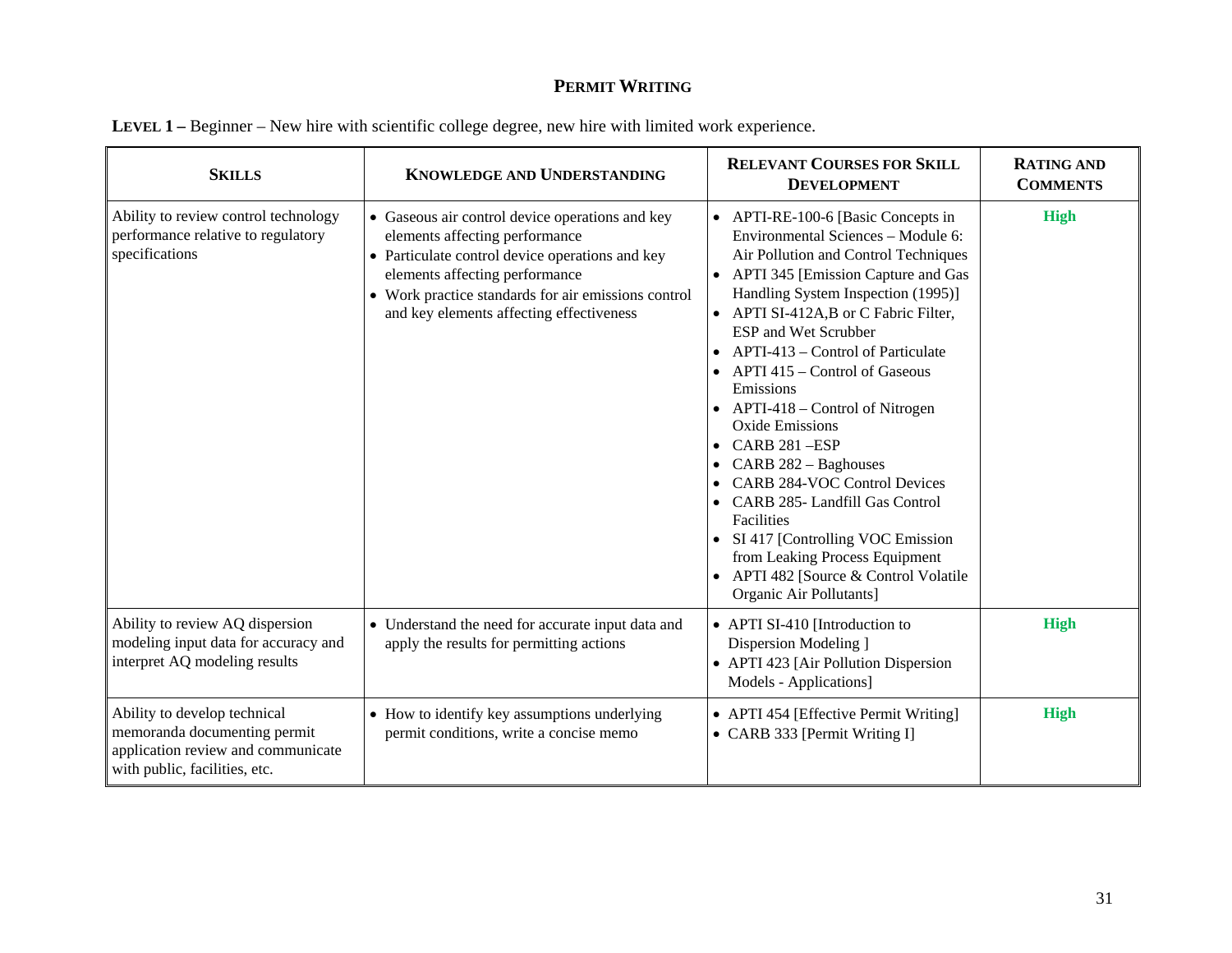**LEVEL 2 –** Intermediate/Advanced – 3 or more years of permit writing or inspection experience; equivalent experience within regulatory agency; equivalent environmental consulting or industry experience.

| <b>SKILLS</b>                                                                                                                                                              | <b>KNOWLEDGE AND UNDERSTANDING</b>                                                                                                                                                                                                                    | <b>RELEVANT COURSES FOR</b><br><b>SKILL DEVELOPMENT</b>                                                                                                                                                                                                      | <b>RATING AND</b><br><b>COMMENTS</b>                                                                                        |
|----------------------------------------------------------------------------------------------------------------------------------------------------------------------------|-------------------------------------------------------------------------------------------------------------------------------------------------------------------------------------------------------------------------------------------------------|--------------------------------------------------------------------------------------------------------------------------------------------------------------------------------------------------------------------------------------------------------------|-----------------------------------------------------------------------------------------------------------------------------|
| Ability to determine the type of permit $\bullet$                                                                                                                          | Understand differences in permits<br>o PSD<br><b>NNSR</b><br>$\circ$<br><b>Minor NSR</b><br>O<br><b>State Construction (Minor NSR)</b><br>$\circ$<br>Small or Area / Non-Title V<br>$\Omega$<br>Synthetic Minor / Non-Title V<br>$\circ$<br>o Title V | • APTI 454 [Effective Permit<br>Writing]<br>• APTI 461 [Intermediate<br>Permitting]<br>• CARB 334 [Permit Writing II]                                                                                                                                        | <b>High</b>                                                                                                                 |
| Ability to review and interpret more<br>complex regulations for source<br>applicability purposes                                                                           | • Detailed understanding of the following<br>regulations<br>$\circ$ SIP<br><b>NSPS</b><br>$\circ$<br>o NESHAP<br>o CAM<br><b>PSD</b><br>$\Omega$<br><b>NNSR</b><br>$\circ$<br>o Tailoring Rule                                                        | • APTI 454 [Effective Permit<br>Writing]<br>• APTI 461 [Intermediate<br>Permitting<br>• CARB 334 [Permit Writing II]<br>• CARB 220 [Compliance<br><b>Assurance Monitoring</b><br>$(CAM)$ ]<br>• APTI On-Demand Videos<br>[Greenhouse Gas Permit<br>Training] | <b>High</b>                                                                                                                 |
| Ability (1) to instruct junior staff and<br>(2) review emissions calculations for<br>accuracy and validity of technical<br>basis for more complex emission<br>calculations | • Knowledge to perform more advanced and<br>complex calculations associated with PSD, NSR<br>NAA, NESHAP and NSPS                                                                                                                                     | • APTI 454 [Effective Permit<br>Writing]<br>• APTI 461 [Intermediate<br>Permitting]<br>• CARB 334 [Permit Writing II]                                                                                                                                        | <b>High</b>                                                                                                                 |
| Ability to conduct advanced technical<br>analyses as required in the PSD<br>regulations and NSR NAA regulations                                                            | • Understand and conduct top-down BACT<br>analysis<br>• Understand and conduct a PSD netting analysis<br>• Understand and conduct an emissions offset<br>analysis                                                                                     | • APTI 454 [Effective Permit<br>Writing]<br>• APTI 461 [Intermediate<br>Permitting]                                                                                                                                                                          | <b>Medium</b><br>Deficiency noted in ad-<br>vanced NSR/PSD analyses.<br>Gap filling available via<br>private venue courses. |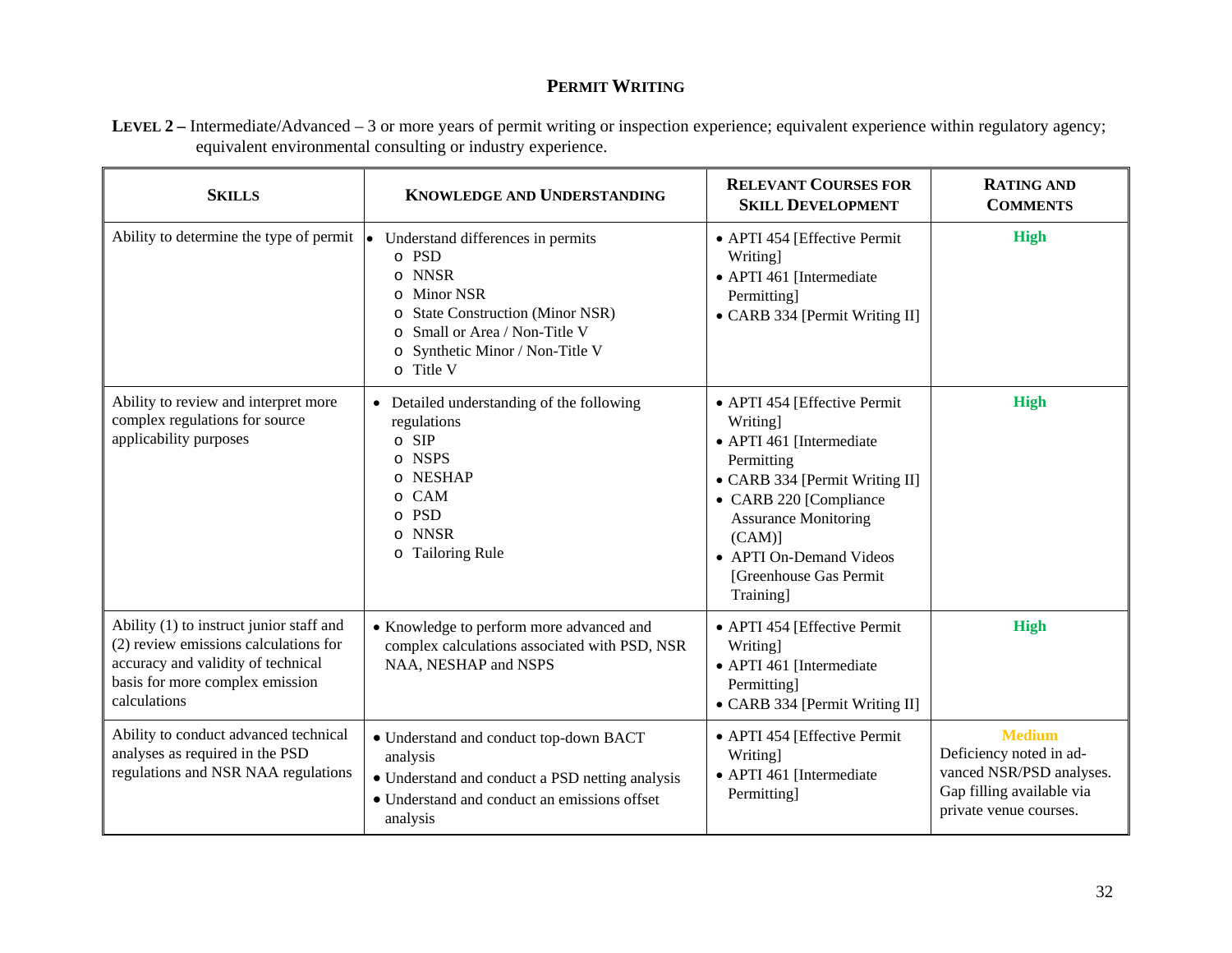| LEVEL 2 – Intermediate/Advanced – 3 or more years of permit writing or inspection experience; equivalent experience within regulatory agency; |  |
|-----------------------------------------------------------------------------------------------------------------------------------------------|--|
| equivalent environmental consulting or industry experience.                                                                                   |  |

| <b>SKILLS</b>                                                                                                                | <b>KNOWLEDGE AND UNDERSTANDING</b>                                                                                                                                                                                                                                                                                                                                                                                             | <b>RELEVANT COURSES FOR</b><br><b>SKILL DEVELOPMENT</b>                                                                                                                  | <b>RATING AND</b><br><b>COMMENTS</b>                                                                                                                                                                                                                                                                                            |
|------------------------------------------------------------------------------------------------------------------------------|--------------------------------------------------------------------------------------------------------------------------------------------------------------------------------------------------------------------------------------------------------------------------------------------------------------------------------------------------------------------------------------------------------------------------------|--------------------------------------------------------------------------------------------------------------------------------------------------------------------------|---------------------------------------------------------------------------------------------------------------------------------------------------------------------------------------------------------------------------------------------------------------------------------------------------------------------------------|
|                                                                                                                              |                                                                                                                                                                                                                                                                                                                                                                                                                                | • CARB 334 [Permit Writing II]<br>• APTI Webinars [PSD and<br>Title V GHG]                                                                                               | Options include:<br>• Fundamentals of<br><b>NSR/PSD Permitting</b><br>[EMGM-382] offered by<br>the Air & Waste<br><b>Management Association</b><br>• NSR/PSD Workshop and<br><b>BACT</b> Determination<br>Workshop offered by RTP<br><b>Environmental Associates</b><br>· NSR/PSD Workshop<br>offered by Trinity<br>Consultants |
| Ability to draft major source (PSD,<br>NSR/NAA) construction permits and<br>complex Title V permits from<br>applicable rules | • Knowledge to draft enforceable permit conditions<br>which incorporate<br>o Applicable federal and state regulations.<br>Applicable emission limits/standards<br>$\circ$<br>Applicable operating limits/standards<br>$\circ$<br>Applicable testing requirements<br>$\circ$<br>Applicable monitoring<br>$\circ$<br>Applicable recordkeeping<br>$\circ$<br>o Applicable state or local specific general<br>conditions reporting | • APTI 454 [Effective Permit<br><b>Writing</b><br>• APTI 461 [Intermediate<br><b>Permitting</b><br>• CARB 334 [Permit Writing II]                                        | <b>High</b>                                                                                                                                                                                                                                                                                                                     |
| Ability to review control technology<br>performance relative to regulatory<br>specifications                                 | • Detailed understanding of specific gaseous air<br>control device operations and key elements<br>affecting performance<br>• Detailed understanding of specific particulate<br>control device operations and key elements<br>affecting performance                                                                                                                                                                             | • APTI SI-428A [Introduction to<br><b>Boiler Operations]</b><br>• APTI SI-431 [Air Pollution<br>Control Systems for Selected<br>Industries]<br>• CARB 270 [Incinerators] | <b>High</b>                                                                                                                                                                                                                                                                                                                     |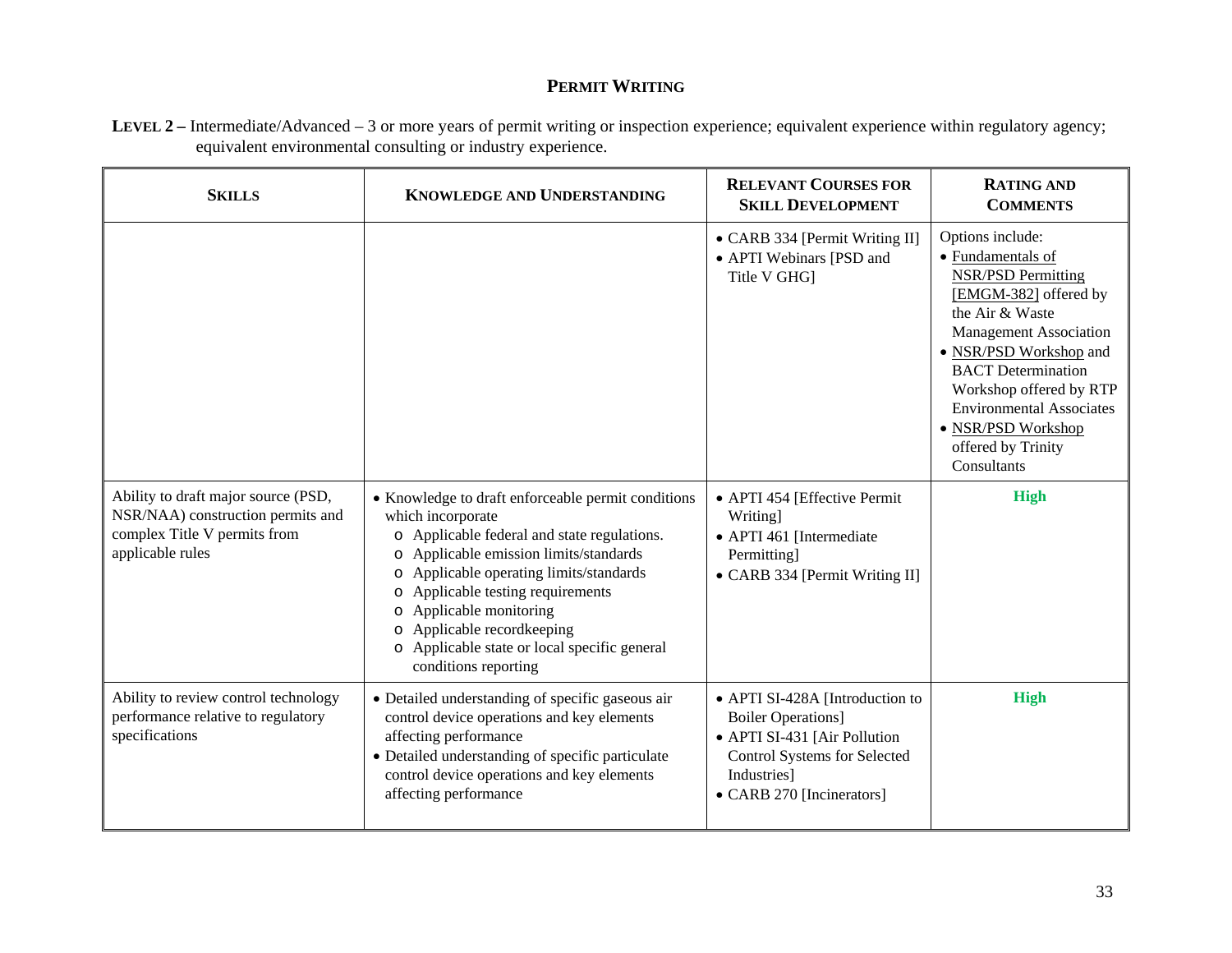**LEVEL 2 –** Intermediate/Advanced – 3 or more years of permit writing or inspection experience; equivalent experience within regulatory agency; equivalent environmental consulting or industry experience.

| <b>SKILLS</b>                                                | KNOWLEDGE AND UNDERSTANDING                                                                                                            | <b>RELEVANT COURSES FOR</b><br><b>SKILL DEVELOPMENT</b>                                                                                                                                                   | <b>RATING AND</b><br><b>COMMENTS</b>                                                                                                                                                                                                                                                                                                                                                                          |
|--------------------------------------------------------------|----------------------------------------------------------------------------------------------------------------------------------------|-----------------------------------------------------------------------------------------------------------------------------------------------------------------------------------------------------------|---------------------------------------------------------------------------------------------------------------------------------------------------------------------------------------------------------------------------------------------------------------------------------------------------------------------------------------------------------------------------------------------------------------|
|                                                              |                                                                                                                                        | • CARB 271 [Stationary<br>Reciprocating Engines]<br>• CARB 272 [Stationary Gas<br>Turbines]<br>• CARB 273 [Industrial Boilers]<br>• CARB 230-233, 243-246, 261,<br>287-288 [Industry Specific<br>Courses] |                                                                                                                                                                                                                                                                                                                                                                                                               |
| Ability to interpret AQ modeling<br>results                  | • Detailed understanding of the modeling results<br>and use for permitting actions                                                     | • APTI 423 [Air Pollution<br>Dispersion Models -<br>Applications]                                                                                                                                         | <b>Medium</b><br>Deficiency noted in<br>advanced NSR/PSD<br>analyses. Gap filling<br>available via private venue<br>courses. Options include:<br>• EMGM-382:<br>Fundamentals of<br><b>NSR/PSD Permitting</b><br>offered by the Air &<br>Waste Management<br>Association<br>· NSR/PSD Workshop<br>offered by RTP<br><b>Environmental Associates</b><br>• NSR/PSD Workshop<br>offered by Trinity<br>Consultants |
| Ability to evaluate and interpret other<br>air quality rules | • Basic understanding of Risk Management<br>Program requirements<br>• Basic understanding of Ozone Depleting<br>Substance requirements | None available from existing<br>suite of APTI and CARB<br>courses                                                                                                                                         | Low<br>Gap filling available via<br>private venue courses.                                                                                                                                                                                                                                                                                                                                                    |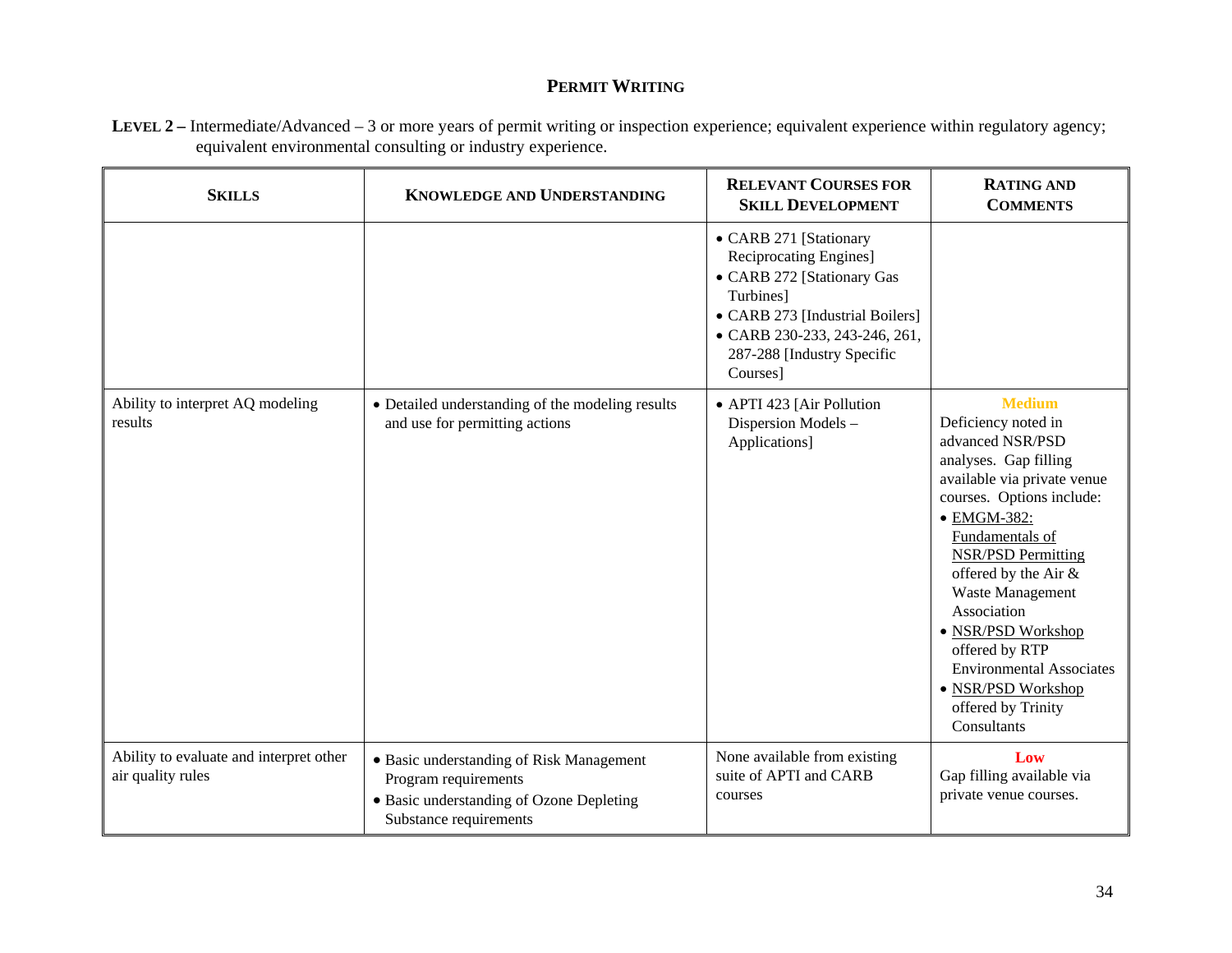| LEVEL 2 – Intermediate/Advanced – 3 or more years of permit writing or inspection experience; equivalent experience within regulatory agency; |  |
|-----------------------------------------------------------------------------------------------------------------------------------------------|--|
| equivalent environmental consulting or industry experience.                                                                                   |  |

| Options include:<br>• Basic understanding of Regional Haze Program<br>· EMGM-177: Risk<br>requirements<br>Management Planning: A<br><b>Technical Review offered</b><br>by the Air & Waste<br><b>Management Association</b><br>· AIR-255: Introduction to<br><b>Visibility Concepts</b><br>offered by the Air &<br>Waste Management<br>Association<br>• AIR-141: Overview of<br><b>Ozone Depleting</b><br><b>Substance Regulations</b><br>offered by the Air &<br>Waste Management<br>Association<br>• Compliance Workshop for | <b>SKILLS</b> | <b>KNOWLEDGE AND UNDERSTANDING</b> | <b>RELEVANT COURSES FOR</b><br><b>SKILL DEVELOPMENT</b> | <b>RATING AND</b><br><b>COMMENTS</b> |
|-------------------------------------------------------------------------------------------------------------------------------------------------------------------------------------------------------------------------------------------------------------------------------------------------------------------------------------------------------------------------------------------------------------------------------------------------------------------------------------------------------------------------------|---------------|------------------------------------|---------------------------------------------------------|--------------------------------------|
| Substances offered by<br><b>Trinity Consultants</b><br>• Risk Management<br>Program offered by RTP<br><b>Environmental Associates</b>                                                                                                                                                                                                                                                                                                                                                                                         |               |                                    |                                                         | <b>Ozone Depleting</b>               |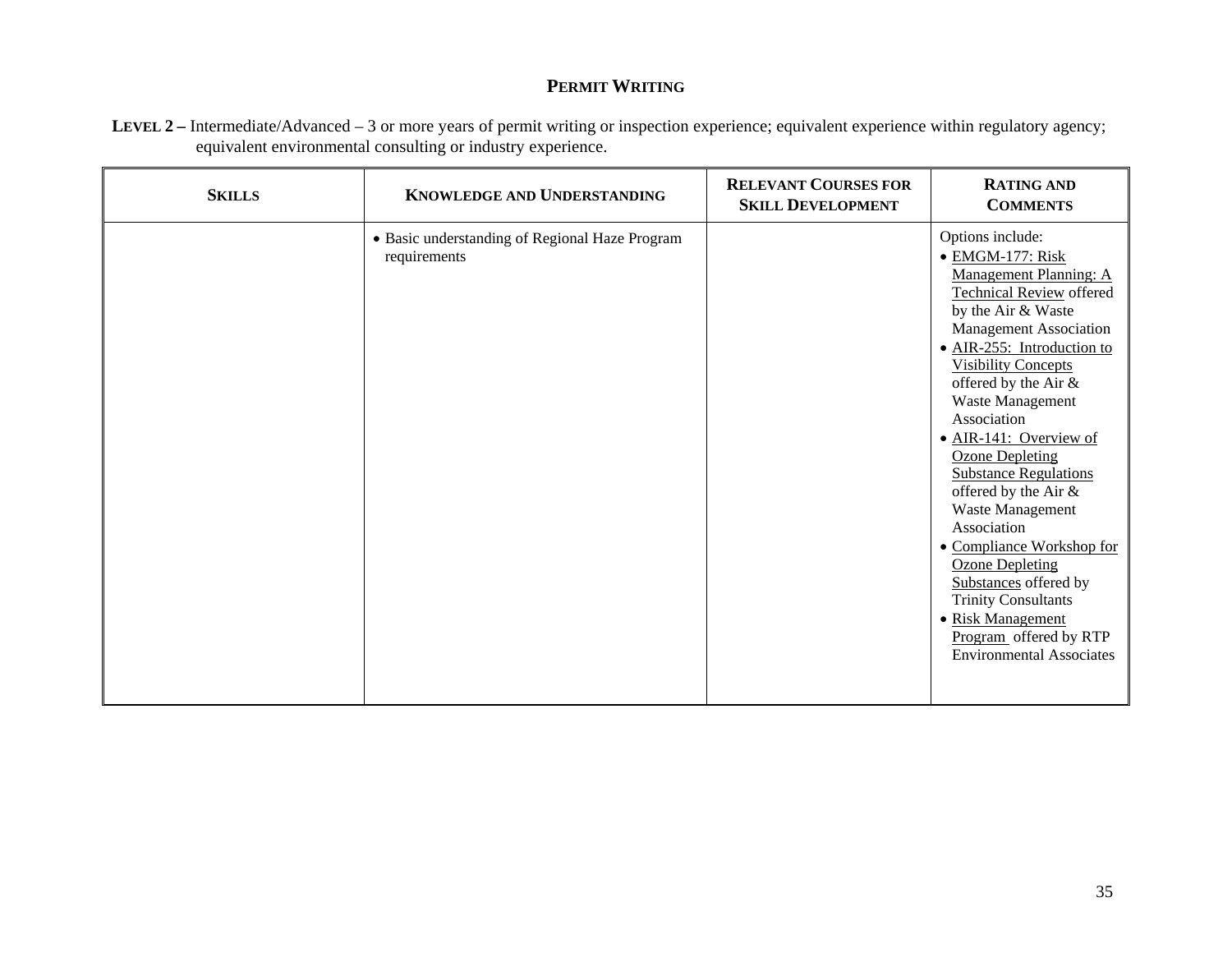| <b>SKILLS</b>                                                                                                                                 | <b>KNOWLEDGE AND UNDERSTANDING</b>                                                                                                                                                                                                     | <b>RELEVANT COURSES FOR</b><br><b>SKILL DEVELOPMENT</b>                                                                                                                                                                                                                                                                                                                                                                                                                                 | <b>RATING AND</b><br><b>COMMENTS</b> |
|-----------------------------------------------------------------------------------------------------------------------------------------------|----------------------------------------------------------------------------------------------------------------------------------------------------------------------------------------------------------------------------------------|-----------------------------------------------------------------------------------------------------------------------------------------------------------------------------------------------------------------------------------------------------------------------------------------------------------------------------------------------------------------------------------------------------------------------------------------------------------------------------------------|--------------------------------------|
| Ability to determine types of emission<br>sources that must be included in an air<br>permit and those that can be excluded<br>from permitting | • Understanding of which emission sources<br>require a permit and which are exempt from<br>permitting or are considered insignificant source                                                                                           | • APTI RE-100-7 [Basic Concepts<br>in Environmental Sciences -<br>Model 7: Regulatory<br>Requirements]<br>• APTI RE-100-5 [Basic Concepts<br>in Environmental Sciences -<br>Model 5: Flowcharts and<br>Ventilation Systems]<br>• APTI 380 [Fugitive Source<br>Inspection]<br>• APTI 445 [Inspection of Particle<br><b>Control Devices]</b><br>• APTI 455 [Inspection of Gas<br><b>Control Devices and Selected</b><br>Industries]<br>• CARB 262 [Fugitive VOC<br>Emissions Inspections] | <b>High</b>                          |
| Ability to determine the types of<br>permits needed for emission sources at<br>a manufacturing site                                           | • Understand differences in permits<br>$\circ$ PSD<br>NSR NAA<br><b>Minor NSR</b><br>O<br><b>State Construction (Minor NSR)</b><br>Small or Area / Non-Title V<br>$\Omega$<br>Synthetic Minor / Non-Title V<br>O<br>Title V<br>$\circ$ | • APTI 454 [Effective Permit<br>Writing]<br>• CARB 334 [Permit Writing II]                                                                                                                                                                                                                                                                                                                                                                                                              | <b>High</b>                          |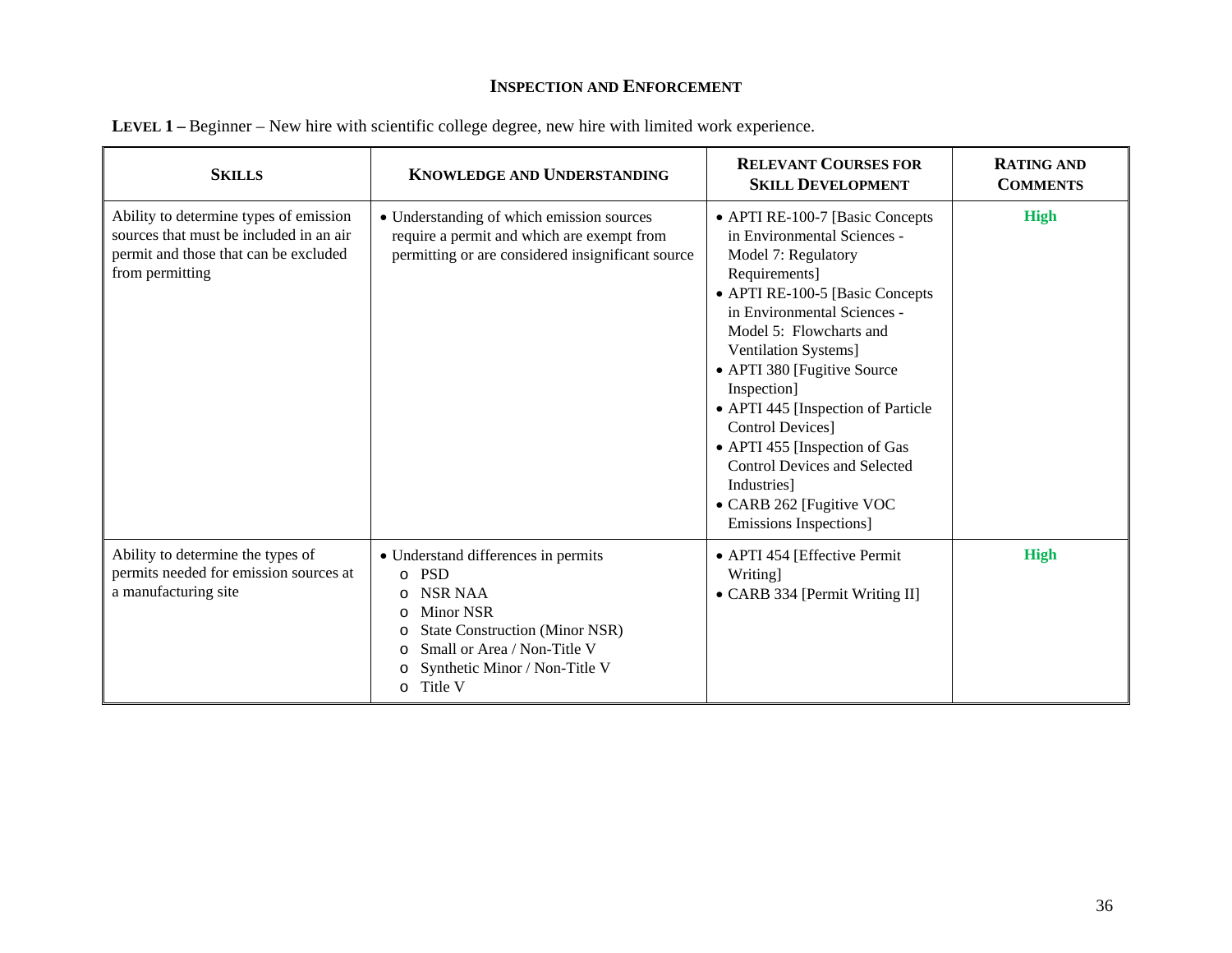| <b>SKILLS</b>                                                                                                                                            | <b>KNOWLEDGE AND UNDERSTANDING</b>                                                                                                                                                                                                            | <b>RELEVANT COURSES FOR</b><br><b>SKILL DEVELOPMENT</b>                                                                                                                                                                                                                                                                                                                                                                                     | <b>RATING AND</b><br><b>COMMENTS</b> |
|----------------------------------------------------------------------------------------------------------------------------------------------------------|-----------------------------------------------------------------------------------------------------------------------------------------------------------------------------------------------------------------------------------------------|---------------------------------------------------------------------------------------------------------------------------------------------------------------------------------------------------------------------------------------------------------------------------------------------------------------------------------------------------------------------------------------------------------------------------------------------|--------------------------------------|
| Ability to implement safety procedures<br>while conducting an inspection                                                                                 | • Understand important safety items:<br>o need for wearing safety equipment (hat,<br>glasses, shoes, etc.)<br>requirement to follow plant safety procedures<br>$\circ$<br>hazards associated with industrial process<br>$\circ$<br>operations | • APTI SI-445 [Introduction to<br><b>Baseline Source Inspection</b><br>Techniques]<br>• APTI SI-446 [Air Pollution<br>Source Inspection]<br>• APTI 446 [Inspection Procedures<br>and Safety]                                                                                                                                                                                                                                                | <b>High</b>                          |
| Ability to inspect simple air emission<br>sources and control devices at non-Title<br>V facilities and simple Title V facilities<br>for proper operation | • Understand and be knowledgeable of the<br>operation of emission sources and control<br>devices                                                                                                                                              | • APTI SI-445 [Introduction to<br><b>Baseline Source Inspection</b><br>Techniques]<br>• APTI SI-446 [Air Pollution<br>Source Inspection]<br>• CARB 350 [Basic Inspector<br>Training ]<br>• APTI 380 [Fugitive Source]<br>Inspection]<br>• APTI 445 [Inspection of Particle<br>Control Devices]<br>• APTI 455 [Inspection of Gas<br><b>Control Devices and Selected</b><br>Industries]<br>• CARB 262 [Fugitive VOC<br>Emissions Inspections] | <b>High</b>                          |
| Ability to interpret permit conditions<br>while performing a plant inspection and<br>be able to review plant operating data<br>to determine compliance   | • Understanding the underlying permit conditions<br>and the information required for compliance                                                                                                                                               | • APTI SI-445 [Introduction to<br><b>Baseline Source Inspection</b><br>Techniques]<br>• APTI SI-446 [Air Pollution<br>Source Inspection]                                                                                                                                                                                                                                                                                                    | <b>High</b>                          |

|  |  |  |  |  | LEVEL 1 – Beginner – New hire with scientific college degree, new hire with limited work experience. |
|--|--|--|--|--|------------------------------------------------------------------------------------------------------|
|  |  |  |  |  |                                                                                                      |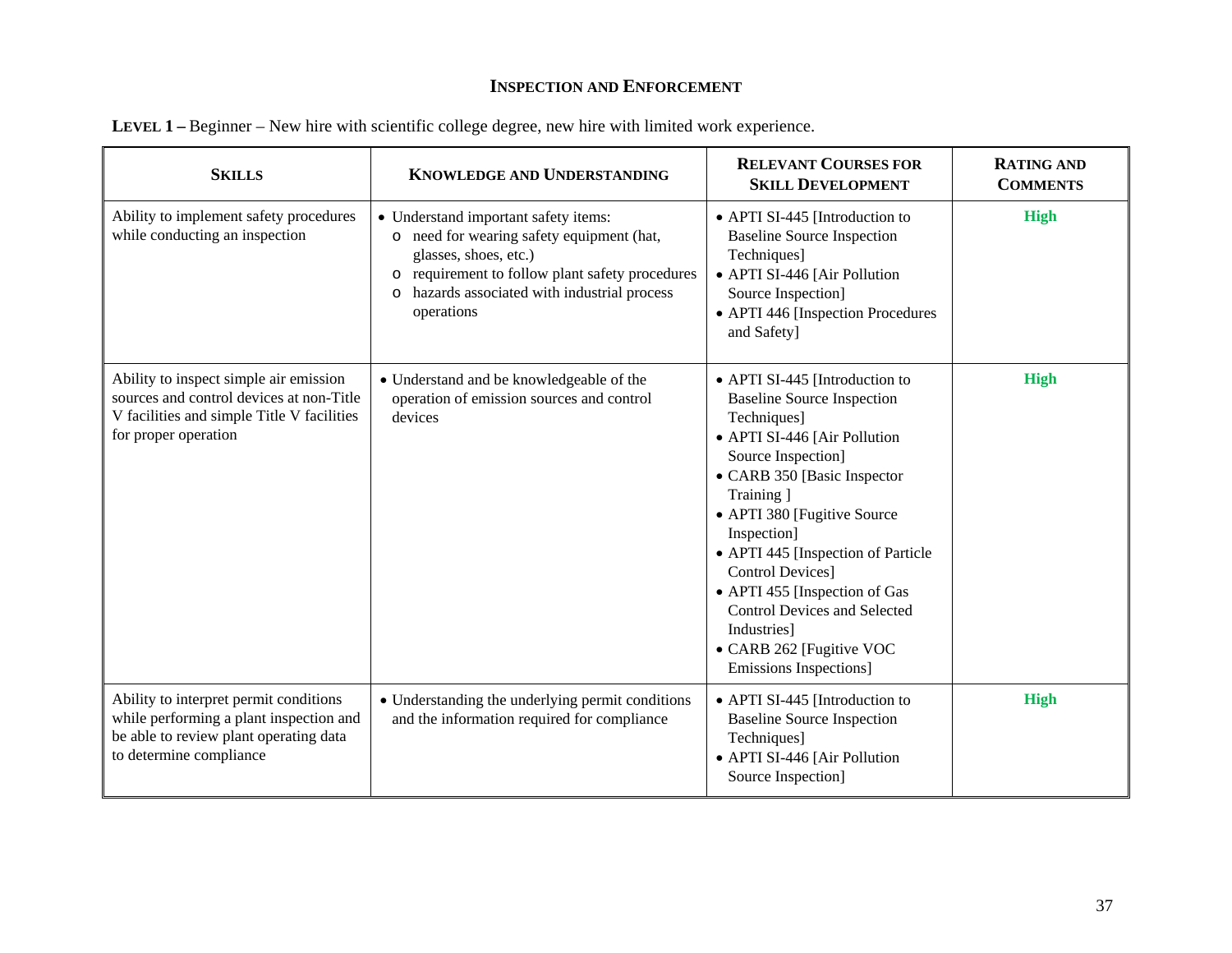| <b>SKILLS</b>                                                                                                                                                              | <b>KNOWLEDGE AND UNDERSTANDING</b>                                                                                                                                                                                                                                                                                                                                                                                                    | <b>RELEVANT COURSES FOR</b><br><b>SKILL DEVELOPMENT</b>                                                                                                                                      | <b>RATING AND</b><br><b>COMMENTS</b> |
|----------------------------------------------------------------------------------------------------------------------------------------------------------------------------|---------------------------------------------------------------------------------------------------------------------------------------------------------------------------------------------------------------------------------------------------------------------------------------------------------------------------------------------------------------------------------------------------------------------------------------|----------------------------------------------------------------------------------------------------------------------------------------------------------------------------------------------|--------------------------------------|
| Ability to review compliance reports,<br>test reports, emission inventories,<br>monitoring data, notifications, etc.                                                       | • Understanding the required information that is<br>expected in the submittal of any report,<br>including have knowledge of the required<br>information and be able to determine<br>completeness and accuracy of each report                                                                                                                                                                                                          | • APTI SI-445 [Introduction to<br><b>Baseline Source Inspection</b><br>Techniques]<br>• APTI SI-446 [Air Pollution<br>Source Inspection]<br>• CARB 224 [ Observing a Source<br>Test]         | <b>High</b>                          |
| Ability to review plant operating data<br>and plant submitted data to determine<br>permit compliance<br>Ability to develop inspection and<br>compliance assessment reports | • Knowledge to draft agency inspection reports<br>which document<br>Nature of operations of inspected facility<br>$\circ$<br>Emission sources observed<br>$\circ$<br>Assessment of inspected emission sources<br>$\circ$<br>(compliance/non-compliance)<br>• Knowledge to draft agency reports which<br>document<br>o Compliance assessment of each submitted<br>report in regards to the permit and any other<br>agency requirements | • APTI SI-445 [Introduction to<br><b>Baseline Source Inspection</b><br>Techniques]<br>• APTI SI-446 [Air Pollution<br>Source Inspection]<br>• APTI 444 [ Air Pollution Field<br>Enforcement] | <b>High</b>                          |
| Ability to determine non-complying<br>facilities and communicate such<br>findings to their supervisors                                                                     | • Basic knowledge of permit and underlying<br>regulations that must be evaluated to determine<br>facility compliance<br>· Basic knowledge of enforcement procedures for<br>non-complying emission sources<br>• Knowledge to document in agency format non-<br>complying issues in accordance with agency<br>procedures                                                                                                                | • APTI SI-445 [Introduction to<br><b>Baseline Source Inspection</b><br>Techniques]<br>• APTI SI-446 [Air Pollution<br>Source Inspection]                                                     | <b>High</b>                          |
| Ability to review test protocols and<br>observe compliance test procedures for<br>simple processes                                                                         | • Knowledge of agency procedures and source test<br>methods for compliance testing                                                                                                                                                                                                                                                                                                                                                    | • APTI SI-445 [Introduction to<br><b>Baseline Source Inspection</b><br>Techniques]                                                                                                           | <b>High</b>                          |

| LEVEL 1 – Beginner – New hire with scientific college degree, new hire with limited work experience. |  |  |
|------------------------------------------------------------------------------------------------------|--|--|
|                                                                                                      |  |  |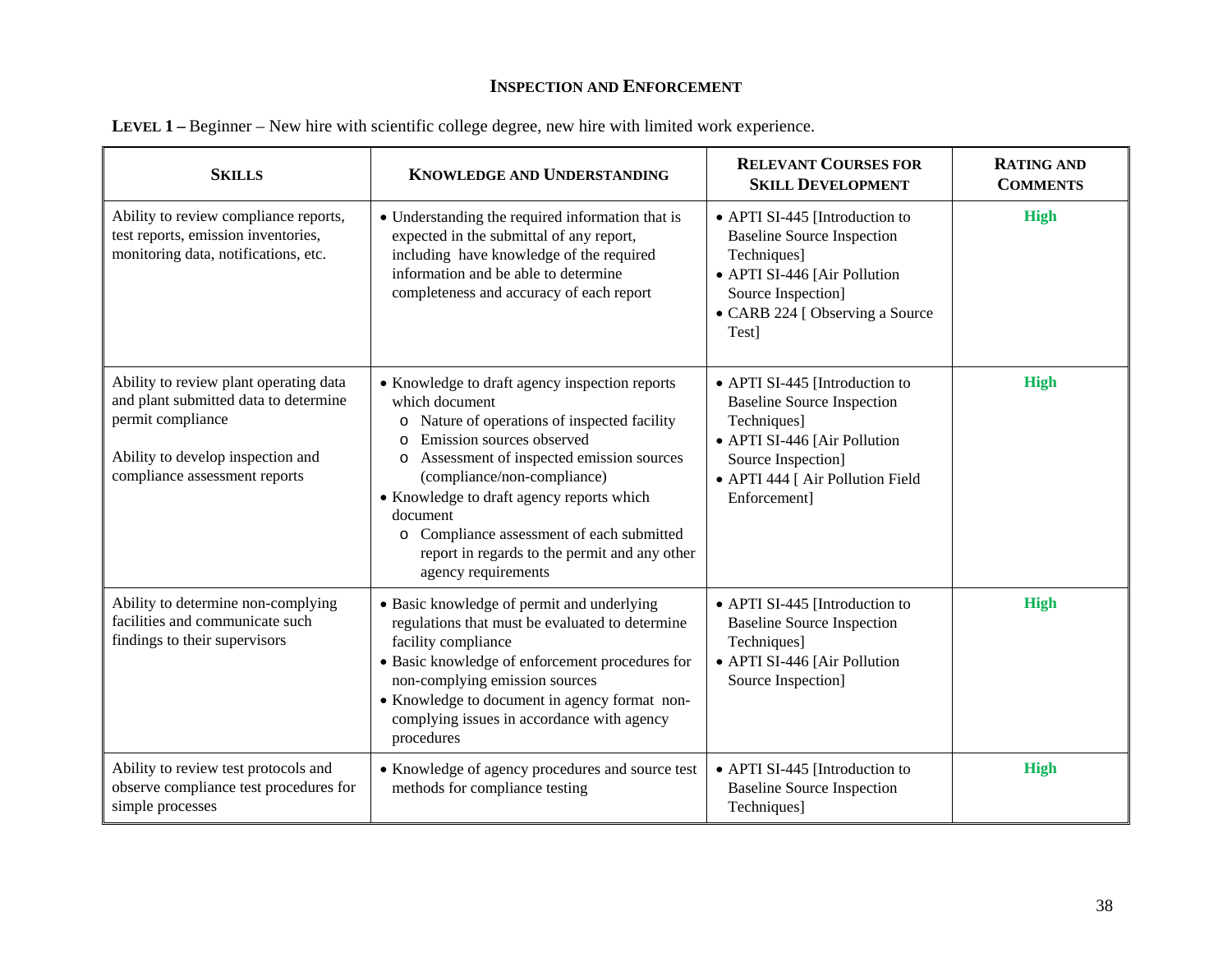| <b>SKILLS</b>                                                                                                                    | <b>KNOWLEDGE AND UNDERSTANDING</b>                                                    | <b>RELEVANT COURSES FOR</b><br><b>SKILL DEVELOPMENT</b>                                                                                                                                      | <b>RATING AND</b><br><b>COMMENTS</b> |
|----------------------------------------------------------------------------------------------------------------------------------|---------------------------------------------------------------------------------------|----------------------------------------------------------------------------------------------------------------------------------------------------------------------------------------------|--------------------------------------|
|                                                                                                                                  |                                                                                       | • APTI SI-446 [Air Pollution<br>Source Inspection]<br>• APTI 450 [Source Sampling for<br>Pollutants<br>• APTI 468 [Source Test]<br>Observations]<br>• CARB 224 [ Observing a Source<br>Test] |                                      |
| Ability to meet federal/state/local<br>requirements for maintaining databases<br>concerning inspections and compliance<br>status | • Knowledge of federal/state/local requirements<br>for data reporting and maintenance | None available from existing suite<br>of APTI and CARB courses                                                                                                                               | Low<br>• Courses not available       |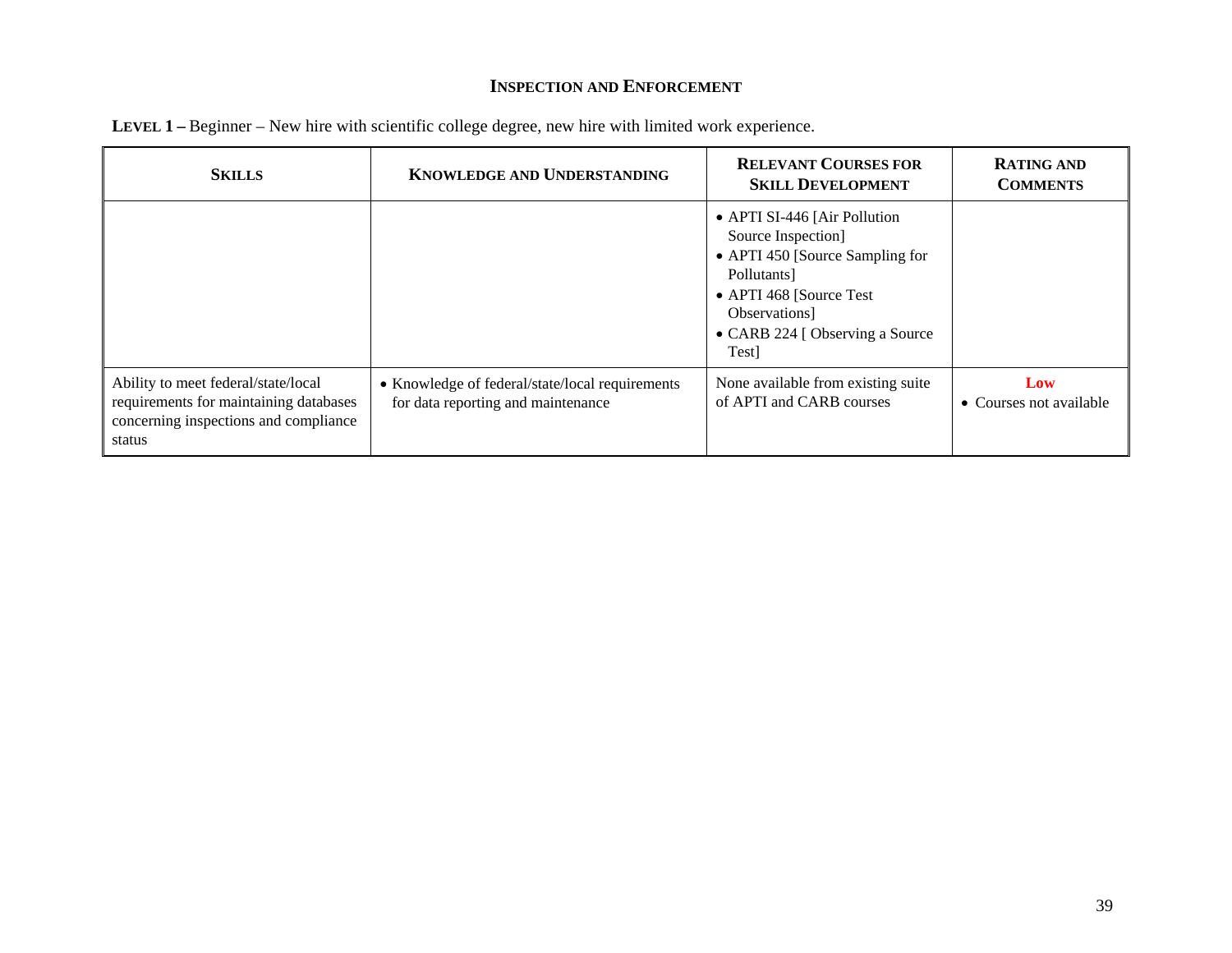| LEVEL 2 – Intermediate/Advanced – 3 or more years of inspection or permit writing experience; equivalent experience within regulatory agency; |  |
|-----------------------------------------------------------------------------------------------------------------------------------------------|--|
| equivalent environmental consulting or industry experience.                                                                                   |  |

| <b>SKILLS</b>                                                                                                                                                                                                                   | <b>KNOWLEDGE AND UNDERSTANDING</b>                                                                                                                                                                                                                         | <b>RELEVANT COURSES FOR</b><br><b>SKILL DEVELOPMENT</b>                                                                                                                                                                                                                                                                                                                                                                                                                                      | <b>RATING AND</b><br><b>COMMENTS</b> |
|---------------------------------------------------------------------------------------------------------------------------------------------------------------------------------------------------------------------------------|------------------------------------------------------------------------------------------------------------------------------------------------------------------------------------------------------------------------------------------------------------|----------------------------------------------------------------------------------------------------------------------------------------------------------------------------------------------------------------------------------------------------------------------------------------------------------------------------------------------------------------------------------------------------------------------------------------------------------------------------------------------|--------------------------------------|
| Ability to determine types of emission<br>sources that must be included in an air<br>permit and those that can be excluded<br>from permitting at a complex<br>manufacturing facility (Title V and<br>Major PSD or NSR-NAA site) | • Understanding of which emission sources<br>require a permit and which are exempt from<br>permitting or are considered insignificant<br>sources                                                                                                           | • APTI SI-445 [Introduction to<br><b>Baseline Source Inspection</b><br>Techniques]<br>• APTI SI-446 [Air Pollution<br>Source Inspection]<br>• APTI 380 [Fugitive Source<br>Inspection]<br>• APTI 445 [Inspection of Particle<br><b>Control Devices</b> ]<br>• APTI 455 [Inspection of Gas<br><b>Control Devices and Selected</b><br>Industries]<br>• CARB 262 [Fugitive VOC<br>Emissions Inspections]<br>• APTI 350 [Asbestos NESHAP<br><b>Inspection and Safety Procedures</b><br>Workshop] | <b>High</b>                          |
| Ability to determine the types of<br>permits needed for emission sources at<br>a complex manufacturing complex<br>(Title V and Major PSD or NSR-NAA<br>site)                                                                    | • Understand differences in permits<br>o PSD<br><b>NNSR</b><br>$\circ$<br><b>Minor NSR</b><br>$\circ$<br><b>State Construction (Minor NSR)</b><br>$\circ$<br>Small or Area / Non-Title V<br>Synthetic Minor / Non-Title V<br>$\circ$<br>Title V<br>$\circ$ | • APTI RE-100-7 [Basic Concepts<br>in Environmental Sciences -<br>Model 7: Regulatory<br>Requirements]<br>• APTI SI-460 [Introduction to<br>Permitting]<br>• APTI 454 [Effective Permit<br>Writing]<br>• CARB 334 [Permit Writing II]                                                                                                                                                                                                                                                        | <b>High</b>                          |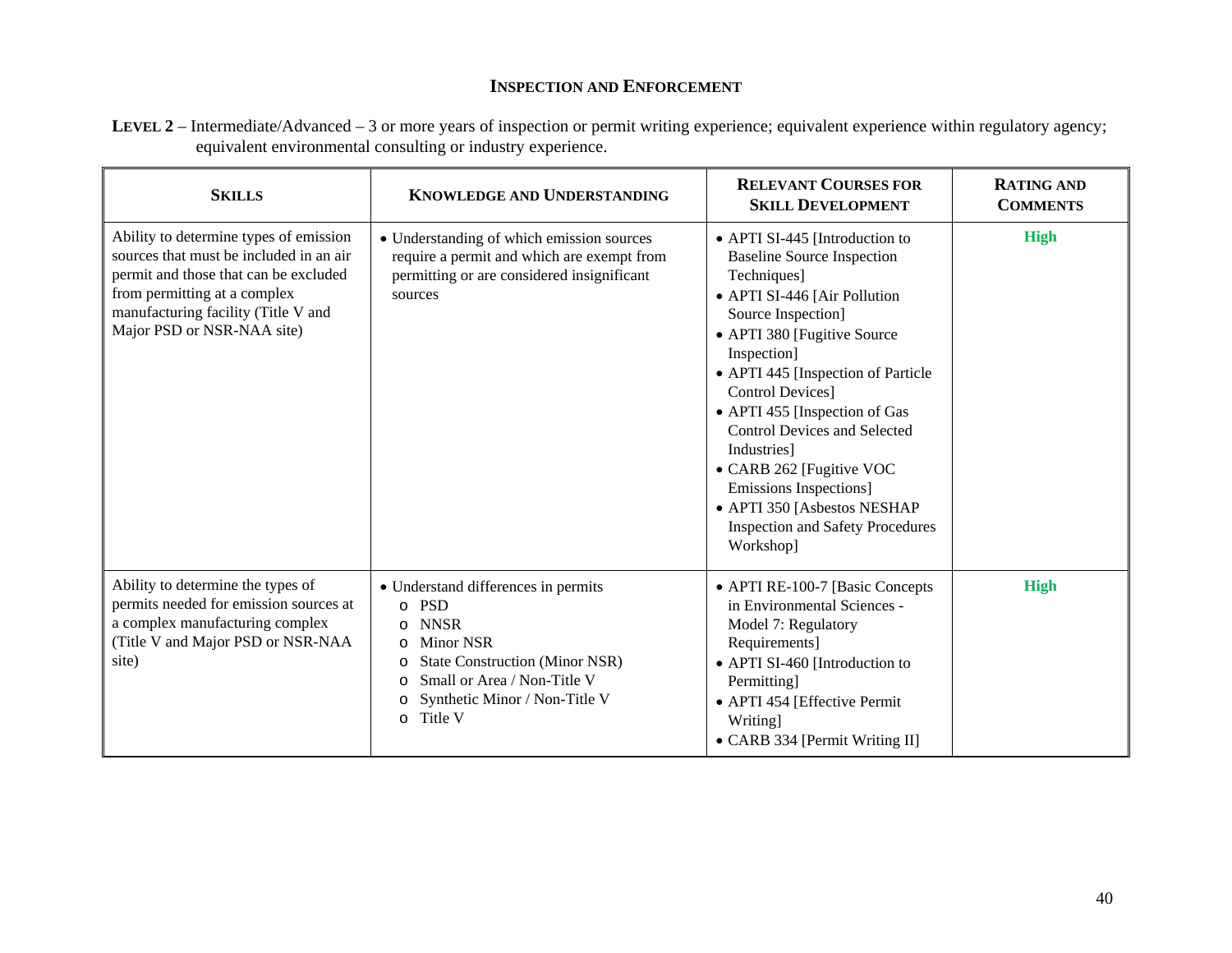| LEVEL 2 – Intermediate/Advanced – 3 or more years of inspection or permit writing experience; equivalent experience within regulatory agency; |  |
|-----------------------------------------------------------------------------------------------------------------------------------------------|--|
| equivalent environmental consulting or industry experience.                                                                                   |  |

| Ability to implement safety procedures<br>while conducting an inspection                                                                                       | • Understand:<br>o the need for wearing safety equipment (hat,<br>glasses, shoes, etc.)<br>o the need for following plant safety<br>procedures<br>o the hazards associated with industrial<br>process operations | • APTI 446 [Inspection<br>Procedures and Safety]<br>• CARB 355 [ Advanced Inspector<br>Training]                                                                                                            | <b>High</b>                                                                                                                                                                                                                                                                                                                                        |
|----------------------------------------------------------------------------------------------------------------------------------------------------------------|------------------------------------------------------------------------------------------------------------------------------------------------------------------------------------------------------------------|-------------------------------------------------------------------------------------------------------------------------------------------------------------------------------------------------------------|----------------------------------------------------------------------------------------------------------------------------------------------------------------------------------------------------------------------------------------------------------------------------------------------------------------------------------------------------|
| Ability to inspect complex air emission<br>sources and control devices at Title V<br>facilities for proper operation                                           | Understand and be knowledgeable of the operation<br>of emission sources and control devices                                                                                                                      | • CARB 355 [ Advanced Inspector<br>Training]<br>• APTI 427 [Combustion<br>evaluation]<br>• Classes on different industrial<br>sources (such as CARB courses)<br>• Control device classes ie, APTI<br>SI 437 | <b>Medium</b><br><b>Combustion Source</b><br>Inspection offered by<br><b>Brian Doyle</b>                                                                                                                                                                                                                                                           |
| Ability to interpret complex permit<br>conditions while performing a plant<br>inspection and be able to review plant<br>operating data to determine compliance | • Understanding the underlying permit conditions<br>and the information required for compliance<br>• Understanding of complex federal regulations -<br>NESHAP, NSPS, CAM, PSD, NSR-NAA                           | • APTI SI-445 [Introduction to<br><b>Baseline Source Inspection</b><br>Techniques]<br>• APTI SI-446 [Air Pollution<br>Source Inspection]                                                                    | <b>Medium</b><br>Deficiency noted in<br>advanced NSR/PSD<br>analyses. Gap filling<br>available via private<br>venue courses.<br>Options include:<br>• Fundamentals of<br><b>NSR/PSD Permitting</b><br>[EMGM-382] offered<br>by the Air & Waste<br>Management<br>Association<br>· NSR/PSD Workshop<br>offered by RTP<br>Environmental<br>Associates |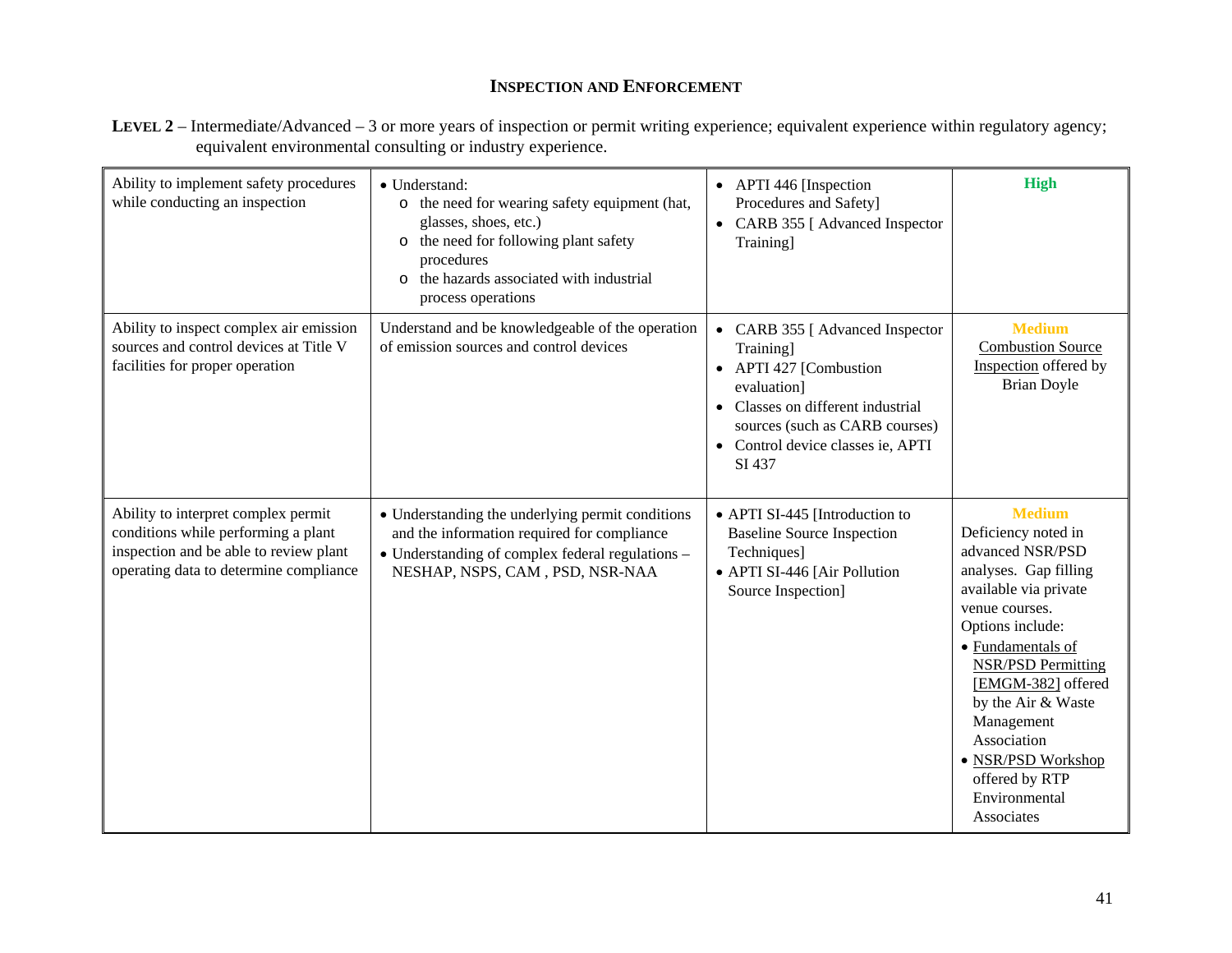|                                                                                                                                                                                                                         |                                                                                                                                                                                                                                                                                                                                                                                                                        |                                                                                                                                                                                              | · NSR/PSD Workshop<br>offered by Trinity<br>Consultants |
|-------------------------------------------------------------------------------------------------------------------------------------------------------------------------------------------------------------------------|------------------------------------------------------------------------------------------------------------------------------------------------------------------------------------------------------------------------------------------------------------------------------------------------------------------------------------------------------------------------------------------------------------------------|----------------------------------------------------------------------------------------------------------------------------------------------------------------------------------------------|---------------------------------------------------------|
| Ability to review compliance reports,<br>test reports, emission inventories,<br>monitoring data, notifications, etc.                                                                                                    | • Understanding the required information that is<br>expected in the submittal of any report. Be<br>knowledgeable of the required information and<br>be able to determine completeness and accuracy<br>of each report                                                                                                                                                                                                   | • APTI SI-445 [Introduction to<br><b>Baseline Source Inspection</b><br>Techniques]<br>• APTI SI-446 [Air Pollution<br>Source Inspection]<br>• APTI 446 [Inspection Procedures<br>and Safety] | <b>High</b>                                             |
| Ability to review plant operating data<br>and plant submitted data and determine<br>permit compliance<br>Ability to develop inspection and<br>compliance assessment reports for<br>complex facilities (Title V sources) | • Knowledge to draft agency inspection reports<br>which document<br>o Nature of operations of inspected facility<br>o Emission sources observed<br>o Assessment of an inspected emission<br>sources (compliance/non-compliance)<br>• Knowledge to draft agency reports which<br>document<br>Compliance assessment of each submitted<br>$\circ$<br>report in regards to the permit and any other<br>agency requirements | • APTI SI-445 [Introduction to<br><b>Baseline Source Inspection</b><br>Techniques]<br>• APTI SI-446 [Air Pollution<br>Source Inspection]<br>• APTI 446 [Inspection Procedures<br>and Safety] | <b>High</b>                                             |
| Ability to determine non-complying<br>facilities and develop enforcement<br>reports following agency procedures for<br>complex industrial operations (Title V<br>sources)                                               | • Knowledge of permit and underlying regulations<br>that must be evaluated to determine facility<br>compliance<br>• Knowledge of enforcement procedures for non-<br>complying emission sources                                                                                                                                                                                                                         | • APTI SI-445 [Introduction to<br><b>Baseline Source Inspection</b><br>Techniques]<br>• APTI SI-446 [Air Pollution<br>Source Inspection]                                                     | <b>High</b>                                             |

• APTI 446 [Inspection Procedures]

and Safety]

• Knowledge to document in agency format noncomplying issues in accordance with agency

procedures

**LEVEL 2** – Intermediate/Advanced – 3 or more years of inspection or permit writing experience; equivalent experience within regulatory agency; equivalent environmental consulting or industry experience.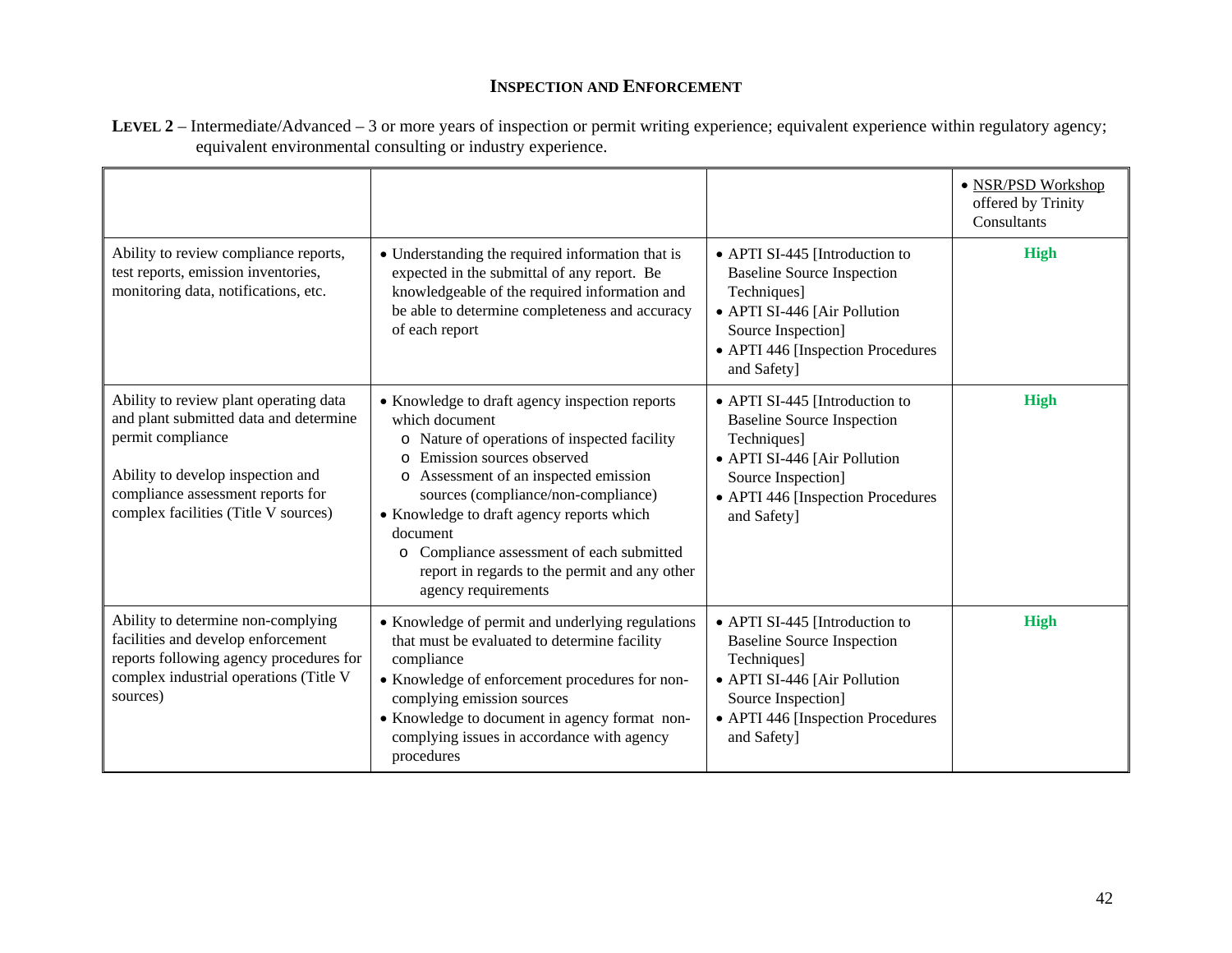| LEVEL 2 – Intermediate/Advanced – 3 or more years of inspection or permit writing experience; equivalent experience within regulatory agency; |  |
|-----------------------------------------------------------------------------------------------------------------------------------------------|--|
| equivalent environmental consulting or industry experience.                                                                                   |  |

| Ability to evaluate complex sources for<br>applicability to complex regulations in<br>order to determine applicability to and<br>compliance with such regulations | • Knowledge to perform more advanced and<br>complex compliance regulatory assessment and<br>calculations associated with PSD, NSR NAA,<br><b>NESHAP</b> and NSPS | • CARB 334 [Permit Writing II]<br>• APTI SI-460 [Introduction to<br>Permitting]                                                                                    | <b>Medium</b><br>Deficiency noted in<br>advanced NSR/PSD<br>analyses. Gap filling<br>available via private<br>venue courses.<br>Options include:<br>• Fundamentals of<br><b>NSR/PSD Permitting</b><br>[EMGM-382] offered<br>by the Air & Waste<br>Management<br>Association<br>· NSR/PSD Workshop<br>offered by RTP<br>Environmental<br>Associates<br>· NSR/PSD Workshop<br>offered by Trinity<br>Consultants |
|-------------------------------------------------------------------------------------------------------------------------------------------------------------------|------------------------------------------------------------------------------------------------------------------------------------------------------------------|--------------------------------------------------------------------------------------------------------------------------------------------------------------------|---------------------------------------------------------------------------------------------------------------------------------------------------------------------------------------------------------------------------------------------------------------------------------------------------------------------------------------------------------------------------------------------------------------|
| Ability to review test protocols and<br>observe compliance test procedures for<br>complex processes                                                               | • Knowledge of agency procedures and<br>understanding of source test methods for<br>compliance testing                                                           | • APTI 450 [Source Sampling for<br>Pollutants]<br>• APTI 468 [Source Test<br>Observations]<br>• Advanced source testing<br>• Test methods applicability and<br>use | Low<br>No gap filling courses<br>identified.                                                                                                                                                                                                                                                                                                                                                                  |
| Ability to review CEMS/COMS/CPMS<br>data and determine compliance                                                                                                 | • Knowledge of regulations and understanding of<br>the CEMS/COMS/CPMS units to assess<br>compliance with regulations                                             | • Advanced source testing<br>• CEMS/COMS/CPMS units<br>operation training<br>• APTI 470 [QA for Air Pollution<br>Measurement Systems]                              | <b>High</b>                                                                                                                                                                                                                                                                                                                                                                                                   |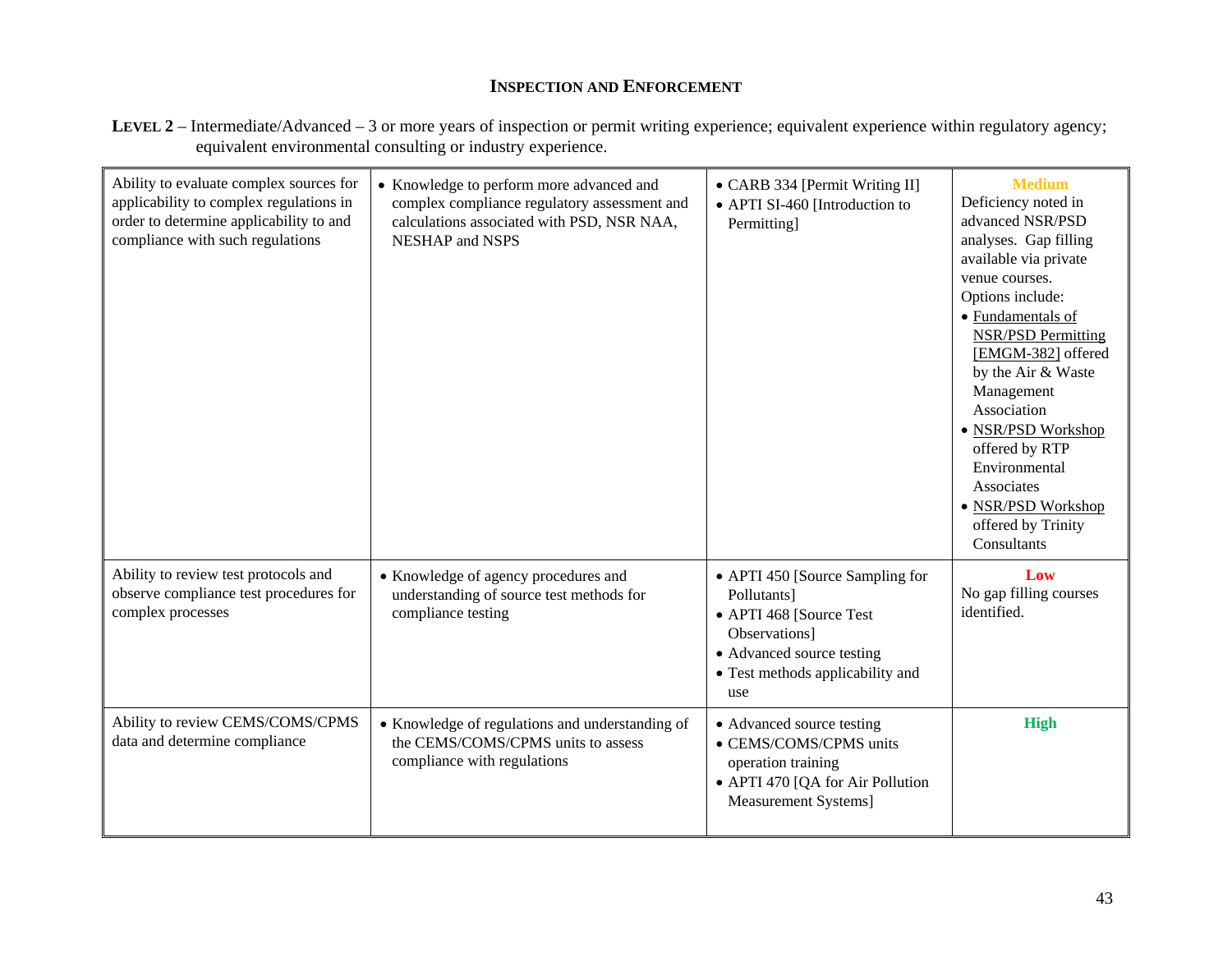|                                                                                              |                                                                                                                                                                                                          | • SI 476B [CEMS – Operation and<br>Maintenance of Gas Monitors<br>• APTI 474 [ Continuous Emission<br>Monitoring]<br>• CARB 221 [ Continuous<br>Emissions Monitoring ] |                                                                                                                                                                                                                                                                                                                                                                                                                                                                                                                                                                                          |
|----------------------------------------------------------------------------------------------|----------------------------------------------------------------------------------------------------------------------------------------------------------------------------------------------------------|------------------------------------------------------------------------------------------------------------------------------------------------------------------------|------------------------------------------------------------------------------------------------------------------------------------------------------------------------------------------------------------------------------------------------------------------------------------------------------------------------------------------------------------------------------------------------------------------------------------------------------------------------------------------------------------------------------------------------------------------------------------------|
| Ability to evaluate and interpret other<br>air quality rules for site inspection<br>purposes | • Basic understanding of Risk Management<br>Program requirements<br>• Basic understanding of Ozone Depleting<br>Substance requirements<br>• Basic understanding of Regional Haze Program<br>requirements | None available from existing suite<br>of APTI and CARB courses                                                                                                         | Low<br>Gap filling available via<br>private venue courses.<br>Options include:<br>· EMGM-177: Risk<br><b>Management Planning:</b><br>A Technical Review<br>offered by the Air &<br>Waste Management<br>Association<br>· AIR-255: Introduction<br>to Visibility Concepts<br>offered by the Air &<br>Waste Management<br>Association<br>• AIR-141: Overview of<br><b>Ozone Depleting</b><br><b>Substance Regulations</b><br>offered by the Air &<br>Waste Management<br>Association<br>• Compliance Workshop<br>for Ozone Depleting<br>Substances offered by<br><b>Trinity Consultants</b> |

**LEVEL 2** – Intermediate/Advanced – 3 or more years of inspection or permit writing experience; equivalent experience within regulatory agency; equivalent environmental consulting or industry experience.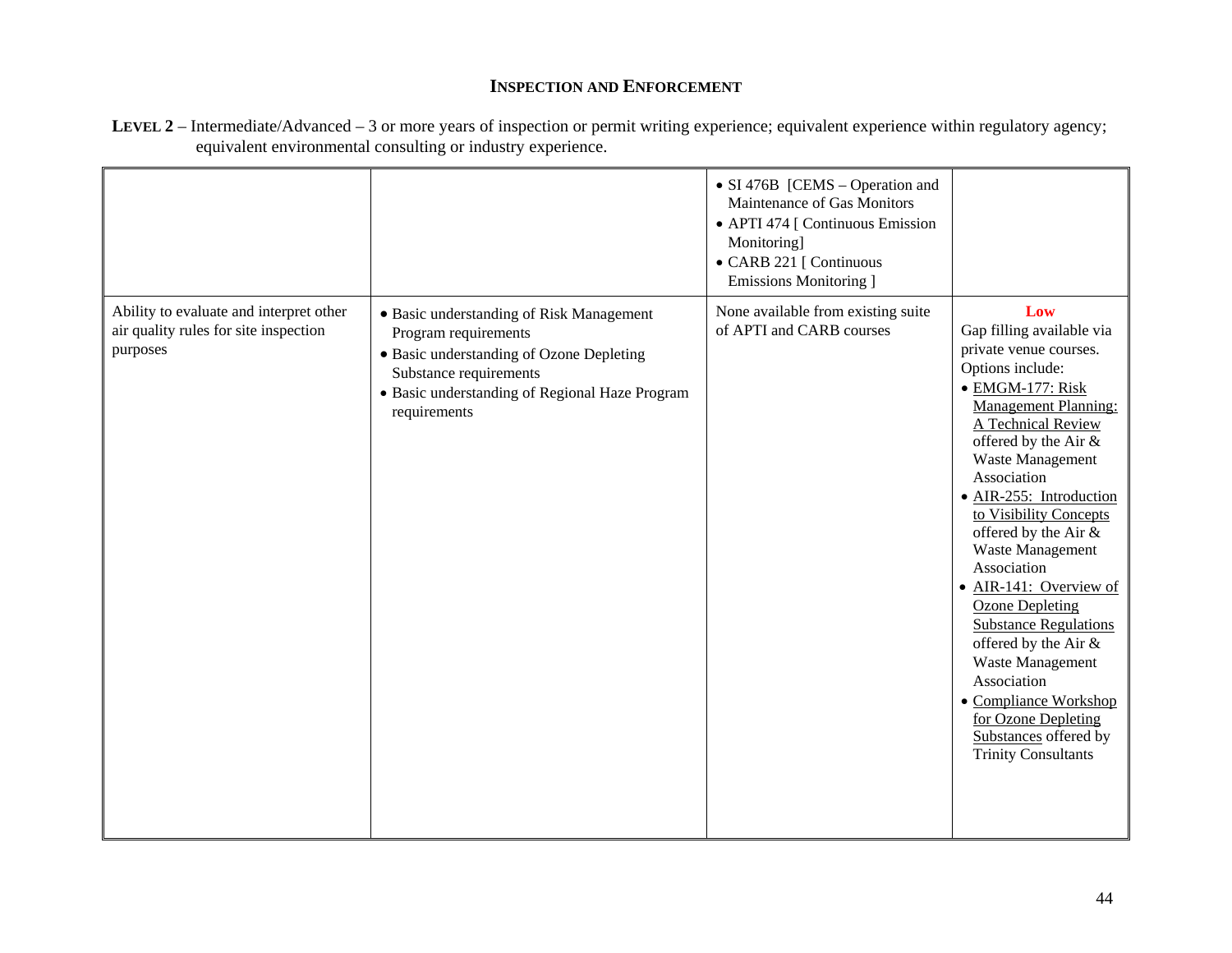| LEVEL 2 – Intermediate/Advanced – 3 or more years of inspection or permit writing experience; equivalent experience within regulatory agency; |  |
|-----------------------------------------------------------------------------------------------------------------------------------------------|--|
| equivalent environmental consulting or industry experience.                                                                                   |  |

|                                                                                                                                                 |                                                                                                                           |                                                                                                                                                                                              | • Risk Management<br>Program offered by<br><b>RTP</b> Environmental<br>Associates |
|-------------------------------------------------------------------------------------------------------------------------------------------------|---------------------------------------------------------------------------------------------------------------------------|----------------------------------------------------------------------------------------------------------------------------------------------------------------------------------------------|-----------------------------------------------------------------------------------|
| Ability to instruct junior staff on<br>inspection and enforcement<br>expectations and review junior staff<br>compliance and enforcement reports | • Knowledge to provide guidance for staff<br>instruction and to perform overview of<br>compliance and enforcement reports | • APTI SI-445 [Introduction to<br><b>Baseline Source Inspection</b><br>Techniques]<br>• APTI SI-446 [Air Pollution<br>Source Inspection]<br>• APTI 446 [Inspection Procedures<br>and Safety] | <b>High</b>                                                                       |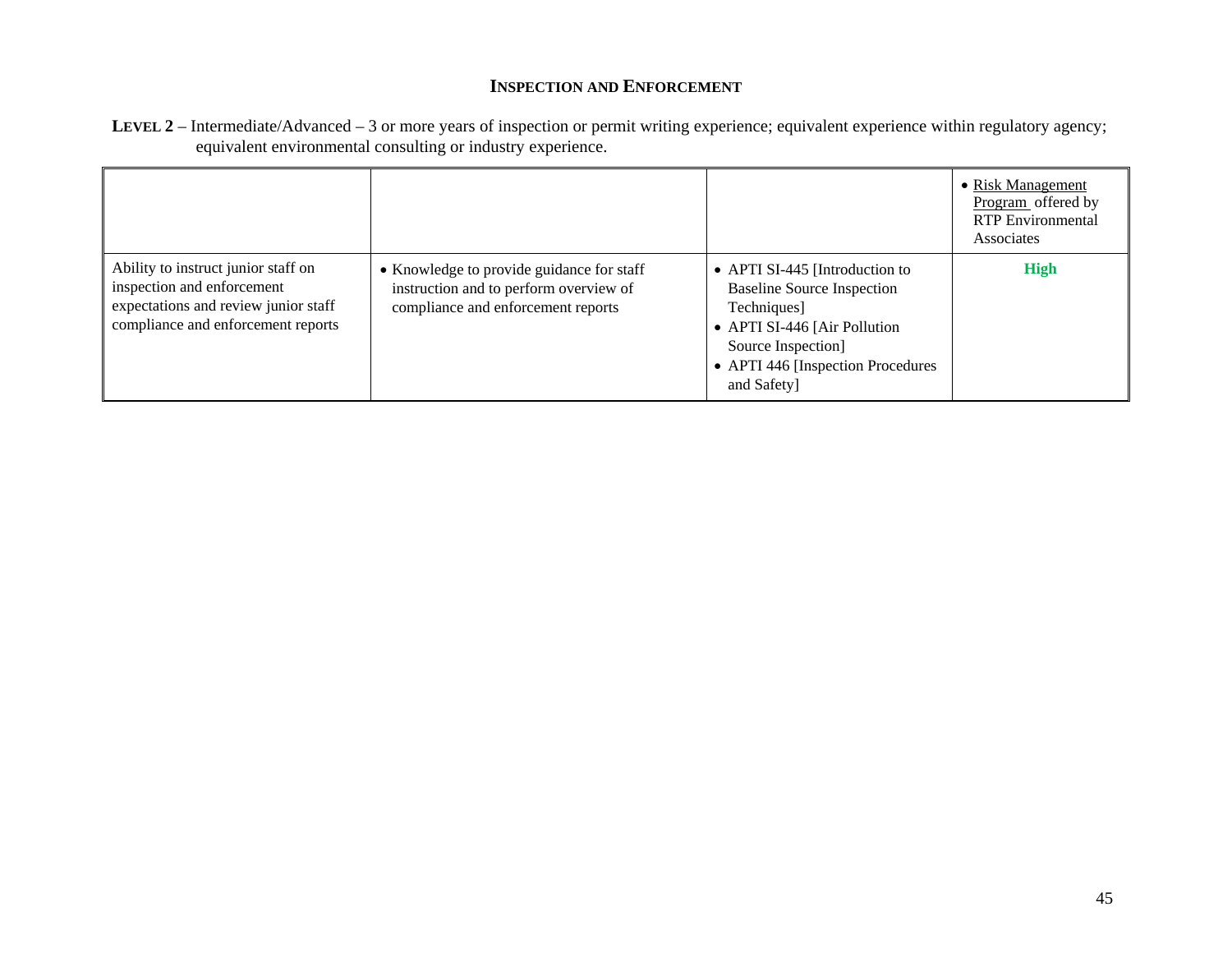| <b>SKILLS</b>                                                                                                      | <b>KNOWLEDGE AND UNDERSTANDING</b>                                                                                                                                                                                                                                                                   | <b>RELEVANT COURSES FOR</b><br><b>SKILL DEVELOPMENT</b>                                                                                                                                                                                      | <b>RATING AND</b><br><b>COMMENTS</b> |
|--------------------------------------------------------------------------------------------------------------------|------------------------------------------------------------------------------------------------------------------------------------------------------------------------------------------------------------------------------------------------------------------------------------------------------|----------------------------------------------------------------------------------------------------------------------------------------------------------------------------------------------------------------------------------------------|--------------------------------------|
| Ability to interpret state-only air toxic<br>rules (if applicable in your state)                                   | • Understanding of:<br>rule applicability requirements<br>$\circ$<br>which emission sources require a permit<br>$\circ$<br>which emission sources are exempt from<br>$\circ$<br>permitting or from the air toxics<br>requirements<br>process equipment<br>$\circ$<br>control technologies<br>$\circ$ | • APTI SI-100-7 [Basic Concepts<br>in Environmental Sciences -<br>Model 7: Regulatory<br>Requirements]<br>• CARB 335 [Principles of<br>Environmental Compliance &<br>Enforcement]<br>• APTI On-Demand Videos -<br>[Understanding Air Toxics] | <b>High</b>                          |
| Ability to understand the basic concepts<br>underlying risk assessment, risk<br>management, and risk communication | • General understanding of environmental health,<br>information used in developing health<br>benchmarks, and general assumptions and<br>limitations with those                                                                                                                                       | • APTI SI-401 [Risk-Based Air<br>Toxics]                                                                                                                                                                                                     | <b>High</b>                          |
| Ability to determine how and which<br>pollutants are regulated                                                     | • Knowledge of the differences in the state-only<br>air toxics pollutants versus the federal HAP<br>pollutants                                                                                                                                                                                       | • APTI 400 [Introduction to<br>Hazardous Air Pollutants (2009)]                                                                                                                                                                              | <b>High</b>                          |
| Ability to determine how state-only air<br>toxics are regulated vs. the federal<br><b>HAPs</b>                     | • Knowledge of the differences in the state-only<br>air toxics requirements versus any federal HAP<br>requirements, such as $112(d)$ , (g) and (j) and $122$<br>$(f)$ and $(k)$                                                                                                                      | • APTI 400 [Introduction to<br>Hazardous Air Pollutants (2009)]                                                                                                                                                                              | <b>High</b>                          |
| Ability to determine the applicable<br>rules for various sources of HAPs                                           | • Understand the federal NESHAP requirements<br>to be knowledgeable of:<br>o the categorical standards that have been<br>developed for major and area sources<br>o the categorical standards that are under<br>development for major and area sources                                                | • APTI 400 [Introduction to<br>Hazardous Air Pollutants (2009)]                                                                                                                                                                              | <b>High</b>                          |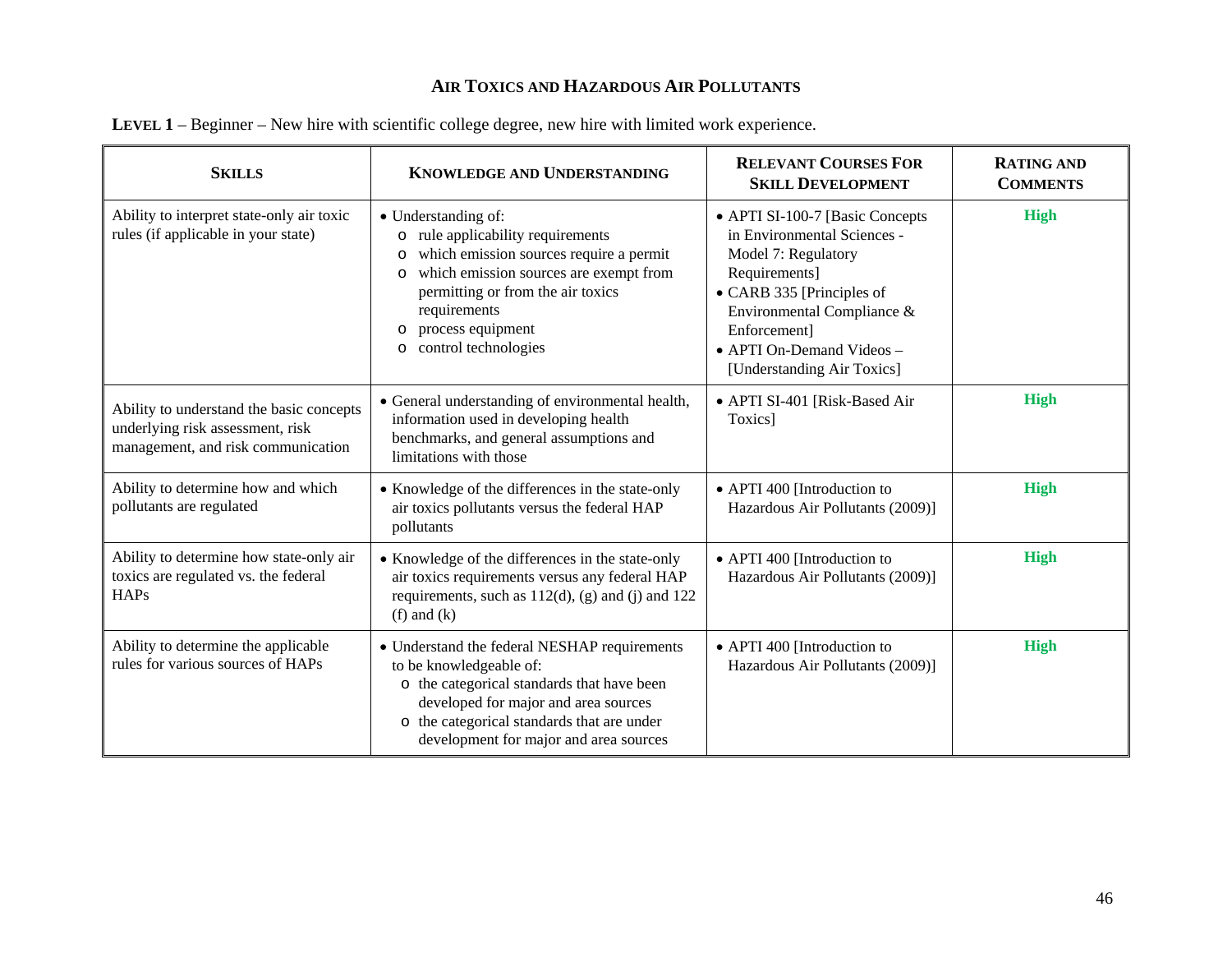| <b>SKILLS</b>                                                                                                                     | <b>KNOWLEDGE AND UNDERSTANDING</b>                                                                                                                                                                                                                                        | <b>RELEVANT COURSES FOR</b><br><b>SKILL DEVELOPMENT</b>                                                                                                                                                                                                                      | <b>RATING AND</b><br><b>COMMENTS</b> |
|-----------------------------------------------------------------------------------------------------------------------------------|---------------------------------------------------------------------------------------------------------------------------------------------------------------------------------------------------------------------------------------------------------------------------|------------------------------------------------------------------------------------------------------------------------------------------------------------------------------------------------------------------------------------------------------------------------------|--------------------------------------|
| Ability to review HAP and TAP<br>emissions calculations for accuracy and<br>validity of technical basis                           | • Understanding of emissions calculations<br>concepts and the ability to use data for<br>development of potential and actual emission<br>calculations. For example:<br>$O$ AP-42<br>o EPA's Tanks Program<br>o Material Balance<br>o Source Testing Emissions Factors     | • APTI SI-419A [Introduction to<br><b>Emission Inventories</b><br>• APTI 419B [Preparation of Fine<br><b>Particulate Emission Inventories</b>                                                                                                                                | <b>High</b>                          |
| Ability to review control technology<br>performance relative to HAP regulatory<br>specifications                                  | • Gaseous air control device operations and key<br>elements affecting performance<br>• Particulate control device operations and key<br>elements affecting performance<br>• Work practice standards for air emissions<br>control and key elements affecting effectiveness | • APTI-RE-100-6 [Basic Concepts<br>in Environmental Sciences -<br>Module 6: Air Pollution and<br><b>Control Techniques</b><br>• APTI SI-412B [Electrostatic<br>Precipitator Plan Review]<br>• APTI 345 [Emission Capture and<br>Gas Handling System Inspection<br>$(1995)$ ] | <b>High</b>                          |
| Ability to review simple state-only<br>TAP AQ dispersion modeling input<br>data for accuracy and interpret AQ<br>modeling results | • Understand the need for accurate input data and<br>apply the results for permitting actions<br>• Understanding of state-only risk determinations<br>based on dispersion modeling when no state or<br>national emission standards are applicable                         | • APTI SI-410 [Introduction to<br><b>Dispersion Modeling</b>                                                                                                                                                                                                                 | <b>High</b>                          |
| Ability to interpret basic information<br>for HAP risk data                                                                       | • Understand how risk data is utilized under the<br>current regulatory framework<br>• Understand how risk data is utilized for<br>unregulated HAPs                                                                                                                        | • APTI 400 [Introduction to<br>Hazardous Air Pollutants (2009)]                                                                                                                                                                                                              | <b>High</b>                          |

| LEVEL 1 – Beginner – New hire with scientific college degree, new hire with limited work experience. |
|------------------------------------------------------------------------------------------------------|
|------------------------------------------------------------------------------------------------------|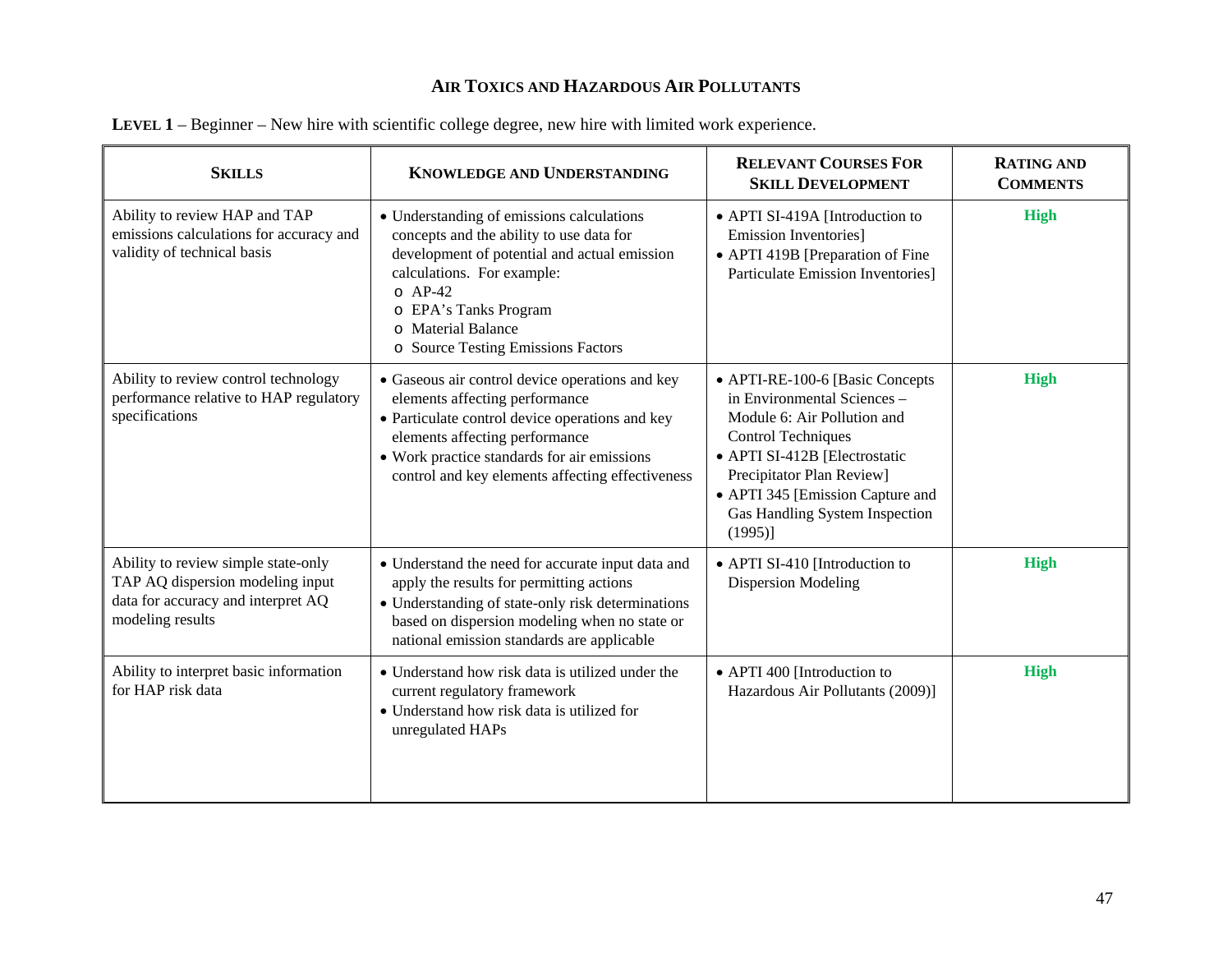| <b>SKILLS</b>                                                                                                                                                                                                                                             | <b>KNOWLEDGE AND UNDERSTANDING</b>                                                                                                                                                                                                                                                                                                                                                                         | <b>RELEVANT COURSES FOR</b><br><b>SKILL DEVELOPMENT</b>                           | <b>RATING AND</b><br><b>COMMENTS</b>                                                                                                          |
|-----------------------------------------------------------------------------------------------------------------------------------------------------------------------------------------------------------------------------------------------------------|------------------------------------------------------------------------------------------------------------------------------------------------------------------------------------------------------------------------------------------------------------------------------------------------------------------------------------------------------------------------------------------------------------|-----------------------------------------------------------------------------------|-----------------------------------------------------------------------------------------------------------------------------------------------|
| Ability to develop technical<br>memoranda documenting HAP<br>regulatory information and<br>communicate with public, facilities, etc.<br>Ability to communicate technical<br>information to a wide variety of<br>audiences in a wide variety of situations | • Knowledge to write a concise memo<br>• Ability to prepare presentation materials<br>• Ability to present information to internal and<br>external audiences                                                                                                                                                                                                                                               | None available from existing suite<br>of APTI and CARB courses                    | Low<br><b>Risk Communication</b><br>Course - Alvin Chun and<br>Arnold Den - US EPA<br>National Center for Risk<br>Communication and<br>Public |
| Ability to understand national reports<br>on risks from toxic air pollutants, such<br>as EPA's National Air Toxics<br>Assessment (NATA)                                                                                                                   | • Knowledge of EPA's past and current NATA<br>reports and how they pertain to the area of<br>interest (state/locality)<br>• Knowledge of other information that the state or<br>locality may have concerning toxics risks in the<br>community<br>• Knowledge of local interest groups and their<br>concerns regarding the reports<br>• Knowledge of the state or local agency's<br>position on the reports | None available from existing suite<br>of APTI and CARB courses<br>• APTI webinars | Low<br>Gap filling could not be<br>identified                                                                                                 |

**LEVEL 1** – Beginner – New hire with scientific college degree, new hire with limited work experience.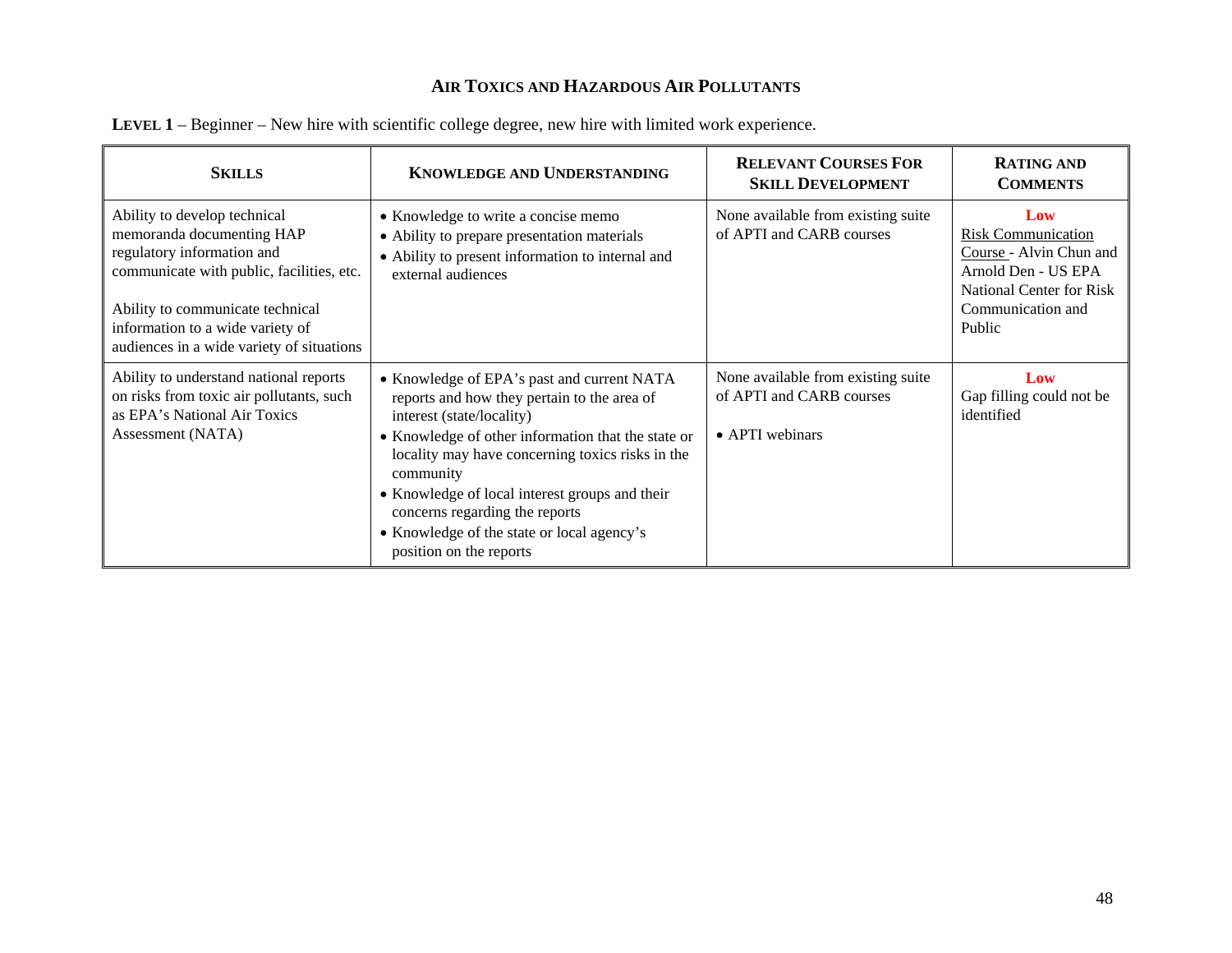| LEVEL 2 – Intermediate/Advanced – 3 or more years of toxics experience; equivalent experience within regulatory agency; equivalent |  |
|------------------------------------------------------------------------------------------------------------------------------------|--|
| environmental consulting or industry experience                                                                                    |  |

| <b>SKILLS</b>                                                                                                                                                            | <b>KNOWLEDGE AND UNDERSTANDING</b>                                                                                                                                                                                                                                                                                                                                                                                           | <b>RELEVANT COURSES FOR</b><br><b>SKILL DEVELOPMENT</b>                                                                              | <b>RATING AND</b><br><b>COMMENTS</b> |
|--------------------------------------------------------------------------------------------------------------------------------------------------------------------------|------------------------------------------------------------------------------------------------------------------------------------------------------------------------------------------------------------------------------------------------------------------------------------------------------------------------------------------------------------------------------------------------------------------------------|--------------------------------------------------------------------------------------------------------------------------------------|--------------------------------------|
| Ability to provide senior regulatory<br>background guidance on state-only air<br>toxic rules (if applicable in your state)                                               | • Thorough understanding of:<br>o rule applicability requirements<br>which emission sources require a permit<br>$\circ$<br>which emission sources are exempt from<br>$\circ$<br>permitting or from the air toxics requirements<br>process equipment used in industrial process<br>$\circ$<br>like condensers, reactors, fans, pumps,<br>process heaters, boilers, evaporators, spray<br>nozzles, etc<br>o Control technology | • APTI 400 [Introduction to<br>Hazardous Air Pollutants<br>$(2009)$ ]                                                                | <b>High</b>                          |
| Ability to understand the concepts<br>underlying risk assessment, risk<br>management, and risk communication                                                             | • Understanding the application of risk assessment<br>principles to specific situations, assumptions,<br>etc.                                                                                                                                                                                                                                                                                                                | • APTI 400 [Introduction to<br>Hazardous Air Pollutants<br>(2009)]                                                                   | High                                 |
| Ability to determine the applicable<br>rules for complex sources of HAPs                                                                                                 | • Understand the federal NESHAP requirements<br>to be knowledgeable of and be a regulatory<br>resource for:<br>o the categorical standards that have been<br>developed for major and area sources<br>o the categorical standards that are under<br>development for major and area sources                                                                                                                                    | • APTI 400 [Introduction to<br>Hazardous Air Pollutants<br>(2009)]                                                                   | High                                 |
| Ability (1) to instruct junior staff and<br>(2) review regulatory determinations<br>for accuracy and validity of technical<br>basis for more complex emission<br>sources | • Knowledge to mentor junior staff<br>• Knowledge to perform more advanced and<br>regulatory determinations associated with<br>complex NESHAP regulations                                                                                                                                                                                                                                                                    | • APTI 400 [Introduction to<br>Hazardous Air Pollutants<br>(2009)]                                                                   | <b>High</b>                          |
| Ability to review complex HAP and<br>TAP emissions calculations for<br>accuracy and validity of technical basis                                                          | • Understanding of emissions calculations<br>concepts and the ability to use data for<br>development of potential and actual emission<br>calculations.: For example:                                                                                                                                                                                                                                                         | • APTI SI-419A [Introduction to<br>Emission Inventories]<br>• APTI 419B [Preparation of<br>Fine Particulate Emission<br>Inventories] | <b>High</b>                          |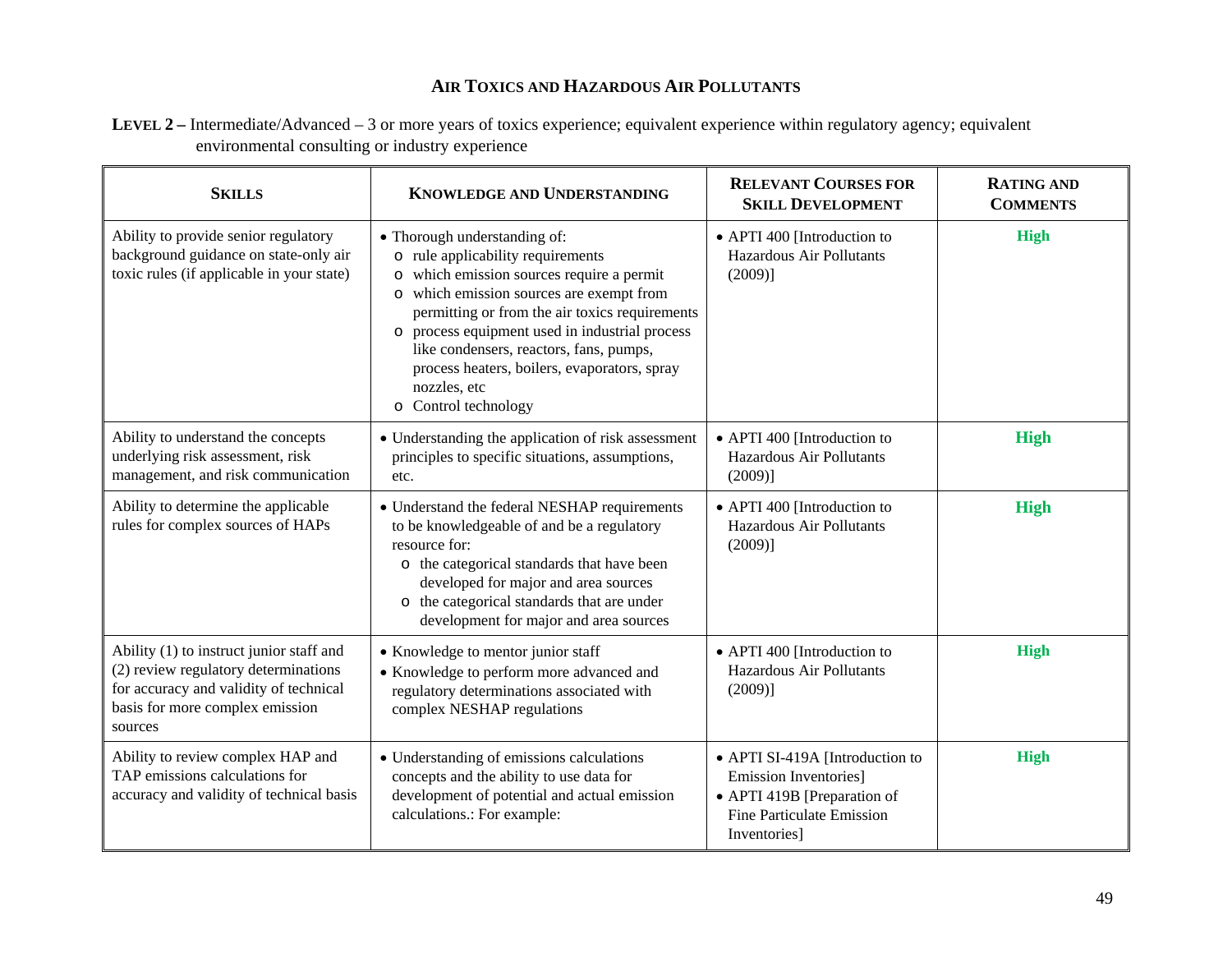| LEVEL 2 – Intermediate/Advanced – 3 or more years of toxics experience; equivalent experience within regulatory agency; equivalent |
|------------------------------------------------------------------------------------------------------------------------------------|
| environmental consulting or industry experience                                                                                    |

| <b>SKILLS</b>                                                                                                                      | <b>KNOWLEDGE AND UNDERSTANDING</b>                                                                                                                                                                                                                                        | <b>RELEVANT COURSES FOR</b><br><b>SKILL DEVELOPMENT</b>                                                                                                                                                                                                                                                                                    | <b>RATING AND</b><br><b>COMMENTS</b>                                                                                                                      |
|------------------------------------------------------------------------------------------------------------------------------------|---------------------------------------------------------------------------------------------------------------------------------------------------------------------------------------------------------------------------------------------------------------------------|--------------------------------------------------------------------------------------------------------------------------------------------------------------------------------------------------------------------------------------------------------------------------------------------------------------------------------------------|-----------------------------------------------------------------------------------------------------------------------------------------------------------|
|                                                                                                                                    | $O$ AP-42<br>EPA's Tanks Program<br>$\circ$<br><b>Material Balance</b><br>$\Omega$<br><b>Source Testing Emissions Factors</b><br>$\circ$                                                                                                                                  |                                                                                                                                                                                                                                                                                                                                            |                                                                                                                                                           |
| Ability to review control technology<br>performance relative to HAP regulatory<br>specifications                                   | • Gaseous air control device operations and key<br>elements affecting performance<br>• Particulate control device operations and key<br>elements affecting performance<br>• Work practice standards for air emissions<br>control and key elements affecting effectiveness | • APTI RE-100-2 [Basic<br>Concepts in Environmental<br>Sciences - Module 2:<br><b>Characteristics of Gases</b> ]<br>• APTI RE-100-3 [Basic<br>Concepts in Environmental<br>Sciences - Module 3:<br>Characteristics of Particles]<br>• APTI RE-100-4 [Basic<br>Concepts in Environmental<br>Sciences - Module 4: Liquid<br>Characteristics] | <b>High</b>                                                                                                                                               |
| Ability to review complex state-only<br>TAP AQ dispersion modeling input<br>data for accuracy and interpret AQ<br>modeling results | • Understand the need for accurate input data and<br>apply the results for permitting actions                                                                                                                                                                             | • APTI SI-410 [Introduction to<br><b>Dispersion Modeling</b>                                                                                                                                                                                                                                                                               | <b>High</b>                                                                                                                                               |
| Ability to interpret HAP risk data and<br>understand that basis and data used for<br>conducting a residual risk analysis           | • Understand how risk data is utilized under the<br>current regulatory framework<br>• Understand the residual risk regulatory review<br>procedures and interpret results                                                                                                  | None available from existing<br>suite of APTI and CARB courses                                                                                                                                                                                                                                                                             | Low<br><b>Risk Communication</b><br>Course - Alvin Chun and<br>Arnold Den - US EPA<br>National Center for Risk<br>Communication and Public<br>Involvement |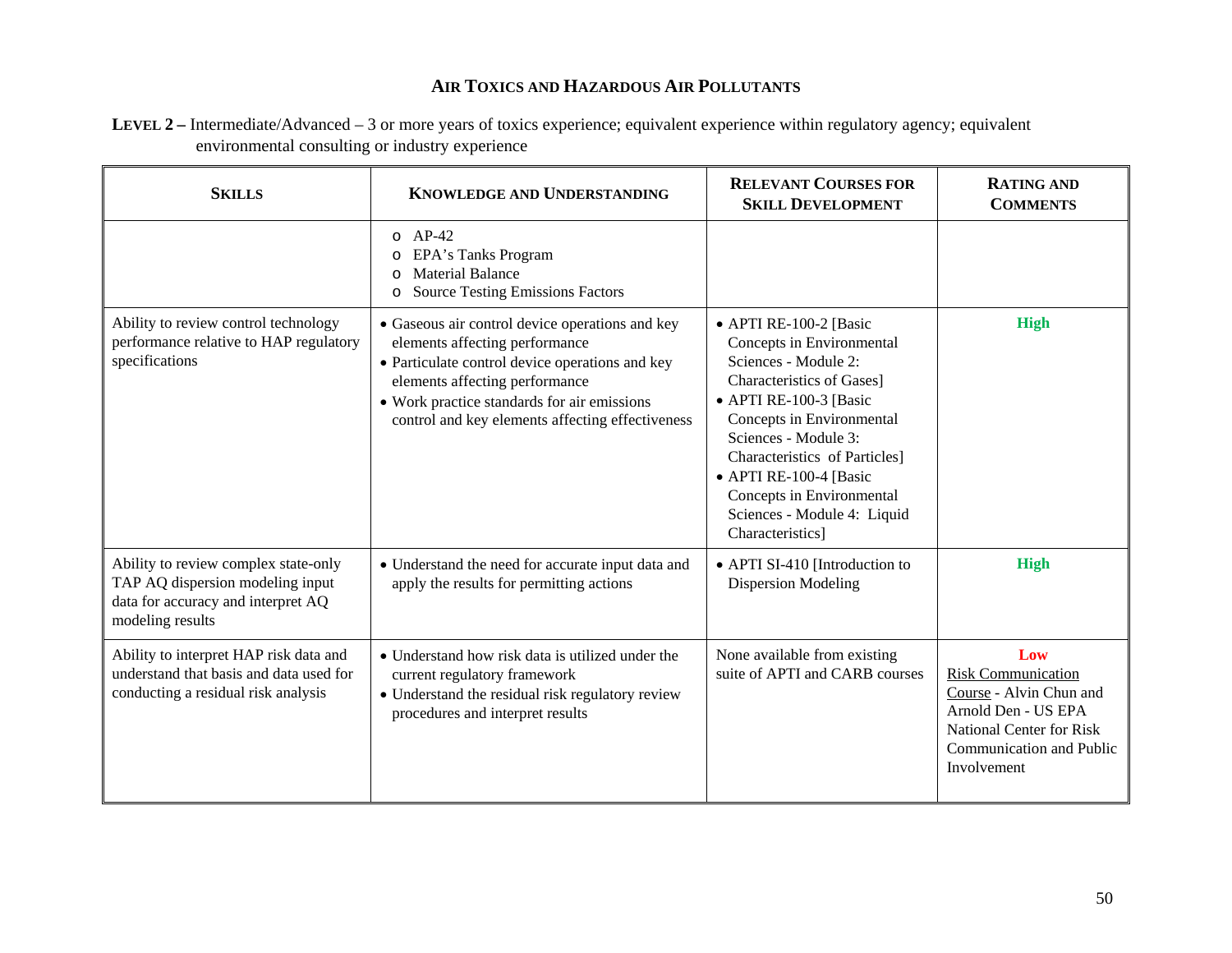**LEVEL 2 –** Intermediate/Advanced – 3 or more years of toxics experience; equivalent experience within regulatory agency; equivalent environmental consulting or industry experience

| <b>SKILLS</b>                                                                                                                        | <b>KNOWLEDGE AND UNDERSTANDING</b>                                                                                                                                                                       | <b>RELEVANT COURSES FOR</b><br><b>SKILL DEVELOPMENT</b>        | <b>RATING AND</b><br><b>COMMENTS</b>                                                                                                                                                                                                                                                                                                                                                                                                                                                                                                                                   |
|--------------------------------------------------------------------------------------------------------------------------------------|----------------------------------------------------------------------------------------------------------------------------------------------------------------------------------------------------------|----------------------------------------------------------------|------------------------------------------------------------------------------------------------------------------------------------------------------------------------------------------------------------------------------------------------------------------------------------------------------------------------------------------------------------------------------------------------------------------------------------------------------------------------------------------------------------------------------------------------------------------------|
| Ability to develop technical<br>memoranda documenting HAP<br>regulatory information and<br>communicate with public, facilities, etc. | • Knowledge to identify key assumptions within a<br>rule and write a concise memo                                                                                                                        | None available from existing<br>suite of APTI and CARB courses | Low<br><b>Risk Communication</b><br>Course - Alvin Chun and<br>Arnold Den - US EPA<br>National Center for Risk<br>Communication and Public<br>Involvement                                                                                                                                                                                                                                                                                                                                                                                                              |
| Ability to evaluate and interpret other<br>air quality rules that may have an effect<br>on TAPs and HAPs                             | • Basic understanding of Risk Management<br>Program requirements<br>• Basic understanding of Ozone Depleting<br>Substance requirements<br>• Basic understanding of Regional Haze Program<br>requirements | None available from existing<br>suite of APTI and CARB courses | Low<br>Gap filling available via<br>private venue courses.<br>Options include:<br>· EMGM-177: Risk<br>Management Planning: A<br><b>Technical Review</b><br>offered by the Air &<br>Waste Management<br>Association<br>• AIR-255: Introduction to<br><b>Visibility Concepts</b><br>offered by the Air &<br>Waste Management<br>Association<br>• AIR-141: Overview of<br><b>Ozone Depleting</b><br><b>Substance Regulations</b><br>offered by the Air &<br>Waste Management<br>Association<br>• Risk Management<br>Program offered by RTP<br>Environmental<br>Associates |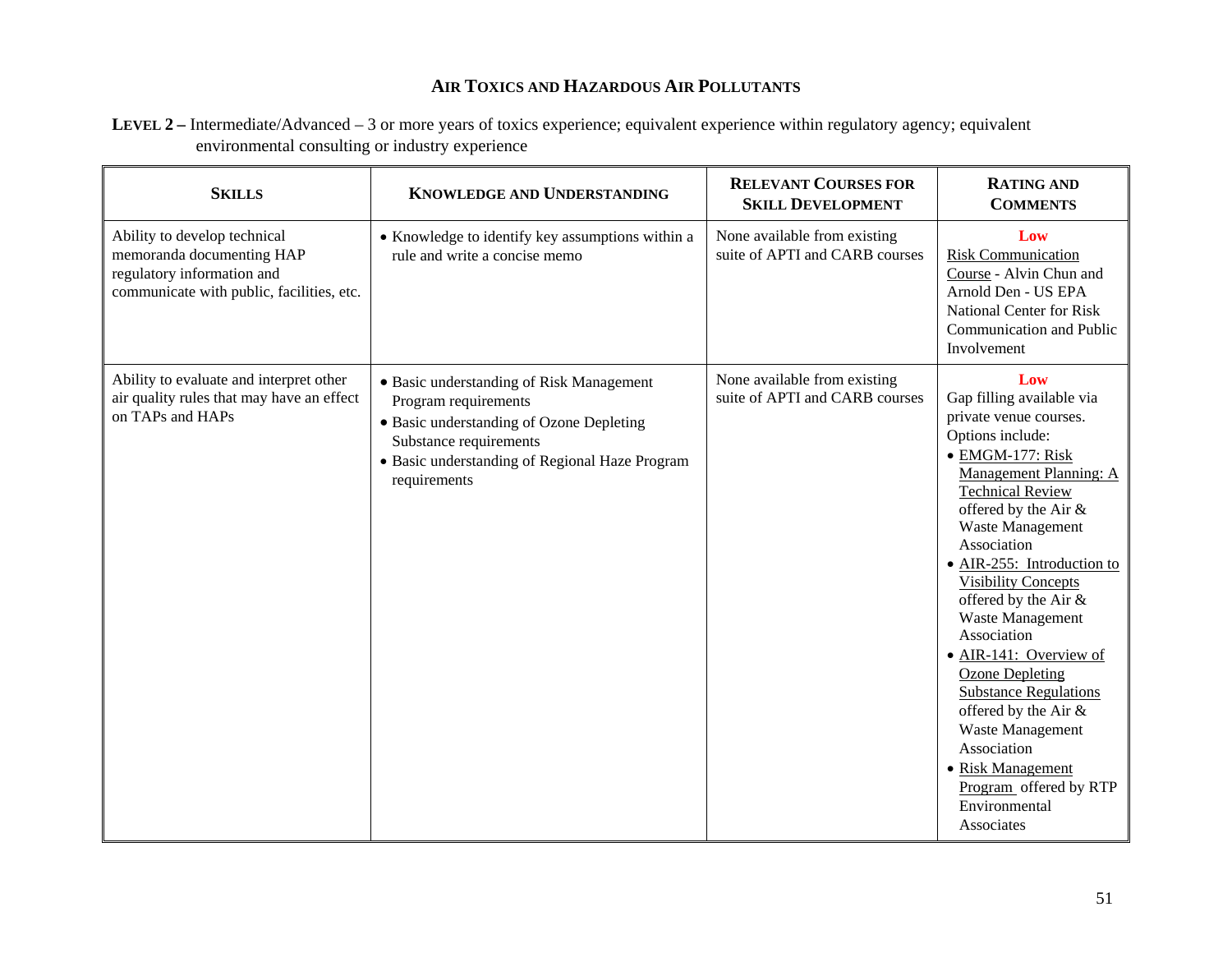#### **MOBILE SOURCES**

| <b>SKILLS</b>                                                                                                              | <b>KNOWLEDGE AND UNDERSTANDING</b>                                                                                                                          | <b>RELEVANT COURSES FOR SKILL</b><br><b>DEVELOPMENT</b>                                  | <b>RATING AND COMMENTS</b>                                                                                                                                                                                                                                                                    |
|----------------------------------------------------------------------------------------------------------------------------|-------------------------------------------------------------------------------------------------------------------------------------------------------------|------------------------------------------------------------------------------------------|-----------------------------------------------------------------------------------------------------------------------------------------------------------------------------------------------------------------------------------------------------------------------------------------------|
| Ability to write and review<br>competitive grant applications for<br>low emitting mobile source<br>engines                 | • Understand and have knowledge of the<br>low emitting mobile source process<br>• Understand and knowledge of mobile<br>sources to recommend grant approval | None available from existing suite of<br><b>APTI</b> and <b>CARB</b> courses             | Low<br>Gap filling available via public<br>venue courses.<br>· Mobile Source Emissions<br>Factor Modeling offered by the<br>Federal Highway<br>Administration                                                                                                                                 |
| Ability to determine the<br>compliance requirements for<br>mobile sources with regard to<br>federal and state requirements | • Understand the regulations and work<br>with the state planning and compliance<br>sections on developing and<br>implementing any required regulations      | None available from existing suite of<br><b>APTI</b> and CARB courses<br>• APTI webinars | Low<br>Gap filling available via public<br>venue course:<br>• Air Quality Fundamentals<br>offered by the Federal Highway<br>Administration                                                                                                                                                    |
| Ability to review, determine and<br>implement the state air quality<br>requirements for the I/M and OBD<br>programs        | • Understand the regulatory requirements<br>and implement these required programs<br>within the required areas of the state                                 | None available from existing suite of<br><b>APTI</b> and CARB courses                    | Low<br>Gap filling could not be identified                                                                                                                                                                                                                                                    |
| Ability to develop and implement<br>calculation procedures for<br>estimating mobile source emission<br>within a given area | • Knowledge of references and<br>procedures for developing mobile<br>source emissions                                                                       | None available from existing suite of<br><b>APTI</b> and CARB courses                    | Low<br>Gap filling available via courses<br>in a private venue. Options<br>include:<br>· Mobile Source Emissions<br>Factor Modeling offered by the<br>Federal Highway<br>Administration<br>• MOVES2010a 2 Day Training<br>offered by Federal Highway<br>Administration<br>· EPA MOVES website |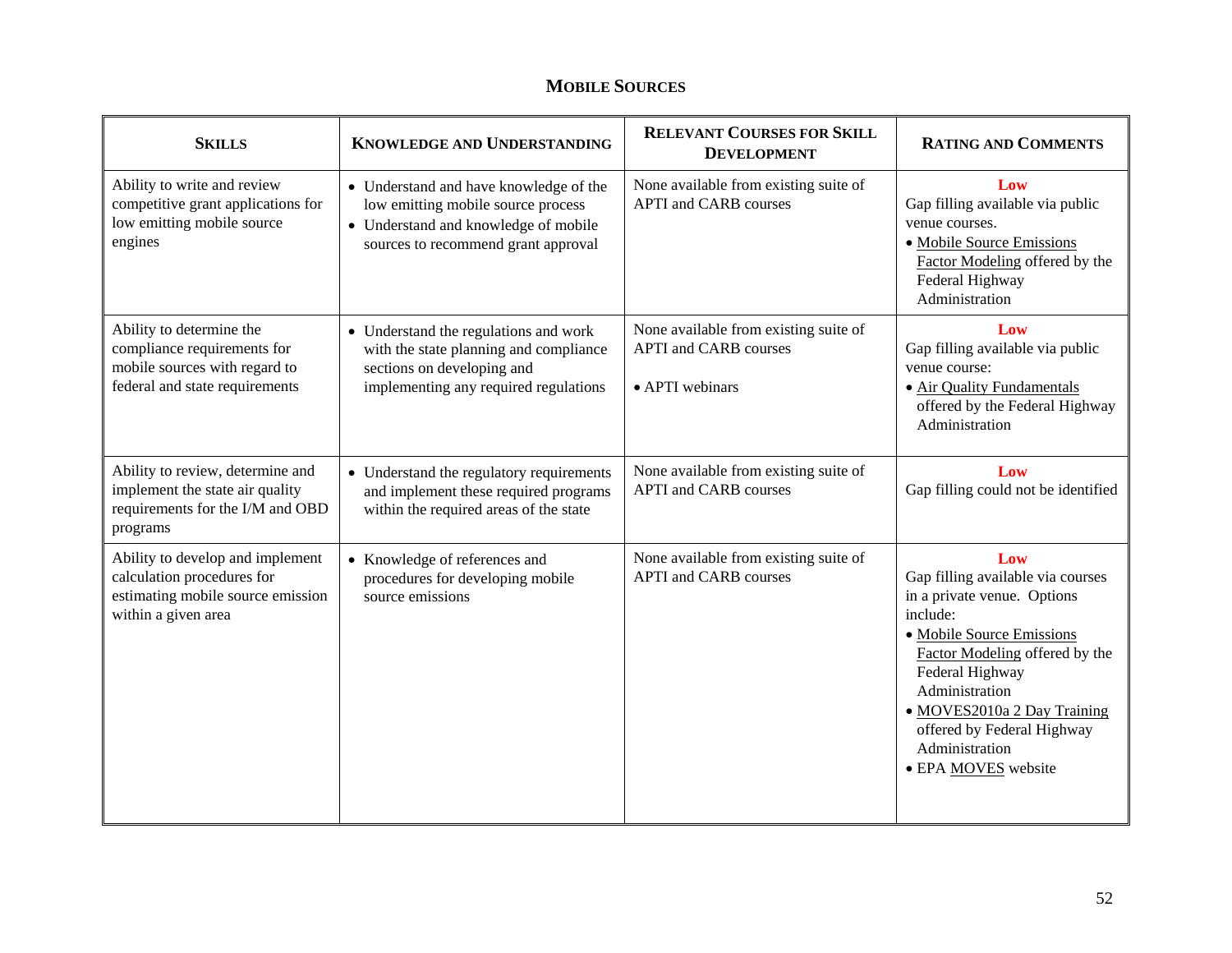#### **MOBILE SOURCES**

| <b>SKILLS</b>                                                                                                   | <b>KNOWLEDGE AND UNDERSTANDING</b>                                                           | <b>RELEVANT COURSES FOR SKILL</b><br><b>DEVELOPMENT</b>               | <b>RATING AND COMMENTS</b>                                                                                                                                                                |
|-----------------------------------------------------------------------------------------------------------------|----------------------------------------------------------------------------------------------|-----------------------------------------------------------------------|-------------------------------------------------------------------------------------------------------------------------------------------------------------------------------------------|
| Ability to interpret the<br>transportation conformity<br>requirements from the CAA as<br>required in each state | • Knowledge of the requirements so as to<br>implement address the conformity<br>requirements | • Federal transportation conformity and<br>state consultation process | Low<br>Gap filling available via courses<br>in a private venue. Options<br>include:<br>• Introduction to Transportation<br>Conformity offered by the<br>Federal Highway<br>Administration |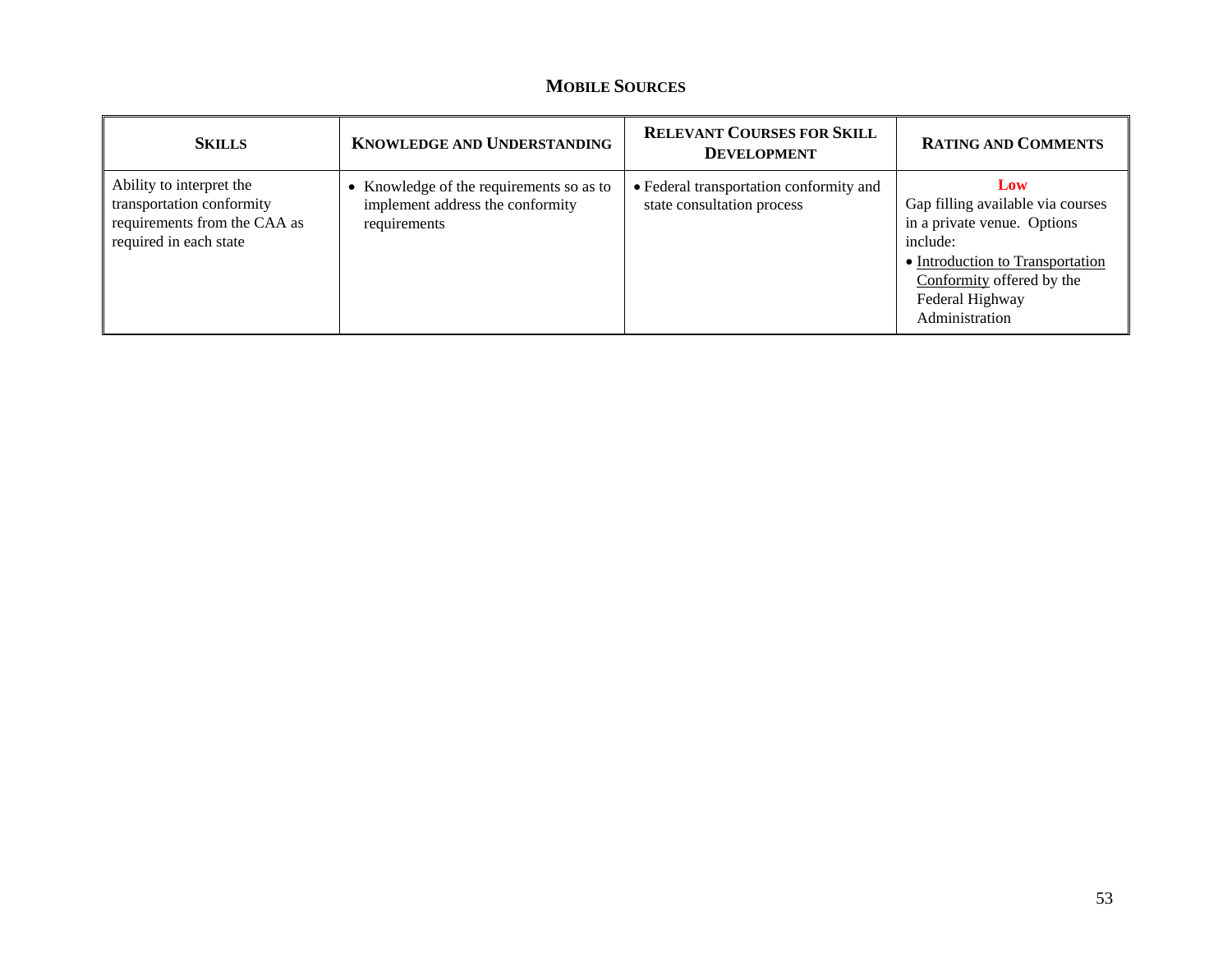#### **CLIMATE CHANGE**

| LEVEL 1 – Beginner – New hire with scientific college degree, new hire with limited work experience. |  |  |
|------------------------------------------------------------------------------------------------------|--|--|
|                                                                                                      |  |  |

| <b>SKILLS</b>                                                                                                                                           | <b>KNOWLEDGE AND</b><br><b>UNDERSTANDING</b>                                                                                                                                                                                                                                                                                                                                                                                                                                                                         | <b>RELEVANT COURSES FOR SKILL</b><br><b>DEVELOPMENT</b>                                                                                                                                                                                                 | <b>RATING AND COMMENTS</b>                                                                                                                                                                                                                                                                                   |
|---------------------------------------------------------------------------------------------------------------------------------------------------------|----------------------------------------------------------------------------------------------------------------------------------------------------------------------------------------------------------------------------------------------------------------------------------------------------------------------------------------------------------------------------------------------------------------------------------------------------------------------------------------------------------------------|---------------------------------------------------------------------------------------------------------------------------------------------------------------------------------------------------------------------------------------------------------|--------------------------------------------------------------------------------------------------------------------------------------------------------------------------------------------------------------------------------------------------------------------------------------------------------------|
| Ability to concisely summarize key<br>concepts of climate change science<br>and their connection to voluntary and<br>regulatory GHG mitigation programs | • Carbon cycle and potential relationship<br>between increase atmospheric CO2<br>concentration and temperature, as well<br>as the relationship between climate<br>change and air quality and public health<br>• Main greenhouse gases and primary<br>emission sources<br>• Global warming potential of main<br>greenhouse gases<br>• Key features of the Kyoto Protocol<br>• Key features of carbon emissions trading<br>• Key climate change impacts on the U.S.<br>and the state/local/regional area of<br>concern | None currently available in existing suite of<br><b>APTI</b> and CARB courses<br>• APTI On-Demand Videos [Black Carbon<br><b>Training Modules]</b><br>• APTI On-Demand Videos [Climate and<br>Air Quality: Application for Air Quality<br>Professionals | Low<br>Gap filling available via<br>courses in a private venue.<br>Options include:<br>• Introduction to Climate<br>Change offered by the<br>Greenhouse Gas<br>Management Institute<br>· Managing Greenhouse Gas<br>Emissions offered by Trinity<br>Consultants                                              |
| Ability to review GHG emissions<br>calculations for validity and accuracy<br>of technical basis                                                         | • GHG Protocol established by<br>WRI/WBCSD<br>• Sector protocols and data monitoring<br>requirements specified under<br><b>Mandatory Reporting Rule</b><br>• GHG inventory protocols and<br>procedures specified under The Climate<br>Registry<br>• GHG Inventory verification (ISO 14064<br>Part 3)<br>• WebFIRE and AP-42 and other<br>emissions factors                                                                                                                                                           | None currently available in existing suite of<br><b>APTI</b> and CARB courses                                                                                                                                                                           | Low<br>Gap filling available via<br>courses in a private venue.<br>Options include:<br>• Basics of Organizational<br><b>GHG</b> Accounting offered by<br>the Greenhouse Gas<br>Management Institute<br>• Fundamentals of<br><b>Organizational GHG</b><br>Accounting offered by<br><b>Trinity Consultants</b> |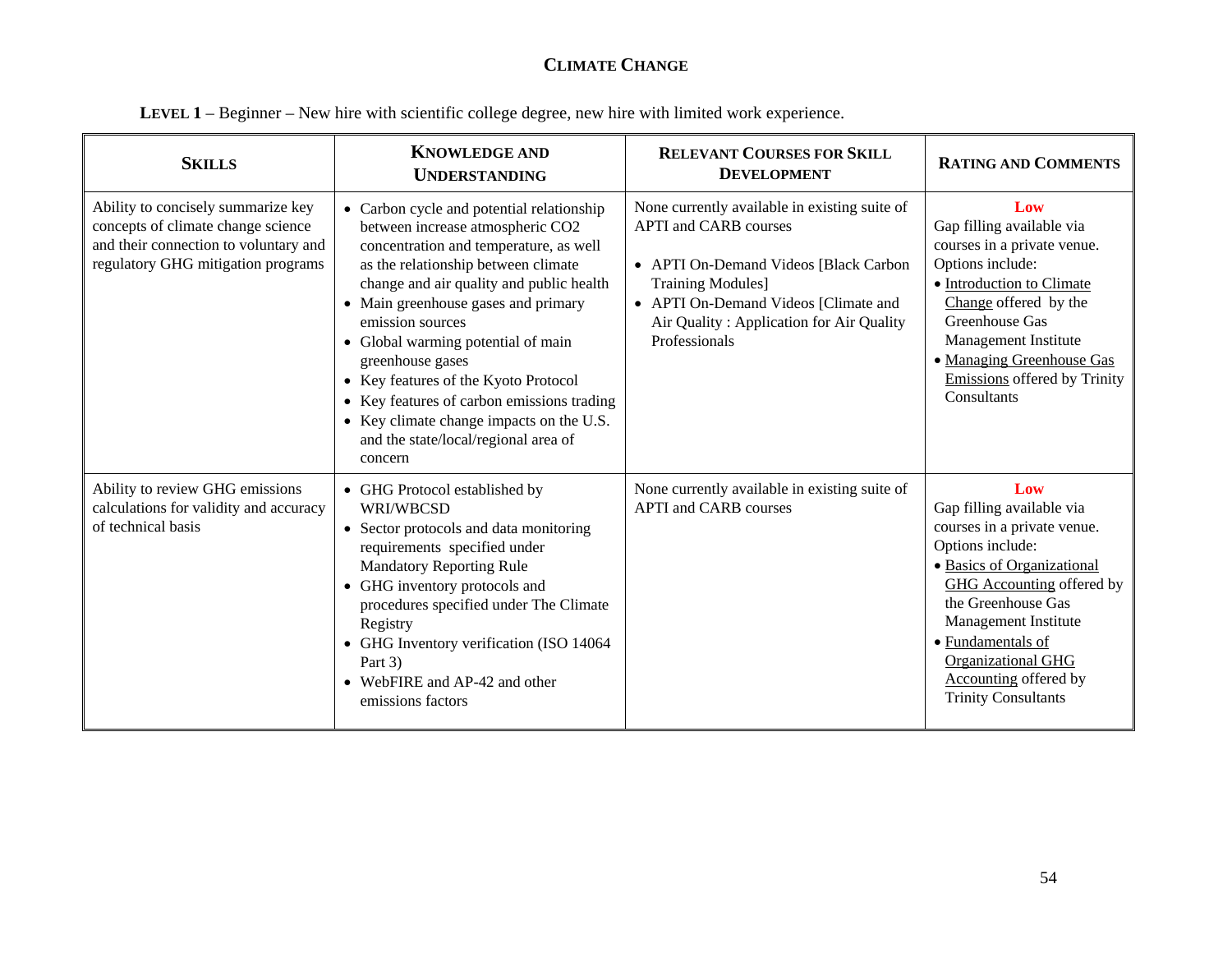#### **CLIMATE CHANGE**

**LEVEL 2 –** Intermediate/Advanced – 3 or more years of climate change experience; equivalent experience within regulatory agency; equivalent environmental consulting or industry experience.

| <b>SKILLS</b>                                                                                                                     | <b>KNOWLEDGE AND</b><br><b>UNDERSTANDING</b>                                                                                                                                                                                                                                                                                                                                      | <b>RELEVANT COURSES FOR SKILL</b><br><b>DEVELOPMENT</b>                                                                                                                       | <b>RATING AND COMMENTS</b>                                                                                                                                                                                                                                                                       |
|-----------------------------------------------------------------------------------------------------------------------------------|-----------------------------------------------------------------------------------------------------------------------------------------------------------------------------------------------------------------------------------------------------------------------------------------------------------------------------------------------------------------------------------|-------------------------------------------------------------------------------------------------------------------------------------------------------------------------------|--------------------------------------------------------------------------------------------------------------------------------------------------------------------------------------------------------------------------------------------------------------------------------------------------|
| Ability to review and interpret<br>PSD regulations for applicability<br>to GHG emissions                                          | • Regulatory requirements derived from<br>the EPA Tailoring Rule- including<br>GHG applicability analysis, NSR<br>impact on non-GHG pollutants, GHG<br>BACT requirements, and<br>PSD requirements for Biomass                                                                                                                                                                     | None currently available in existing suite of<br><b>APTI</b> and <b>CARB</b> courses                                                                                          | Low<br>Gap filling available via courses<br>in a public venue. Options<br>include:<br>• Modular Training on GHG<br>Permitting offered by US EPA<br>New Source Review section                                                                                                                     |
| Ability to review and interpret<br>Title V regulations for<br>applicability to GHG emissions                                      | • Regulatory requirements derived from<br>the EPA Tailoring Rule - including<br>GHG applicability and requirements for<br>inclusion in Title V permit                                                                                                                                                                                                                             | • APTI On-Demand Videos - [Greenhouse<br>Gas Permit Training ]<br>• APTI On-Demand Videos - [Proposed "SIP<br>Fix" Rulemaking for PSD Permitting for<br><b>GHG</b> Emissions] | Low<br>Gap filling available via courses<br>in a public venue. Options<br>include:<br>• Modular Training on GHG<br>Permitting offered by US EPA<br>New Source Review section                                                                                                                     |
| Ability to review a top-down<br><b>BACT</b> analysis for GHG                                                                      | • Energy efficiency measures for GHG<br>reduction and factors affecting<br>performance<br>• Fuel switching options for GHG<br>reduction and factors affecting<br>performance<br>• Carbon capture/storage technology and<br>factors affecting performance<br>• Potential use of Energy Management<br>Systems (Energy Star EnMS, ISO<br>50001) as BACT work practice<br>requirement | None currently available in existing suite of<br><b>APTI</b> and <b>CARB</b> courses                                                                                          | Low<br>Gap filling available via courses<br>in public and private venues.<br>Options include:<br>• Modular Training on GHG<br>Permitting offered by US EPA<br>New Source Review section<br>• Using Life Cycle Analysis to<br>Reduce Environmental<br>Footprint offered by Trinity<br>Consultants |
| Ability to understand proposed<br>and final EPA New Source<br>Performance Standards (NSPS)<br>intended to reduce GHG<br>emissions | • Knowledge of proposed and final NSPS<br>regulations, including background<br>information found in preambles to the<br>proposed and final rules                                                                                                                                                                                                                                  | None currently available from existing suite of<br><b>APTI</b> and <b>CARB</b> courses                                                                                        | Low<br>Gap filling not yet available but<br>expected to be addressed by US<br>EPA's New Source Section as                                                                                                                                                                                        |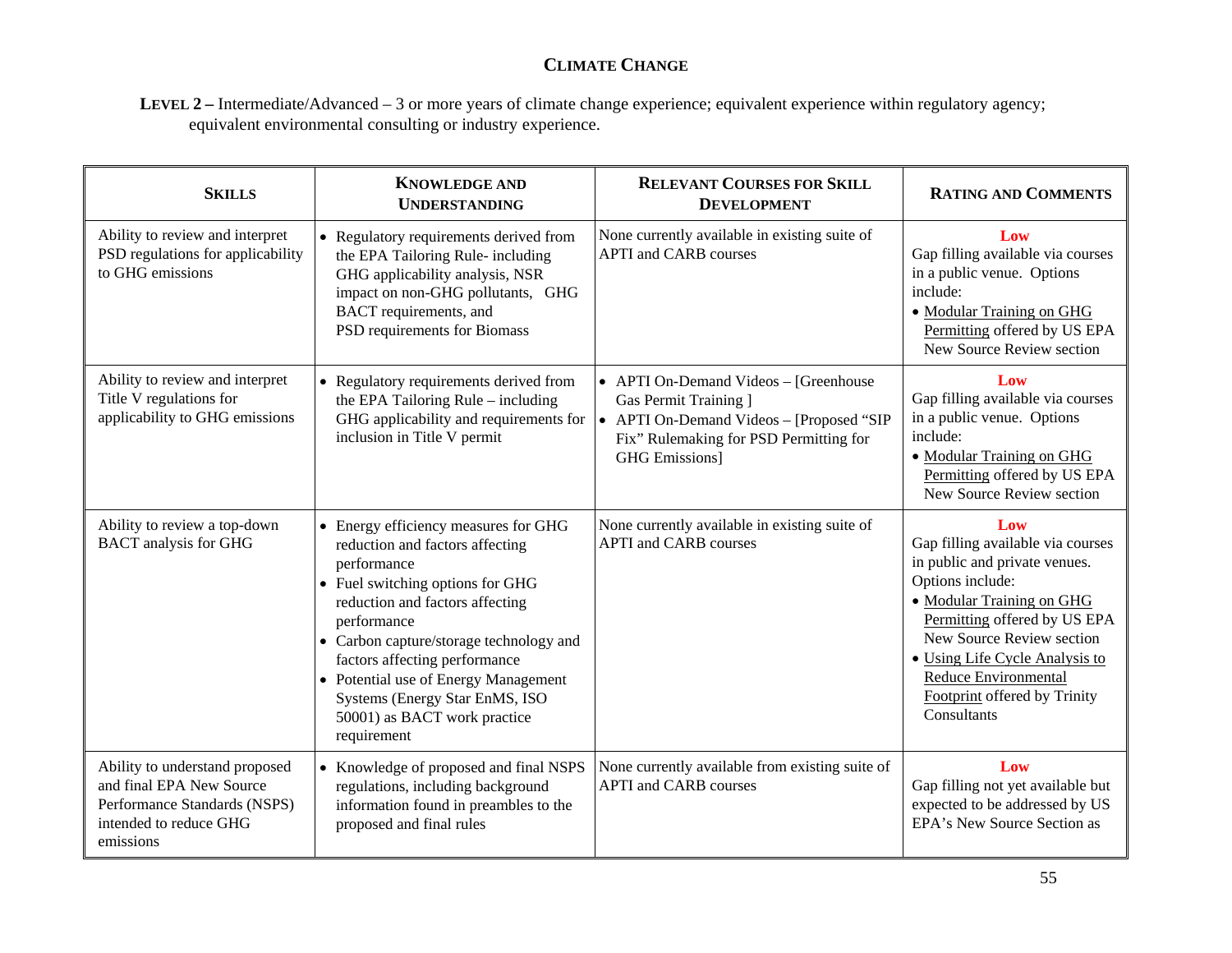#### **CLIMATE CHANGE**

**LEVEL 2 –** Intermediate/Advanced – 3 or more years of climate change experience; equivalent experience within regulatory agency; equivalent environmental consulting or industry experience.

| <b>SKILLS</b>                                                                                         | <b>KNOWLEDGE AND</b><br><b>UNDERSTANDING</b>                                                                                                                                                  | <b>RELEVANT COURSES FOR SKILL</b><br><b>DEVELOPMENT</b>                                                                                                                                                                                                | <b>RATING AND COMMENTS</b>                                                                                                                                                                                                                                                                                                                                                                  |
|-------------------------------------------------------------------------------------------------------|-----------------------------------------------------------------------------------------------------------------------------------------------------------------------------------------------|--------------------------------------------------------------------------------------------------------------------------------------------------------------------------------------------------------------------------------------------------------|---------------------------------------------------------------------------------------------------------------------------------------------------------------------------------------------------------------------------------------------------------------------------------------------------------------------------------------------------------------------------------------------|
|                                                                                                       |                                                                                                                                                                                               |                                                                                                                                                                                                                                                        | Agency promulgates GHG<br>requirements under NSPS<br>program.                                                                                                                                                                                                                                                                                                                               |
| Ability to identify GHG<br>emissions potential associated<br>with various types of fuel<br>combustion | • Knowledge of combustion course<br>operations and factors impacting GHG<br>emissions<br>Carbon potential of various petroleum<br>$\bullet$<br>fuels<br>Carbon potential of biomass emissions | • APTI SI-428A [Introduction to Boiler<br>Operations]<br>• CARB 270 [Incinerators]<br>• CARB 271 [Stationary Reciprocating]<br>Engines]<br><b>CARB 272 [Stationary Gas Turbines]</b><br>$\bullet$<br><b>CARB 273 [Industrial Boilers]</b><br>$\bullet$ | <b>Medium</b><br>Gap filling available via courses<br>in a private venue. Options<br>include:<br>• Basics of Organizational GHG<br>Accounting offered by the<br>Greenhouse Gas Management<br>Institute<br>• Fundamentals of<br><b>Organizational GHG</b><br><b>Accounting offered by Trinity</b><br>Consultants<br>• Managing Greenhouse Gas<br>Emissions offered by Trinity<br>Consultants |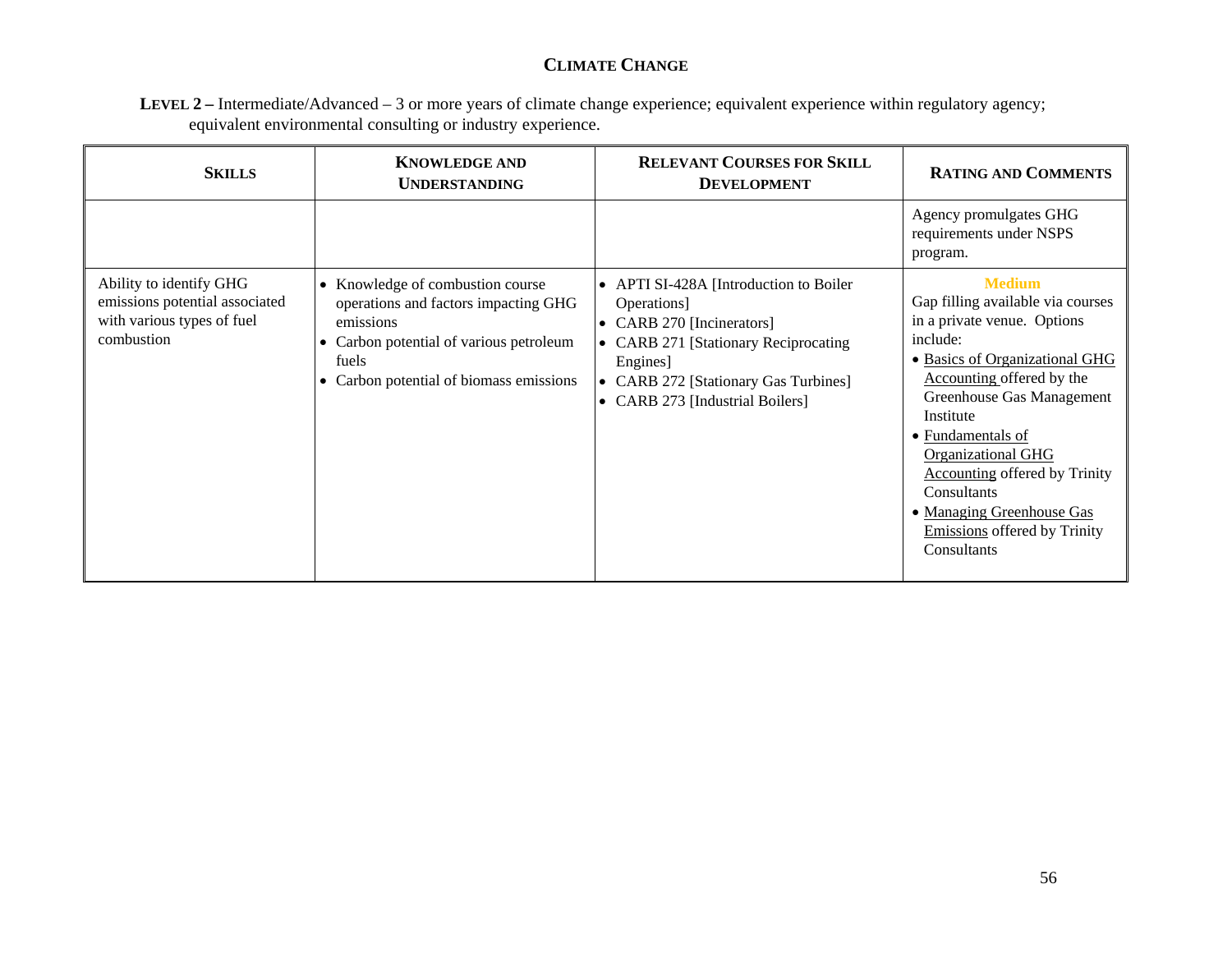#### **RTP Environmental**

http://www.rtpenv.com/services.html

- New Source Review (NSR)
- Advanced NSR
- Effective Permit Writing
- New Source Performance Standards (NSPS)
- National Emission Standards for Hazardous Air Pollutants (NESHAP)
- Negotiating Permit Conditions (NSR and Title V)
- Risk Management Planning (RMP)
- BACT Determination Workshop

#### **Trinity Consultants**

http://www.trinityconsultants.com/Training/

- NSR/PSD Workshop
- Managing Greenhouse Gas Emissions
- Fundamentals of Organizational GHG Accounting
- Using Life Cycle Analysis to Reduce Environmental Footprint
- Introduction to Air Quality Regulations
- Understanding RMP and PSM Requirements
- Managing Title V Permits
- NSR for Carbon Dioxide and Other Greenhouse Gases
- Compliance Workshop for Ozone Depleting Substances
- Fundamentals of Air Dispersion Modeling
- AERMOD Modeling Computer Laboratory
- Practical Air Dispersion Modeling Workshop
- Industry Specific Courses See website
- State Specific Permitting Courses See website

#### **Federal Highway Administration Resource Center**

http://www.fhwa.dot.gov/resourcecenter/teams/airquality/courses.cfm

- The Congestion Mitigation and Air Quality (CMAQ) Program: Policy Overview (Webinare)
- Air Quality Benefit Estimation Methodologies for TCM Projects
- Air Quality Fundamentals (AQ 101)
- **MOBILE6.2 Webinar**
- Project-Level Mobile Source Air Toxics (MSAT) Workshop
- **MOVES2010a 2-Day Training**
- **Transportation Air Quality Dispersion Modeling Workshop**
- **COMMUTER Model Workshop**
- **Transportation Conformity 101**

#### **Lakes Environmental Software**

http://www.weblakes.com/training/index.html

- AERMOD
- CALPUFF